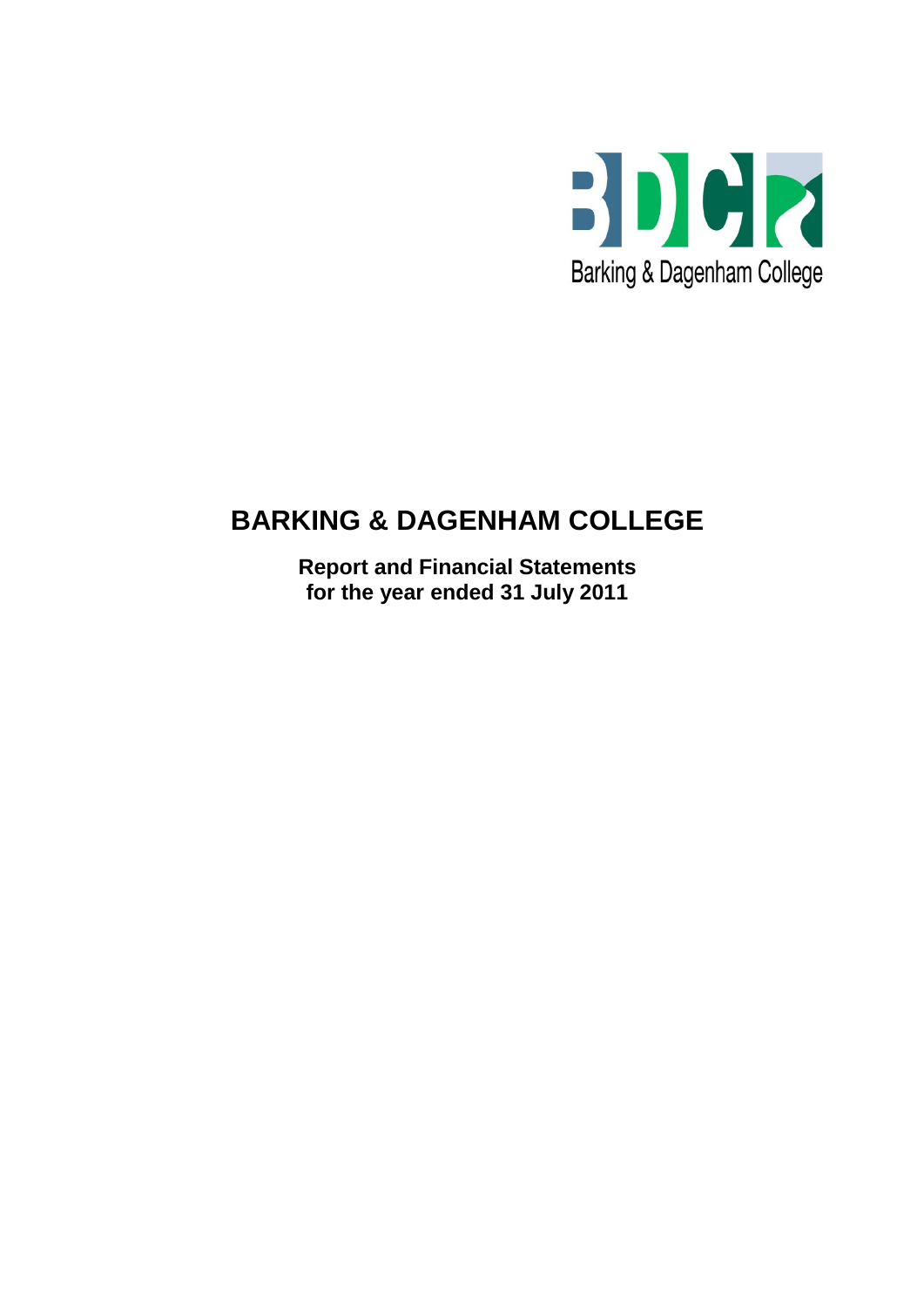### **Contents Page**

| <b>Operating and Financial Review</b>                                                                                      | 3  |
|----------------------------------------------------------------------------------------------------------------------------|----|
| Statement of Corporate Governance and Internal Control                                                                     | 13 |
| Statement of Responsibilities of the Members of the Corporation                                                            | 17 |
| Independent Auditors' Report to the Corporation of Barking &<br>Dagenham College and the Chief Executive of Skills Funding | 18 |
| Independent Auditors' Report to the Corporation of Barking &<br>Dagenham College                                           | 19 |
| Income and Expenditure Account                                                                                             | 20 |
| <b>Statement of Historical Cost Surpluses and Deficits</b>                                                                 | 21 |
| Statement of Total Recognised Gains and Losses                                                                             | 21 |
| Balance Sheet as at 31 July                                                                                                | 22 |
| <b>Cash Flow Statement</b>                                                                                                 | 23 |
| Notes to the Accounts                                                                                                      | 24 |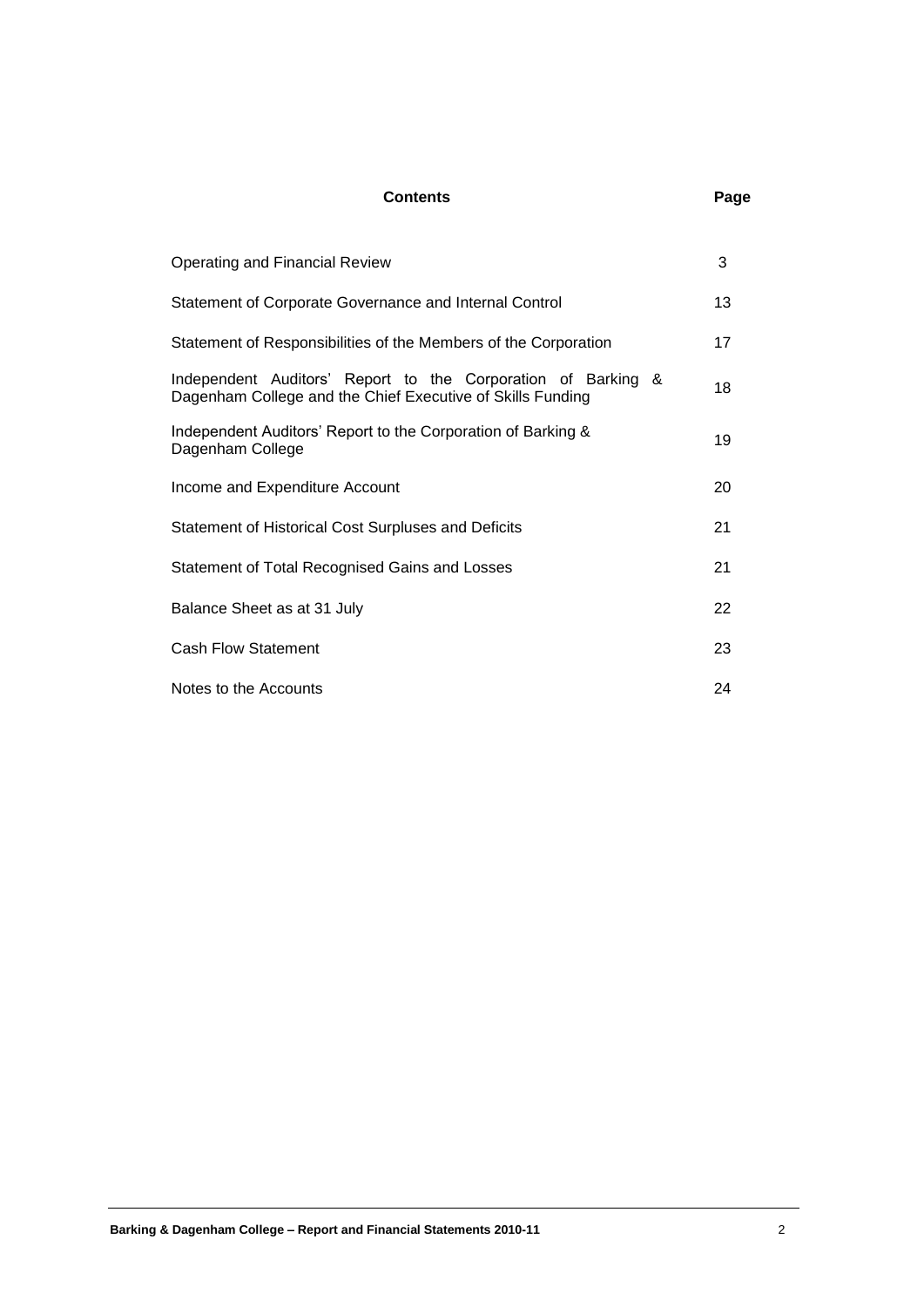### **Operating and Financial Review**

### **NATURE, OBJECTIVES AND STRATEGIES**:

The members present their report and the audited financial statements for the year ended 31 July 2011.

#### **Legal status**

- 1. The Corporation was established under the Further and Higher Education Act 1992 for the purpose of conducting Barking & Dagenham College. The College is an exempt charity for the purposes of the Charities Act 1993 as amended by the Charities Act 2006.
- 2. The Corporation was incorporated as Barking College on the 1<sup>st</sup> January 1993. On the 1<sup>st</sup> February 2010, the Secretary of State granted consent to the Corporation to change the College's name to Barking & Dagenham College. The Corporation believes that the new name represents a more cross borough working relationship with our community and our stakeholders.

#### **Mission**

3. Governors reviewed the College's mission during 2010/11 and adopted a revised mission statement as follows:

*"A truly great college, passionate about success".*

- 4. The college's values are:
	- Passion
	- **Enterprise, innovation and creativity**
	- Respect, social justice and fairness
	- High standards and quality
	- Professionalism
	- Friendliness and commitment
	- Flexibility, responsiveness and ability to change
	- Accountability
	- Risk-taking

The college values are underpinned by the following behaviours:

- Foster excellence in all that we do
- Work together to achieve our goals
- Role model the Barking & Dagenham College values
- Deliver results for our Learners, our Employers and for our People

#### **College Strategic Directions**

- 5. The college updated its strategic directions in October 2011 which has been approved for 2011- 2014 by the governing body. The delivery of the following strategic objectives are underpinned by operational deliverables for each of the objectives. The performance of the deliverables are monitored by strategic Key Performance Indicators (KPIs) in a balance score card. The strategic objectives are:
	- a. To provide an enriching and transformational experience for learners, wherever they may learn with us, empowering them to develop as good citizens, to contribute to their communities, to achieve their academic and vocational goals and to progress with confidence and self esteem on to the next stage of their career.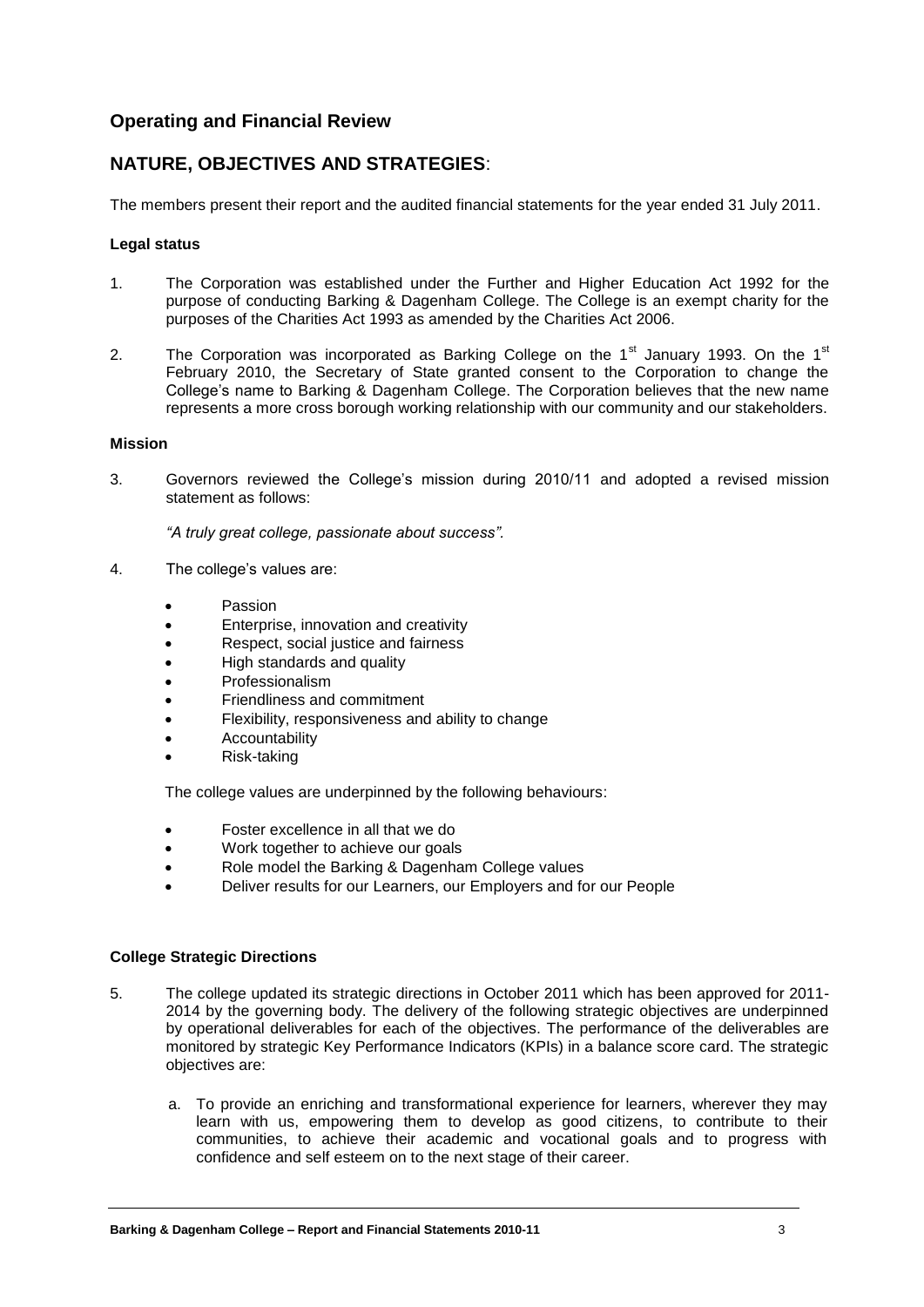- b. To increase our performance results well above national and regional standards for all the college's customers - learners , trainees, employers and funding contractors - and equally raise their levels of satisfaction with the College, to outstanding.
- c. To develop our people to be proud of their college and be passionate about providing outstanding services to learners through teaching, learning and assessment practices that are at the forefront of pedagogic practice, with personalised learner services "good enough for our own families".
- d. To be a major active partner in contributing to the economic development of the local and sub-regional economies by working collaboratively and anticipating, responding and delivering outstanding learning pathways that meet the educational and training needs of learners and the skills requirements of employers and communities.
- e. To develop and implement a 15 year Estates Strategy, in order to improve further our industry standard training facilities, with phase one successfully completed by 2013.
- f. To develop models of modern, integrated business support systems, maximising the use of technology and to provide value for money and outstanding levels of service.
- g. To promote positively equality, diversity and community cohesion by being a vibrant college, an active partner within our local communities and a beacon for social justice.
- h. To diversify our income streams and be more enterprising in how we lead our college business through robust and rigorous financial planning and management thereby maximising our efficiency and ensuring that we provide outstanding human, physical and financial resources to deliver our mission and realise our vision.

#### **Financial objectives**

- 6. The College's financial objectives are to:
	- Maintain a sound financial base to enable the College to meet the financial performance criteria needed to maintain a financial health category of **'Good'** to '*Outstanding'* under the Framework for excellence;
	- Continue to improve financial management;
	- Maintain the confidence of funding bodies, suppliers, banks and professional advisors;
	- Protect itself from unforeseen adverse changes in its income stream by maintaining adequate cash reserves.
	- Generate sufficient income to enable maintenance and improvement of its accommodation and equipment.
	- Raise awareness of financial issues:
- 7. A series of performance indicators have been agreed to monitor the successful implementation of the policies.

#### **Performance indicators**

- 8. The "Framework for Excellence" has four key performance indicators:
	- Success rate
	- Learner destinations
	- Learner views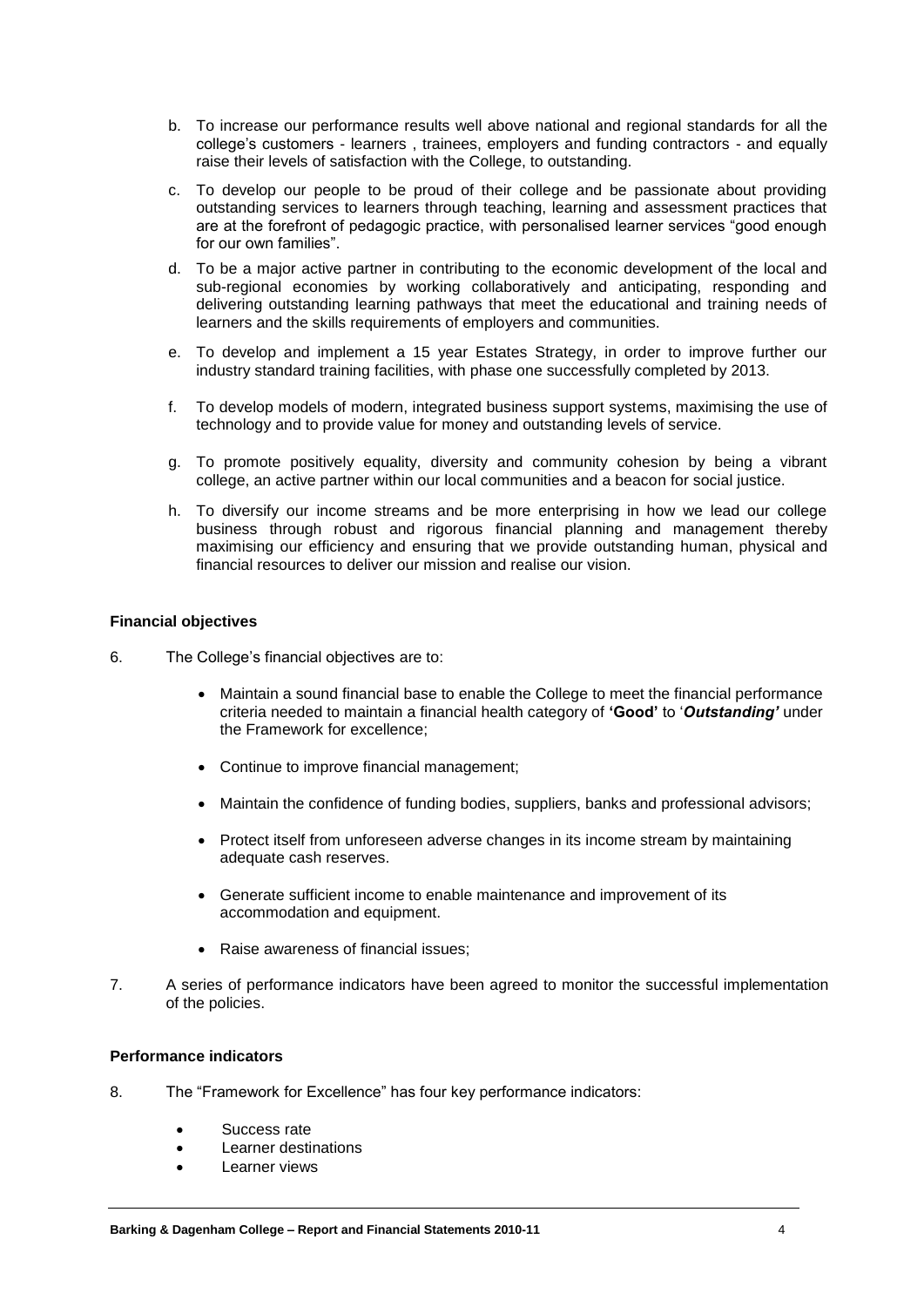#### Employer views

The financial Indicators (Financial Health and Financial Management and Control) will continue to be graded and will be reported to providers directly by the relevant funding body. As this direct reporting occurs earlier than Framework for Excellence reporting, these Performance Indicators will no longer be included in the Framework for Excellence Application.

The College is committed to observing the importance of the measures and indicators within the Framework and is monitoring these through the completion of the annual Finance Record for the Skills Funding Agency/Young Peoples Learning Agency ("YPLA") and the London Borough of Barking and Dagenham. The current rating of Good is considered an acceptable outcome.

### **FINANCIAL POSITION**

#### **Financial results**

- 9. The College generated an operating surplus in the year of £1.367m (2009/10 surplus of £0.067m).
- 10. During 2010-11 the college underwent further changes to ensure it was well placed to meet current and future funding challenges. Curriculum areas were subject to realignment and thus the accounts include staff restructuring costs of £0.660m (2009-10 - £0.584m).
- 11. The College has accumulated reserves of £15.692m (2009-10 £12.104m) and cash balances of £6.781m (2009-10 £4.728m). The College wishes to continue to accumulate reserves and cash balances in order to create a contingency fund.
- 12. Tangible fixed asset additions during the year amounted to £1.900m. This was split between land and buildings acquired of £0.325m, short leasehold refurbishments of £0.759m and equipment purchased of £0.816m. During 2010/11 the college located to London Road and the premises underwent major refurbishment with industry standard motor vehicle facilities to enhance the learner experience.
- 13. The College has significant reliance on the education sector funding bodies for its principal funding source, largely from recurrent grants. In 2010/11 the funding bodies provided 83.4% of the College's total income.

#### **Treasury policies and objectives**

- 14. Treasury management is the management of the College's cash flows, its banking, money market and capital market transactions; the effective control of the risks associated with those activities; and the pursuit of optimum performance consistent with those risks.
- 15. The College has a separate treasury management policy in place. Short term borrowing for temporary revenue purposes is authorised by the Principal. Such arrangements are restricted by limits in the College's Financial Memorandum previously agreed with the LSC and subsequently transferred to the Skills Funding Agency/YPLA. All other borrowing requires the authorisation of the Corporation and shall comply with the requirements of the Financial Memorandum.

### **Cash flows**

16. There was a cash inflow from operating activities of £3.448m (2009/10 inflow £1.003m). The net cashflow resulted from capital expenditure and the management of liquid resources.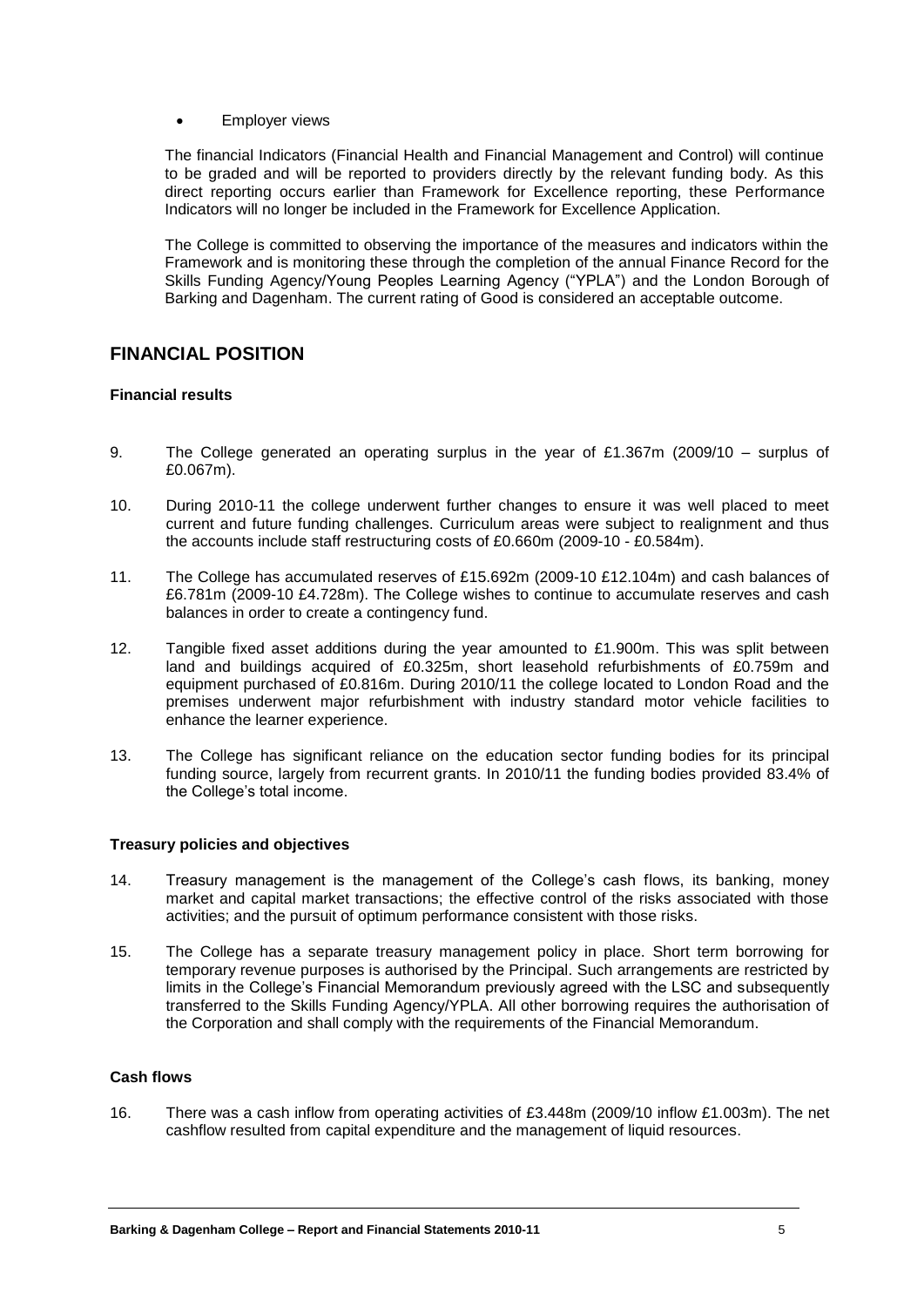#### **Liquidity**

17. During the year the College took out no loans.

### **CURRENT AND FUTURE DEVELOPMENT AND PERFORMANCE**

#### **Student numbers**

18. In 2010/11 the College has delivered activity that has produced £23.053m in funding body main allocation funding (2009/10 – £22.716m). The College had approximately 20,549 enrolments (11,665 learners) to its programmes. Of these 2,473 learners aged 16 to 18 and 1,497 adult learners attended on a full time basis and 6,298 adults attended part time or evening courses.

#### **Student achievements**

19. Students continue to prosper at the College. Overall Success rates have risen by 13% for the since 2006/2007 (national average 5%). 2008-09:75%, 2009-10:78% and 80% in 2010-11.

#### **Curriculum developments**

- 20. Methods of teaching and learning are under continuous review and development in order that the curriculum meets the needs of the local population. The college is one of very few colleges that have such a broad range of curriculum offer. A particular strength is the vocational nature of the programmes making learners ready for employment and the next stage of their lives.
- 21. In response to Widening Participation and Social Inclusion agendas, Barking & Dagenham College has established a number of franchise partnerships with community based charities and other not-for–profit organisations.
- 22. Barking & Dagenham College continues to offer a very wide range of courses from Entry Level to Higher Education. In keeping with the college strategic objective of providing an inclusive, learner-centred curriculum, Barking & Dagenham College provided full-time education for disaffected and excluded Year 11 pupils from local schools in 2010-2011, and part-time education for groups of school aged young people from the London Boroughs of Barking and Dagenham and Havering. In addition to this the college also works in partnership with local schools to provide specialist provision for learners with learning difficulties.
- 23. Barking & Dagenham College has a work based learning team offering apprenticeships in a number of occupational areas and a business engagement team to better meet the training needs of employers. The college delivers all or part of the training for around 700 apprentices each year.

#### **Payment performance**

24. The Late Payment of Commercial Debts (Interest) Act 1998, which came into force on 1 November 1998, requires colleges, in the absence of agreement to the contrary, to make payments to suppliers within 30 days of either the provision of goods or services or the date on which the invoice was received. The target set by the Treasury for payment to suppliers within 30 days is 95 per cent. During the accounting period 1 August 2010 to 31 July 2011, the College paid 88.1 per cent of its invoices within 30 days. The College incurred no interest charges in respect of late payment for this period.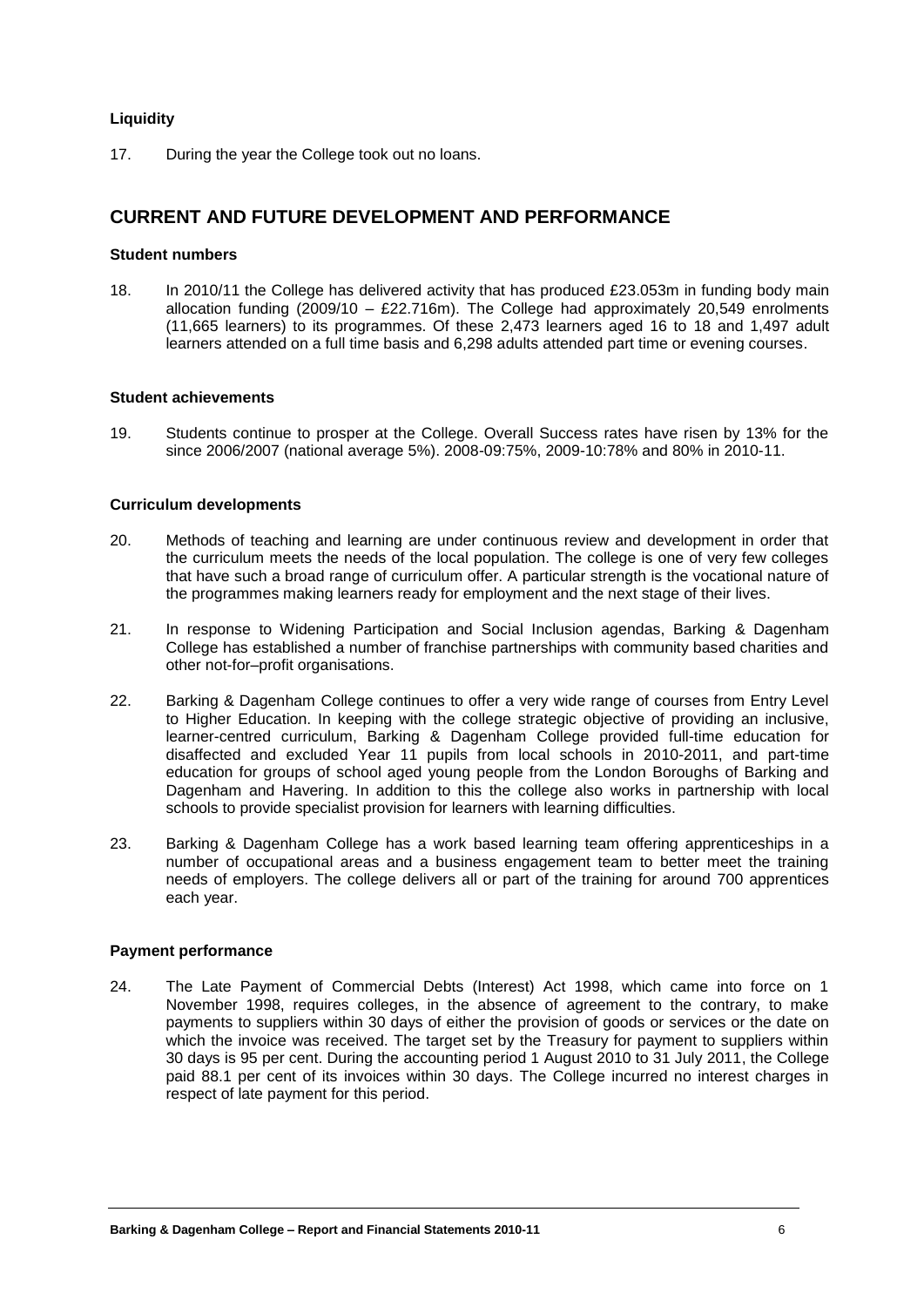#### **Post-balance sheet events**

25. The post balance sheet events are as follows:

#### a) Apprenticeship Works

The college will make a financial commitment to invest in the subsidiary company Apprenticeship Works. The company was dormant during 2010-11 but will be active in 2011-12. This investment will expand the college's apprenticeship provision. It is anticipated that Havering College will be joint share-holders in the Apprenticeship Works during 2011-12.

#### b) New Developments

The College is in negotiations with a private training provider who also owns a commercial salon to acquire the company. This will enable College to expand its apprenticeship provision.

The College is also working in partnership with London Borough of Barking & Dagenham to open a training facility for young learners in the Barking town centre. This is expected to be open in September 2012.

c) Bequest

During 2010-11 the college was notified by executors of a former employee that they had left a legacy of circa value £950k to Barking & Dagenham College. The details are still in progress.

#### **Future developments**

- 26. With regard to the improved capacity provided by the new building on its main site, the College seeks to significantly increase student numbers over the next 3 years.
- 27. The College aims to significantly increase contribution by introducing a number of efficiency schemes across the college site. The College would like to reduce dependency on the Skills Funding Agency/YPLA and is seeking opportunities particularly in the areas where the College currently performs well such as HEFCE.
- 28. In 2011-12 the college will invest in a subsidiary company, Apprenticeship Works. The company was dormant during 2010-11 but will be active in 2011-12. This investment will expand the college's apprenticeship provision. It is anticipated that Havering College will be joint shareholders in Apprenticeship Works during 2011-12.
- 29. The College is in negotiations with a private training provider who also owns a commercial salon to acquire the company. This will enable College to expand its apprenticeship provision.
- 30. The College is working in partnership with London Borough of Barking & Dagenham to open a training facility centre for young learners in the Barking town centre. This is expected to be open in September 2012. The Centre's mission will be to offer vocational Education and Training opportunities to young people. It will cater for those young people (14 to 19) in the LBBD, who have an interest and aptitude for applied learning. A particular focus for the Centre will be the development of cohorts of learners at Technician level who will be able to access a growing range of jobs within the Sustainable technologies sector. Sustainability is key to the centre's purpose and is closely aligned with the Borough's strategic regeneration priorities. The Centre will provide a real work environment that resembles a place of employment rather than a traditional education institution.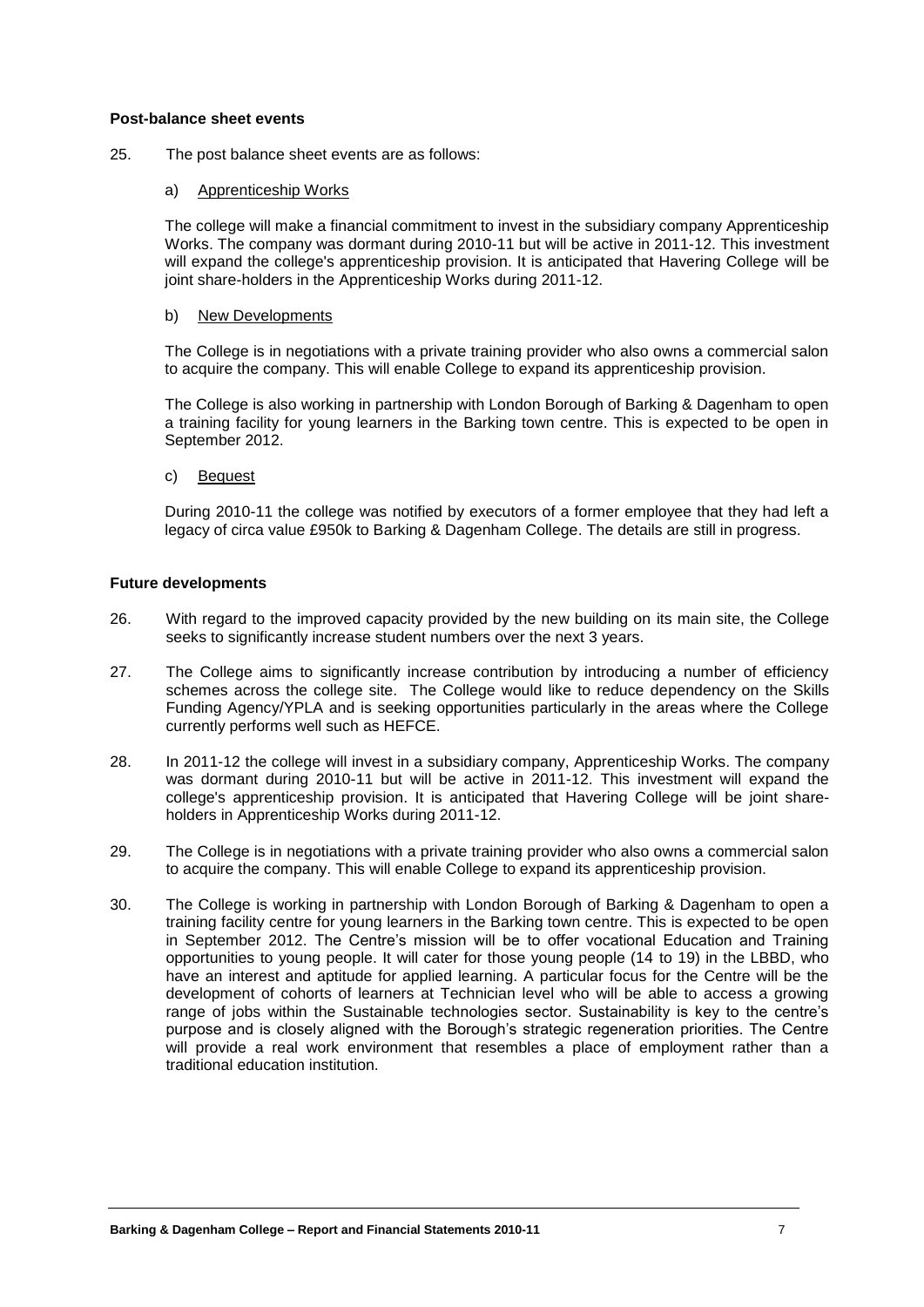### **RESOURCES**

31. The College has various resources that it can deploy in pursuit of its strategic objectives. Tangible resources include the main college site and partnerships including Barking Learning Centre and Broadway Theatre.

#### *Financial*

32. The College has £19.188m (2009-10 £15.338m) of net assets including £5.045m pension liability (2009-10 £7.080m) and no long term debt.

#### *People*

33. The College employs 426 people (expressed as full time equivalents), of whom 316 are teaching staff.

#### *Reputation*

34. The College has a good reputation locally and nationally. Maintaining a quality brand is essential for the College's success at attracting students and external relationships.

### **PRINCIPAL RISKS AND UNCERTAINTIES**

- 35. The College has undertaken further work during the year to develop and embed the system of internal control, including financial, operational and risk management which is designed to protect the College's assets and reputation.
- 36. Based on the strategic plan, the Risk Management Group undertakes a comprehensive review of the risks to which the College is exposed. They identify systems and procedures, including specific preventable actions which should mitigate any potential impact on the College. The internal controls are then implemented and the subsequent year's appraisal will review their effectiveness and progress against risk mitigation actions. In addition to the annual review, the Risk Management Group will also consider any risks which may arise as a result of a new area of work being undertaken by the College.
- 37. A risk register is maintained at the College level which is reviewed at least annually by the Audit Committee and more frequently where necessary. The risk register identifies the key risks, the likelihood of those risks occurring, their potential impact on the College and the actions being taken to reduce and mitigate the risks. Risks are prioritised using a consistent scoring system. This is supported by a risk management training programme to raise awareness of risk throughout the College.
- 38. Outlined below is a description of the principal risk factors that may affect the College. Not all the factors are within the College's control. Other factors besides those listed below may also adversely affect the College.

#### Government funding

39. The College has considerable reliance on continued government funding through the education sector funding bodies and HEFCE. In 2010/11, 83.4% of the College's revenue was ultimately public funded and this level of requirement is expected to continue. There are can be no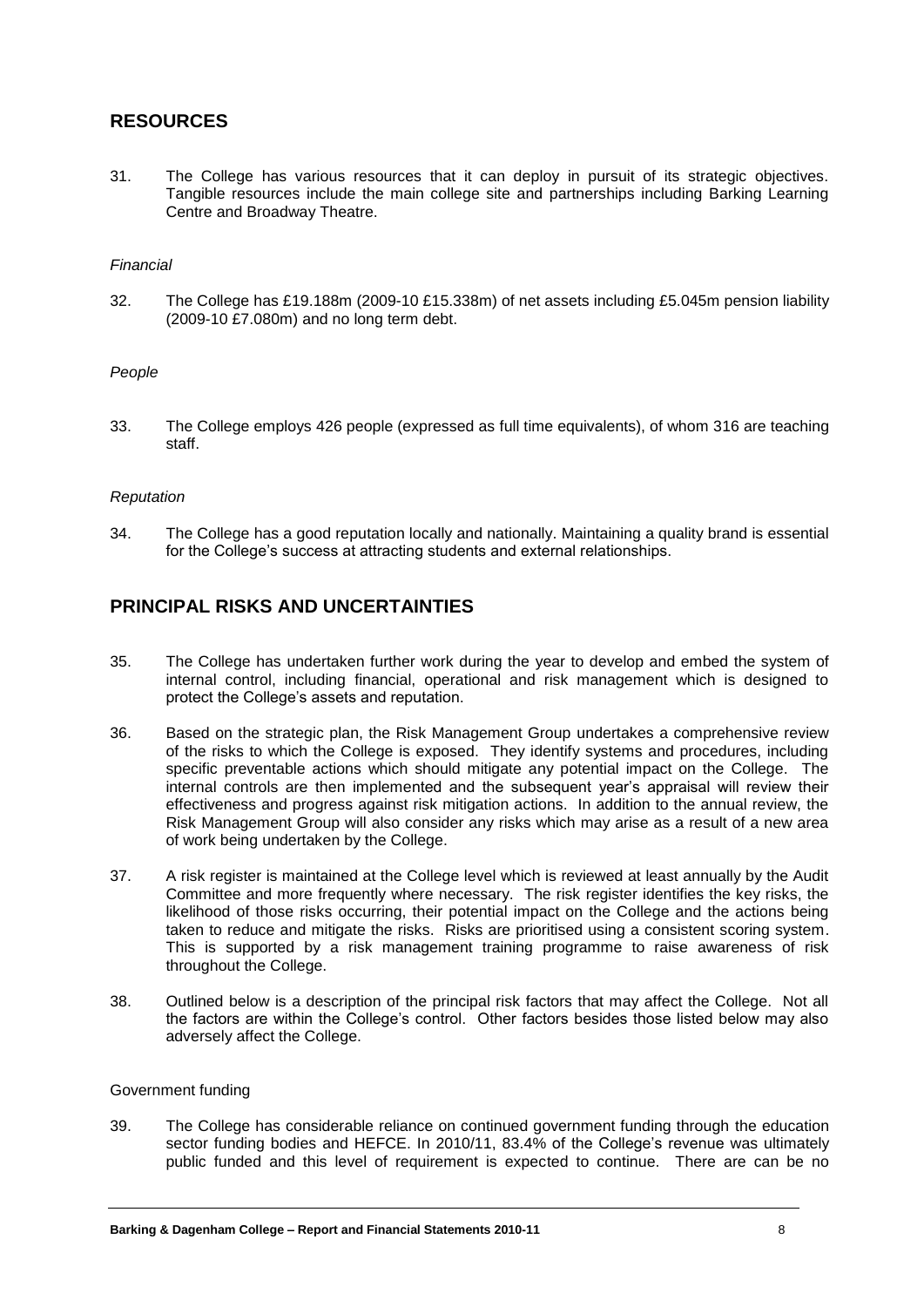assurance that government policy or practice will remain the same or that public funding will continue at the same levels or on the same terms.

The College is aware of several issues which may impact on future funding,

 The demand led funding system which applies a series of factors such as guided learning hours and success rates to calculate an amount of funding to be received for each learner. Such funding cannot be guaranteed though.

This risk is mitigated in a number of ways:

- Funding is derived through a number of direct and indirect contractual arrangements
- By ensuring the College is rigorous in delivering high quality education and training
- Considerable focus and investment is placed on maintaining and managing key relationships with the various funding bodies
- Ensuring the College is focused on those priority sectors which will continue to benefit from public funding
- Regular dialogue with funding bodies and with the successor bodies in due course.
- Focussing on employer engagement and expanding apprenticeship delivery.

#### Tuition fee policy

40. Ministers confirmed that the fee assumption will increase from 47.5% in 2009/10 to 50% in 2010/11. In line with the majority of other colleges, Barking & Dagenham College will seek to increase tuition fees in accordance with the rising fee assumptions. The price elasticity of adult learning is not yet fully understood. The risk for the College is that demand falls off as fees increased. This will impact on the growth strategy of the College.

This risk is mitigated in a number of ways:

- By ensuring the College is rigorous in delivering high quality education and training, thus ensuring value for money for students
- Close monitoring of the demand for courses as prices change

Maintain adequate funding of pension liabilities

41. The financial statements report the share of the pension scheme deficit on the College's balance sheet in line with the requirements of FRS 17.

### **STAKEHOLDER RELATIONSHIPS**

- 42. In line with other colleges and with universities, Barking & Dagenham College has many stakeholders. These include:
	- **Students**
	- Funding Councils
	- Staff
	- Local employers (with specific links)
	- Local Authorities
	- Government Offices/ Regional Development Agencies
	- The local community
	- Other FE institutions
	- Trade unions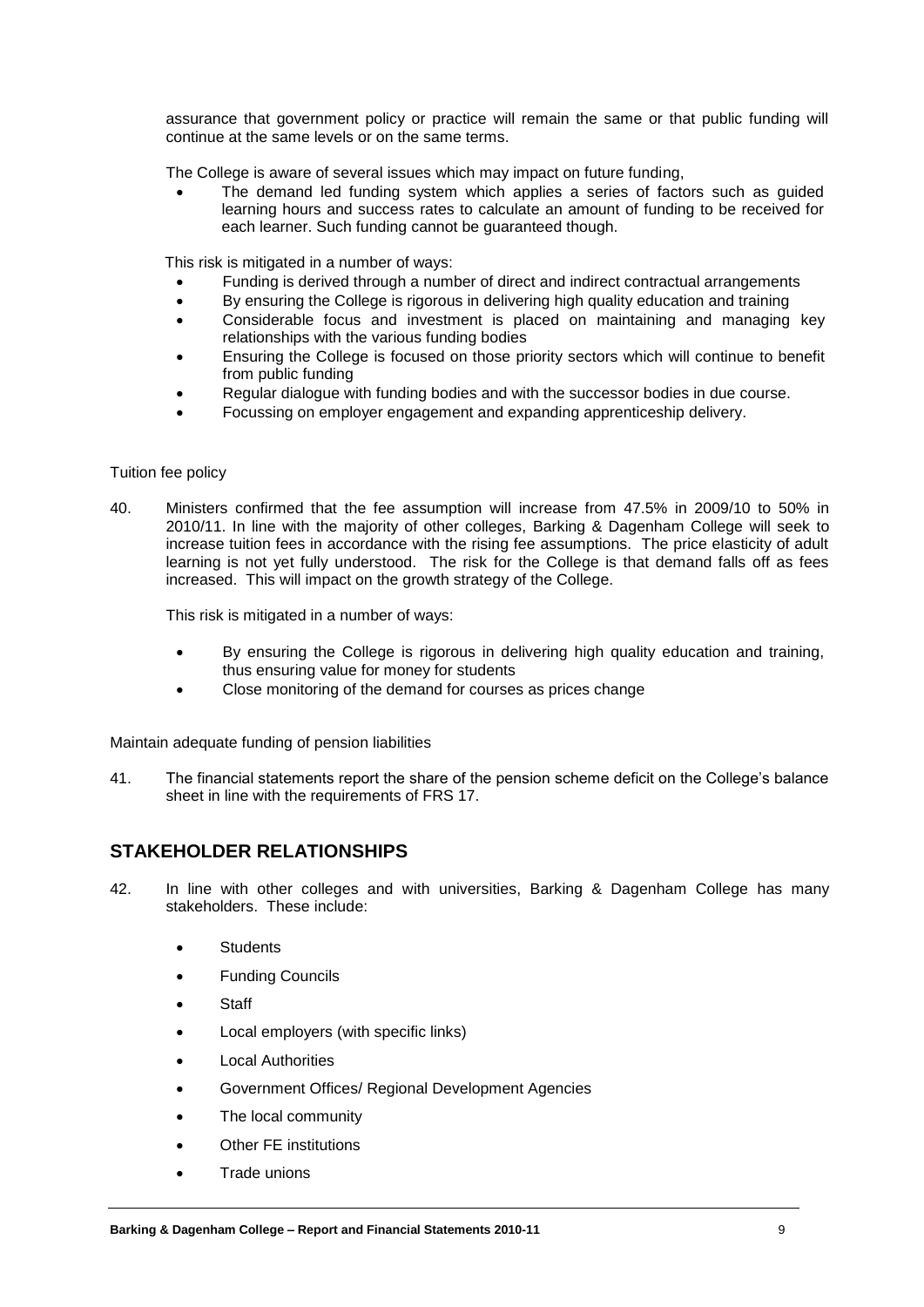#### Professional bodies

The College recognises the importance of these relationships and engages in regular communication with them through the College Internet site and by meetings.

#### **Equal opportunities and employment of disabled persons**

- 43. Barking & Dagenham College is committed to ensuring equality of opportunity for all who learn and work here. We respect and value positively differences in race, gender, sexual orientation, ability, class and age. We strive vigorously to remove conditions which place people at a disadvantage and we will actively combat bigotry. This policy will be resourced, implemented and monitored on a planned basis.
- 44. The College's Equal Opportunities Policy, including its Race Relations and Transgender Policies, is published on the College's Internet site. The College considers all applications from disabled persons, bearing in mind the aptitudes of the individuals concerned. Where an existing employee becomes disabled, every effort is made to ensure that employment with the College continues. The College's policy is to provide training, career development and opportunities for promotion, which are, as far as possible, identical to those for other employees. An equalities plan is published each year and monitored by managers and governors.

#### **Disability statement**

- 45. The College seeks to achieve the objectives set down in the Disability Discrimination Act 1995 as amended by the Special Education Needs and Disability Acts 2001 and 2005.
	- a) As part of its accommodation strategy the College updated its access audit and has installed lifts and ramps to ensure most of the facilities allow access to people with a disability.
	- b) The College has appointed a company that specialises in access advice for disabled students to carry out surveys of the college and provide advice on the needs of disabled people.
	- c) There is a list of specialist equipment, such as lighting for audio facilities, which the College can make available for use by students.
	- d) The admissions policy for all students is published by the College. Appeals against a decision not to offer a place are dealt with under the complaints policy.
	- e) The College has made a significant investment in the appointment of specialist lecturers to support students with learning difficulties and/or disabilities. There are a number of student support assistants who can provide a variety of support for learning. There is a continuing programme of staff development to ensure the provision of a high level of appropriate support for students who have learning difficulties and/or disabilities.
	- f) Specialist programmes are described in College prospectuses, and achievements and destinations are recorded and published in the standard College format.
	- g) Counselling and welfare services are described in the College Student Planner, which is issued to students at induction and also includes sections covering the Complaints and Disciplinary Procedures.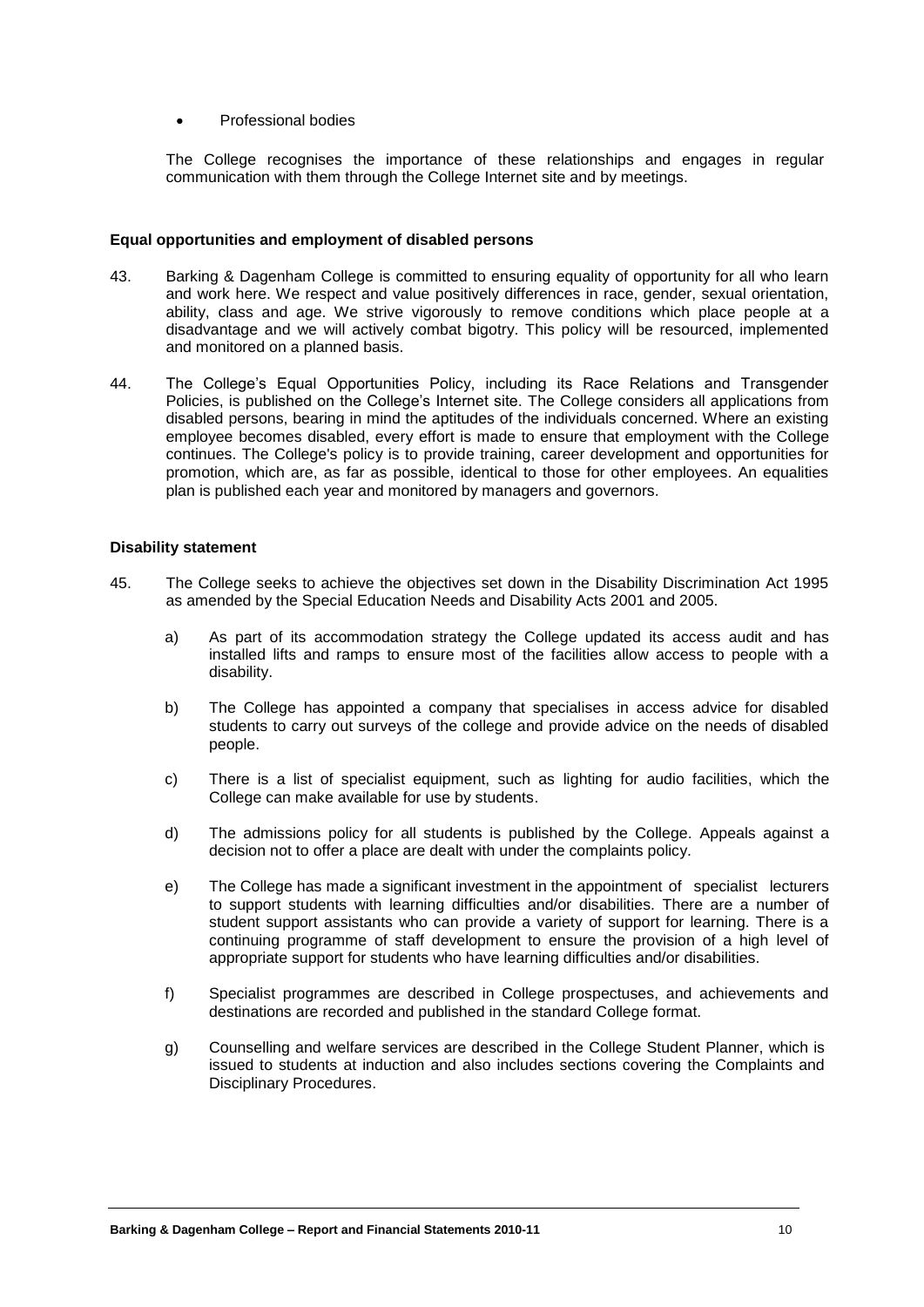#### **Disclosure of information to auditors**

The members who held office at the date of approval of this report confirm that, so far as they are each aware, there is no relevant audit information of which the College's auditors are unaware; and each member has taken all the steps that he or she ought to have taken to be aware of any relevant audit information and to establish that the College's auditors are aware of that information.

**Approved by order of the members of the Corporation on 5 th December 2011 and signed on its behalf by:**

**John Middleton Chair of Corporation**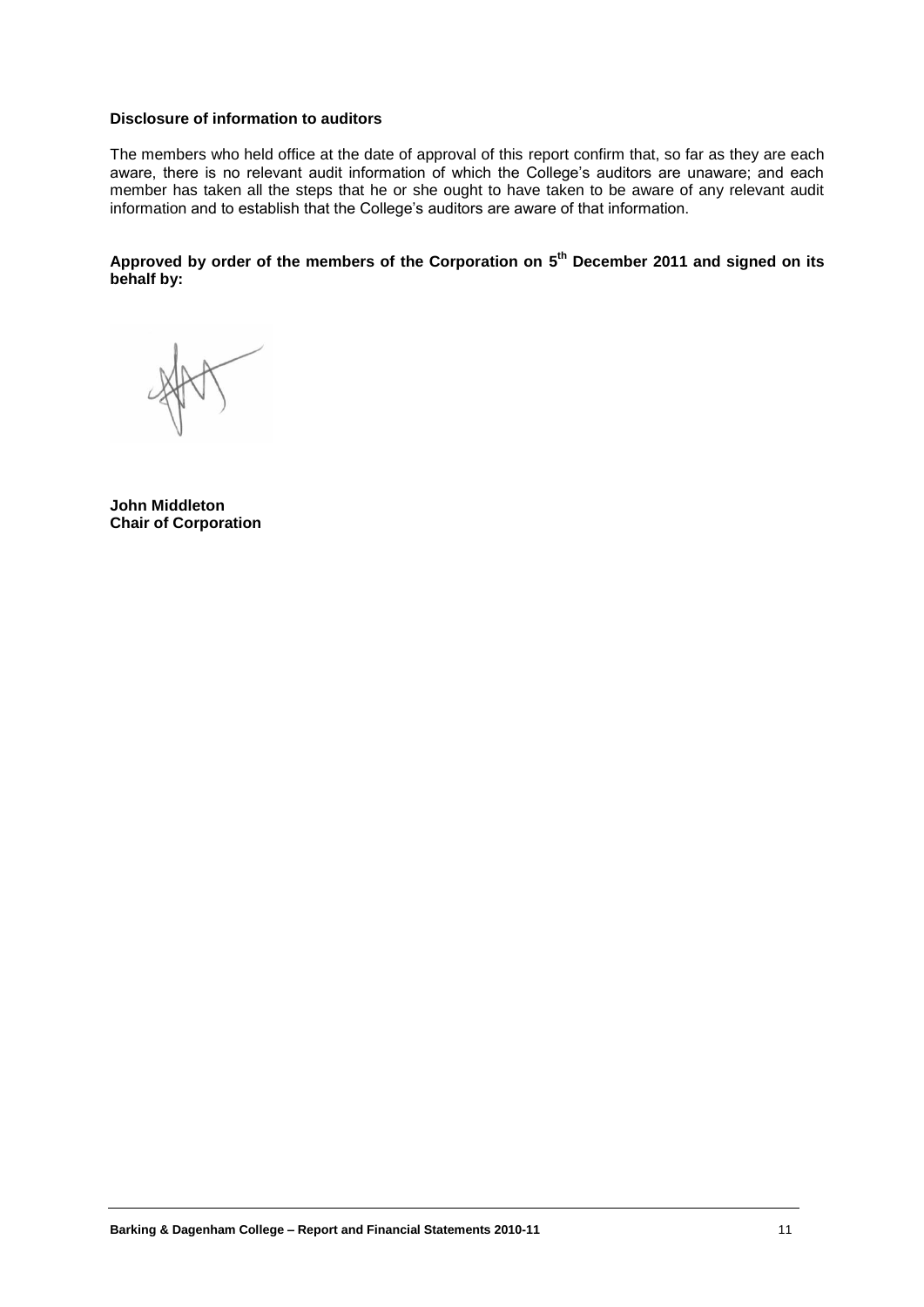## **Professional Advisors**

#### **Financial Statement and Regularity Auditors**:

Baker Tilly UK Audit LLP Marlborough House Chelmsford Essex CM1 1LN

### **Internal Auditors:**

RSM Tenon Vantage Victoria Street Basingstoke **Hampshire** RG21 3BT

#### **Bankers:**

Barclays Bank Canary Wharf London E14 5HP

#### **Solicitors:**

Mills & Reeve Norwich Norfolk NR3 1RU

#### **VAT Advisors:**

Davies-Mayers Pillar House Bath Road Gloucestershire GL53 7LS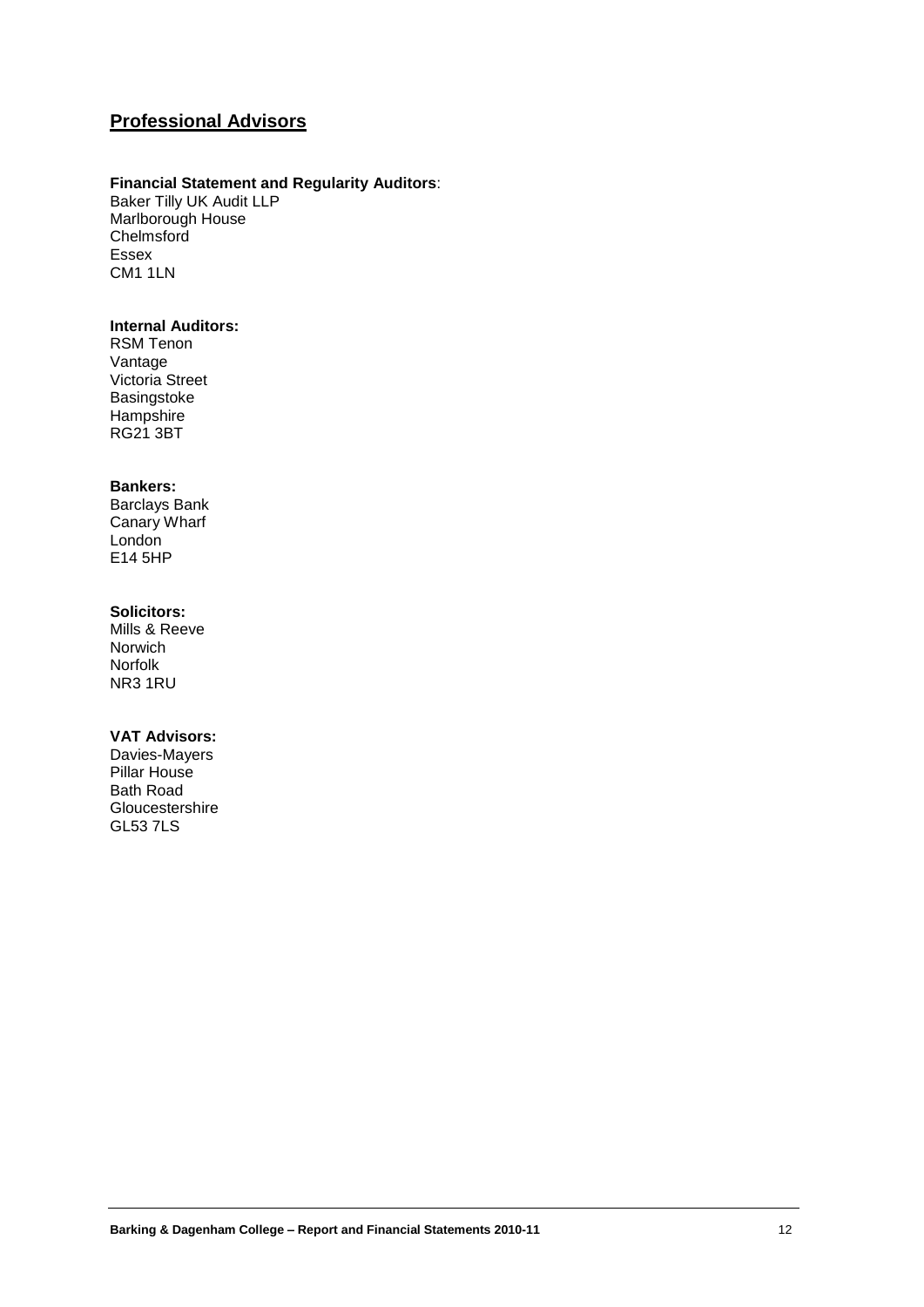### **Statement of Corporate Governance and Internal Control**

The College is committed to exhibiting best practice in all aspects of corporate governance. This summary describes the manner in which the College has applied the principles set out in the UK Corporate Governance Code issued by the London Stock Exchange in June 2010. Its purpose is to help the reader of the accounts understand how the principles have been applied.

In the opinion of the governors, the College complies with all the provisions of the Code in so far as they apply to the Further Education Sector, and it has complied throughout the year ended 31 July 2011.

#### **The Corporation**

The members who served on the Corporation during the year and up to the date of signature of this report were as listed below:

|                             | Date of             | <b>Term of</b> | Date of                                                   | <b>Committees</b>                                |
|-----------------------------|---------------------|----------------|-----------------------------------------------------------|--------------------------------------------------|
|                             | appointment         | <b>Office</b>  | resignation                                               | served                                           |
| Selena                      | 12.10.09            | 4 years        |                                                           | Corporation, Chair of Policy and                 |
| Bolingbroke<br>Joan Brandon | 07.12.00            | 4 years        | 01.01.11                                                  | Resources                                        |
|                             | (Re-appointed       |                |                                                           |                                                  |
|                             | 7.12.04 & 28.07.09) |                |                                                           |                                                  |
| Jon Cruddas                 | Re-appointed        | 4 years        | 25.11.10                                                  | Corporation                                      |
|                             | 12/10/10            |                |                                                           |                                                  |
| <b>Cllr Evelyn</b>          | 26.02.08            | 4 years        |                                                           | Corporation, Performance & Standards             |
| Carpenter                   |                     |                |                                                           |                                                  |
| Joan Davies                 | 30.6.05             | 4 years        | 01.01.11                                                  |                                                  |
|                             | (Re-appointed       |                |                                                           |                                                  |
|                             | 28.07.09)           |                |                                                           |                                                  |
| <b>Stephen Daly</b>         | 12.10.10            | 4 years        |                                                           | Corporation                                      |
| John Fagan                  | 02.06.08            | 4 years        |                                                           | Corporation, Audit, Remuneration                 |
|                             |                     |                |                                                           |                                                  |
| <b>Alastair Grindlay</b>    | 25.11.10            | 4 years        |                                                           | Corporation, Policy & Resources                  |
| <b>Rod Hewett</b>           | 30.6.05             | 4 years        |                                                           | Corporation                                      |
|                             | (Re-appointed       |                |                                                           |                                                  |
|                             | 28.07.09)           |                |                                                           |                                                  |
| <b>Brendan James</b>        | 03.04.08            | 4 years        |                                                           | Corporation, Chair of Performance &<br>Standards |
| Elaine James                | 29.6.99 (Re-        | 4 years        |                                                           | Chair of Corporation, Policy & Resources,        |
|                             | appointed 29.6.03,  |                |                                                           | Remuneration, Chair of Search &                  |
|                             | 29.06.07)           |                |                                                           | Governance                                       |
| John Middleton              | 25.11.2010          | 4 years        |                                                           | Corporation, Remuneration, Search &              |
|                             |                     |                |                                                           | Governance                                       |
| Tenisia Rodney              | 26.02.08            | 1 year         |                                                           | Corporation                                      |
|                             | (Re-appointed       |                |                                                           |                                                  |
|                             | 28.07.09,)          |                |                                                           |                                                  |
| Alastair Sinclair           | 25.11.10            | 4 years        |                                                           | Corporation, Chair of Audit Committee            |
| Stephen                     | 10.03.02            | 4 years        | 01.01.11                                                  |                                                  |
| Thompson                    | (Re-appointed       |                |                                                           |                                                  |
|                             | 10.03.06, 11.11.09) |                |                                                           |                                                  |
| <b>Cathy Walsh</b>          | 01.09.08            | Ex-officio     |                                                           | Corporation, Policy and Resources,               |
|                             |                     |                |                                                           | Performance and Standards, Search &              |
|                             |                     |                |                                                           | Governance                                       |
| Jenni Williams              | 12.10.09            | 4 years        |                                                           | Corporation, Policy & Resources                  |
|                             |                     |                |                                                           |                                                  |
|                             |                     |                | Sonia Allen was Clerk to the Corporation until June 2011. |                                                  |

#### **Governors serving on the College Board during 2010/11**

It is the Corporation's responsibility to bring independent judgement to bear on issues of strategy, performance, resources and standards of conduct.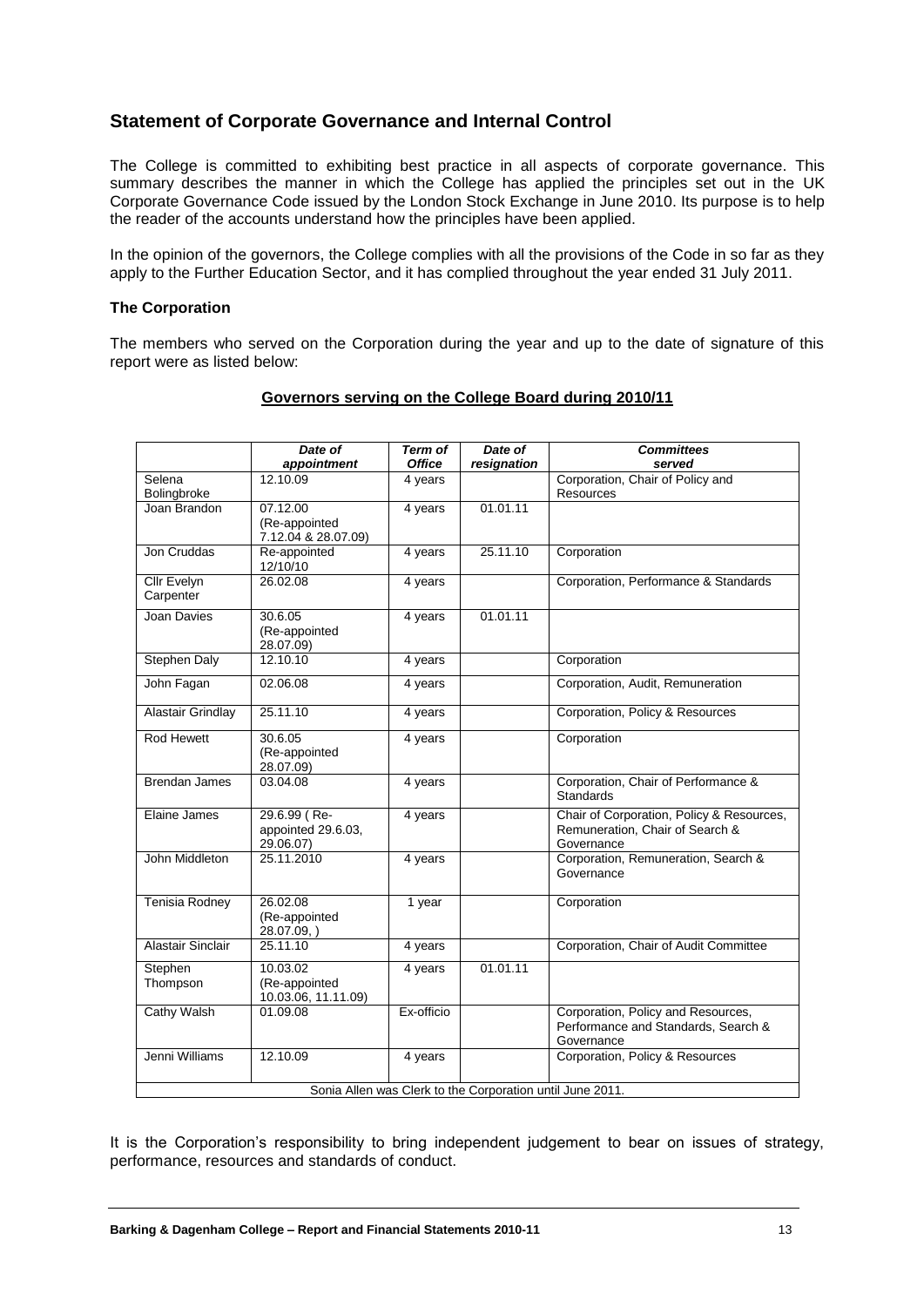The Corporation is provided with regular and timely information on the overall financial performance of the College together with other information such as performance against funding targets, proposed capital expenditure, quality matters and personnel-related matters such as health and safety and environmental issues. The Corporation meets each term.

The Corporation conducts its business through a number of committees. Each committee has terms of reference, which have been approved by the Corporation. These committees are finance and general purposes, remuneration, search and audit. Full minutes of all meetings, except those deemed to be confidential by the Corporation, are available from the clerk to the Corporation at:

Barking & Dagenham College Dagenham Road Romford Essex RM7 0XU

The Clerk to the Corporation maintains a register of financial and personal interests of the governors. The register is available for inspection at the above address.

All governors are able to take independent professional advice in furtherance of their duties at the College's expense and have access to the Clerk to the Corporation, who is responsible to the Board for ensuring that all applicable procedures and regulations are complied with. The appointment, evaluation and removal of the Clerk are matters for the Corporation as a whole.

Formal agendas, papers and reports are supplied to governors in a timely manner, prior to Board meetings. Briefings are also provided on an ad hoc basis.

The Corporation has a strong and independent non-executive element and no individual or group dominates its decision-making process. The Corporation considers that each of its non-executive members is independent of management and free from any business or other relationship which could materially interfere with the exercise of their independent judgement.

There is a clear division of responsibility in that the roles of the Chairman and Principal are separate.

#### **Appointments to the Corporation**

Any new appointments to the Corporation are a matter for the consideration of the Corporation as a whole. The Corporation has a search committee, consisting of three members of the Corporation, which is responsible for the selection and nomination of any new member for the Corporation's consideration. The Corporation is responsible for ensuring that appropriate training is provided as required.

Members of the Corporation are appointed for a term of office not exceeding four years.

#### **Remuneration committee**

Throughout the year ending 31 July 2011, the College's remuneration committee comprised three members of the Corporation. The committee's responsibilities are to make recommendations to the Board on the remuneration and benefits of the Principal and other senior post-holders. Details of remuneration for the year ended 31 July 2011 are set out in note 7.

#### **Audit committee**

The Audit Committee comprises four members of the Corporation (excluding the Principal and Chair). The Committee operates in accordance with written terms of reference approved by the Corporation.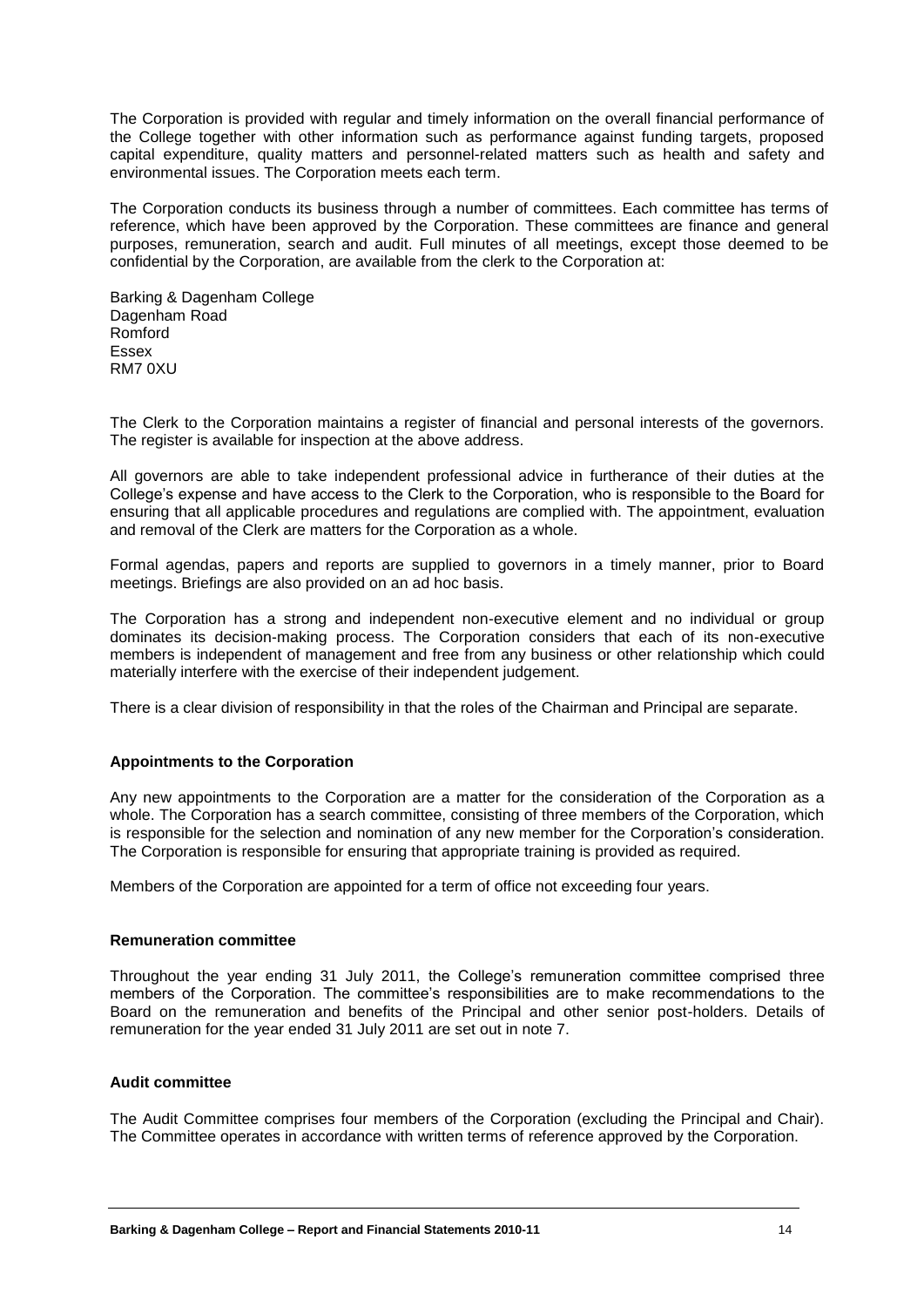The Audit Committee meets on a termly basis and provides a forum for reporting by the College's internal, regularity and financial statements auditors, who have access to the Committee for independent discussion, without the presence of College management. The Committee also receives and considers reports from the main FE funding bodies as they affect the College's business.

The College's internal auditors monitor the systems of internal control, risk management controls and governance processes in accordance with an agreed plan of input and report their findings to management and the Audit Committee.

Management is responsible for the implementation of agreed audit recommendations and internal audit undertakes periodic follow-up reviews to ensure such recommendations have been implemented.

The Audit Committee also advises the Corporation on the appointment of internal, regularity and financial statements auditors and their remuneration for both audit and non-audit work.

#### **Internal control**

#### *Scope of responsibility*

The Corporation is ultimately responsible for the College's system of internal control and for reviewing its effectiveness. However, such a system is designed to manage rather than eliminate the risk of failure to achieve business objectives, and can provide only reasonable and not absolute assurance against material misstatement or loss.

The Corporation has delegated the day-to-day responsibility to the Principal, as Accounting Officer, for maintaining a sound system of internal control that supports the achievement of the College's policies, aims and objectives, whilst safeguarding the public funds and assets for which she is personally responsible, in accordance with the responsibilities assigned to her in the Financial Memorandum between Barking & Dagenham College and the funding bodies. The Principal is also responsible for reporting to the Corporation any material weaknesses or breakdowns in internal control.

#### *The purpose of the system of internal control*

The system of internal control is designed to manage risk to a reasonable level rather than to eliminate all risk of failure to achieve policies, aims and objectives; it can therefore only provide reasonable and not absolute assurance of effectiveness. The system of internal control is based on an ongoing process designed to identify and prioritise the risks to the achievement of College policies, aims and objectives, to evaluate the likelihood of those risks being realised and the impact should they be realised, and to manage them efficiently, effectively and economically. The system of internal control has been in place in Barking & Dagenham College for the year ended 31 July 2011 and up to the date of approval of the annual report and accounts.

#### *Capacity to handle risk*

The Corporation has reviewed the key risks to which the College is exposed together with the operating, financial and compliance controls that have been implemented to mitigate those risks. The Corporation is of the view that there is a formal ongoing process for identifying, evaluating and managing the College's significant risks that has been in place for the period ending 31 July 2011 and up to the date of approval of the annual report and accounts. This process is regularly reviewed by the Corporation.

#### *The risk and control framework*

The system of internal control is based on a framework of regular management information, administrative procedures including the segregation of duties, and a system of delegation and accountability. In particular, it includes:

- comprehensive budgeting systems with an annual budget, which is reviewed and agreed by the governing body
- regular reviews by the governing body of periodic and annual financial reports which indicate financial performance against forecasts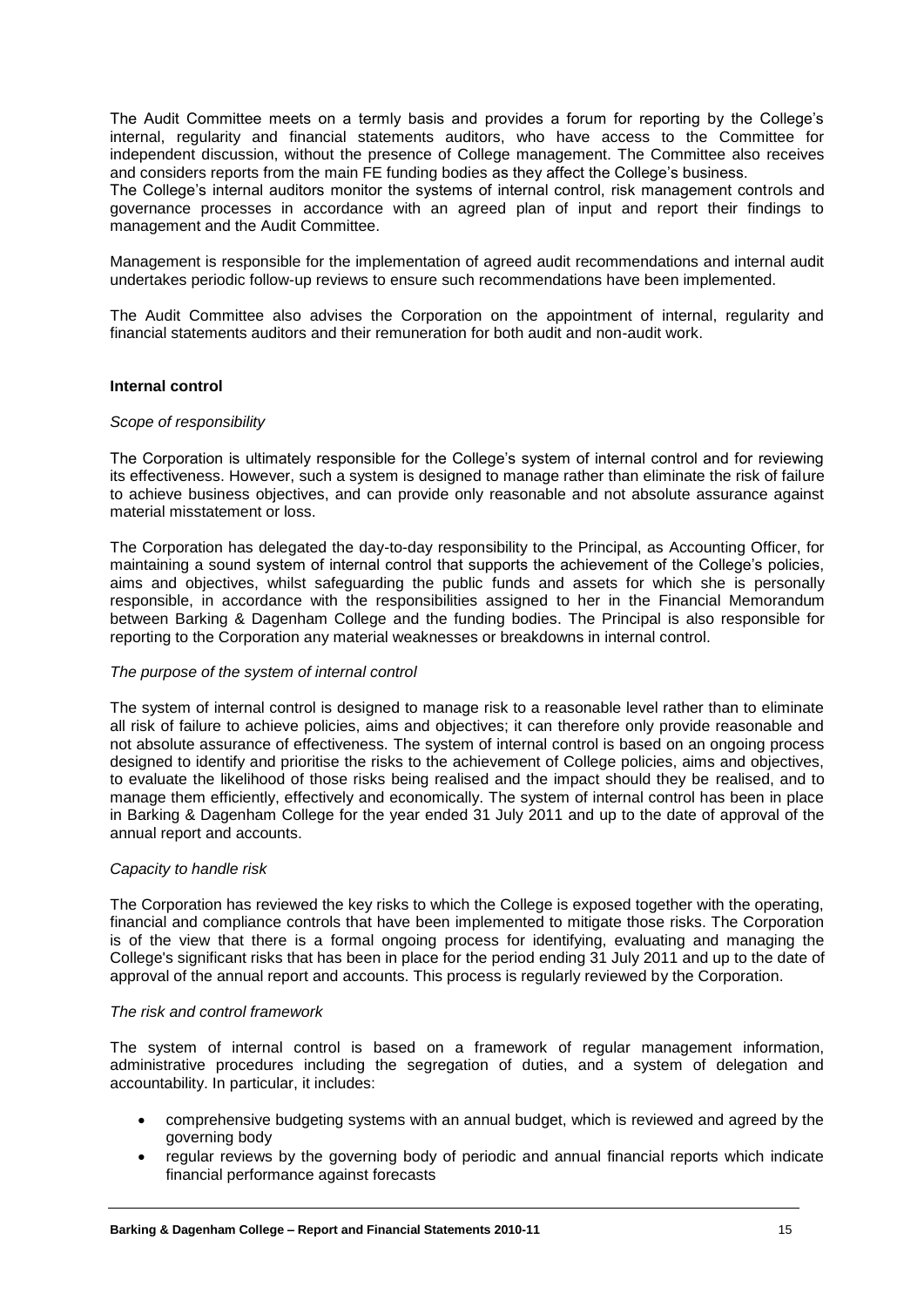- setting targets to measure financial and other performance
- clearly defined capital investment control guidelines
- the adoption of formal project management disciplines, where appropriate.

Barking & Dagenham College has an internal audit service, which operates in accordance with the requirements of the LSC's *Audit Code of Practice*. The work of the internal audit service is informed by an analysis of the risks to which the College is exposed, and annual internal audit plans are based on this analysis. The analysis of risks and the internal audit plans are endorsed by the Corporation on the recommendation of the audit committee. At minimum annually, the Head of Internal Audit (HIA) provides the governing body with a report on internal audit activity in the College. The report includes the HIA's independent opinion on the adequacy and effectiveness of the College's system of risk management, controls and governance processes.

#### *Review of effectiveness*

As Accounting Officer, the Principal has responsibility for reviewing the effectiveness of the system of internal control. The review of the effectiveness of the system of internal control is informed by:

- the work of the internal auditors
- the work of the executive managers within the College who have responsibility for the development and maintenance of the internal control framework
- comments made by the College's financial statements auditors, the regularity auditors (for colleges in plan-led funding), the appointed funding auditors (for colleges outside plan-led funding) in their management letters and other reports.

The Principal has been advised on the implications of the result of the review of the effectiveness of the system of internal control by the Audit Committee, which oversees the work of the internal auditor and a plan to address weaknesses and ensure continuous improvement of the system is in place.

The strategic management team receives reports setting out key performance and risk indicators and considers possible control issues brought to their attention by early warning mechanisms, which are embedded within the departments and reinforced by risk awareness training. The senior management team and the Audit Committee also receive regular reports from internal audit, which include recommendations for improvement. The Audit Committee's role in this area is confined to a high-level review of the arrangements for internal control. The Corporation's agenda includes a regular item for consideration of risk and control and receives reports thereon from the senior management team and the Audit Committee. The emphasis is on obtaining the relevant degree of assurance and not merely reporting by exception. At its December 2011 meeting, the Corporation carried out the annual assessment for the year ended 31 July 2011 by considering documentation from senior management team and internal audit and taking account of events since 31 July 2011.

#### **Going concern**

After making appropriate enquiries, the Corporation considers that the College has adequate resources to continue in operational existence for the foreseeable future. For this reason, it continues to adopt the going concern basis in preparing the financial statements.

Approved by order of the members of the Corporation on  $5<sup>th</sup>$  December 2011 and signed on its behalf by:

**Signed:**

**Chair: John Middleton Date: 5 th December 2011**

**Signed:**

**Principal and CEO: Cathy Walsh**

**Date: 5 th December 2011**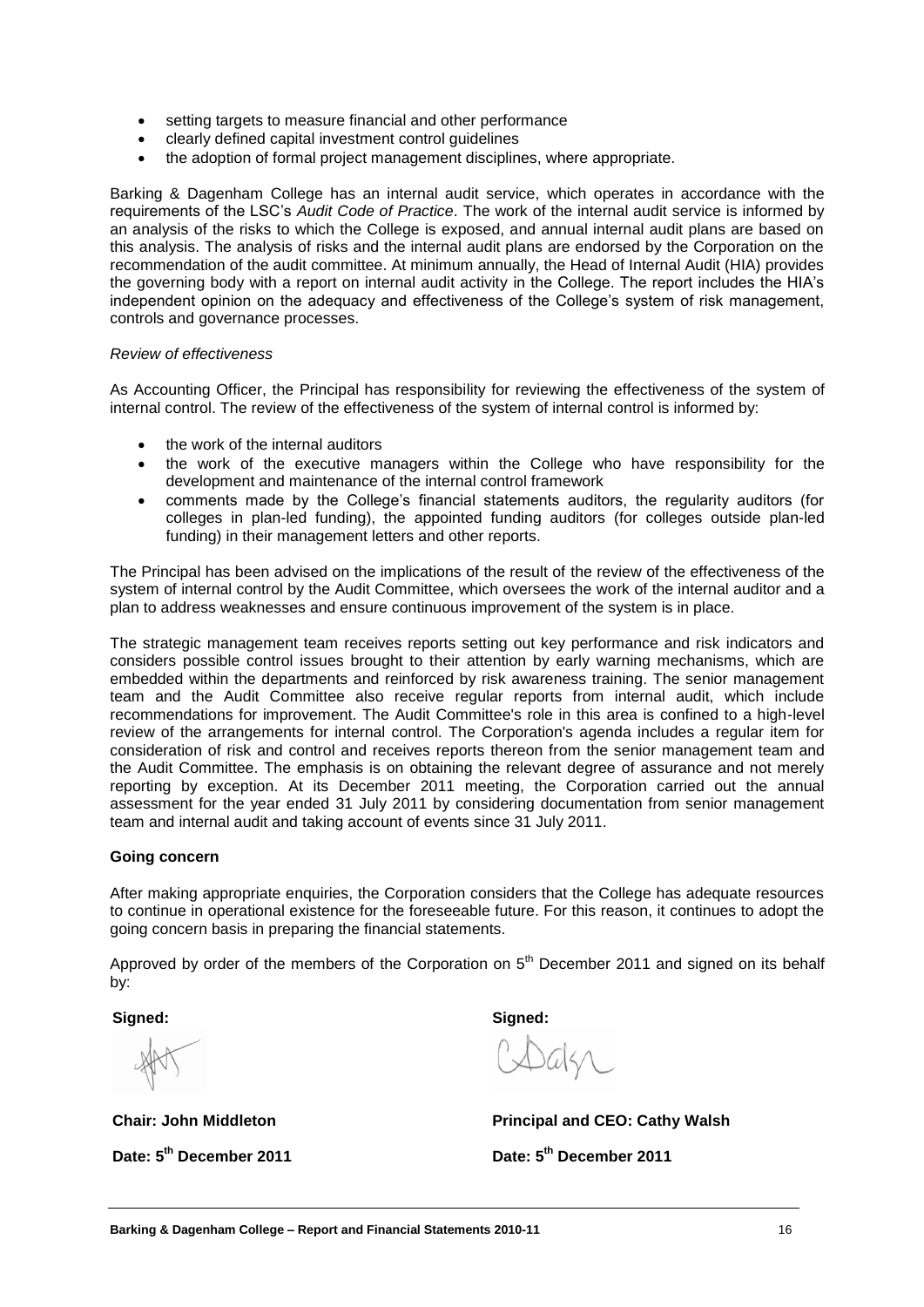### **Statement of Responsibilities of the Members of the Corporation**

The members of the Corporation are required to present audited financial statements for each financial year.

Within the terms and conditions of the Financial Memorandum between the Skills Funding Agency and the Corporation of the College, the Corporation, through its Principal, is required to prepare financial statements for each financial year in accordance with the 2007 *Statement of Recommended Practice – Accounting for Further and Higher Education Institutions* and with the Accounts Direction issued jointly by the Skills Funding Agency and the Young Peoples Learning Agency, and which give a true and fair view of the state of affairs of the College and the result for that year.

In preparing the financial statements, the Corporation is required to:

- select suitable accounting policies and apply them consistently
- make judgements and estimates that are reasonable and prudent
- state whether applicable Accounting Standards have been followed, subject to any material departures disclosed and explained in the financial statements
- prepare financial statements on the going concern basis, unless it is inappropriate to assume that the College will continue in operation.

The Corporation is also required to prepare a Members Report which describes what it is trying to do and how it is going about it, including the legal and administrative status of the College.

The Corporation is responsible for keeping proper accounting records which disclose with reasonable accuracy, at any time, the financial position of the College, and which enable it to ensure that the financial statements are prepared in accordance with the relevant legislation of incorporation and other relevant accounting standards. It is responsible for taking steps that are reasonably open to it in order to safeguard the assets of the College and to prevent and detect fraud and other irregularities.

The maintenance and integrity of the College website is the responsibility of the Corporation of the College; the work carried out by the auditors does not involve consideration of these matters and, accordingly, the auditors accept no responsibility for any changes that may have occurred to the financial statements since they were initially presented on the website. Legislation in the United Kingdom governing the preparation and dissemination of financial statements may differ from legislation in other jurisdictions.

Members of the Corporation are responsible for ensuring that expenditure and income are applied for the purposes intended by Parliament and that the financial transactions conform to the authorities that govern them. In addition they are responsible for ensuring that funds from the Skills Funding Agency are used only in accordance with the Financial Memorandum with the Skills Funding Agency and any other conditions that may be prescribed from time to time. Members of the Corporation must ensure that there are appropriate financial and management controls in place in order to safeguard public and other funds and to ensure they are used properly. In addition, members of the Corporation are responsible for securing economical, efficient and effective management of the College's resources and expenditure, so that the benefits that should be derived from the application of public funds from the Skills Funding Agency are not put at risk.

Approved by order of the members of the Corporation on  $5<sup>th</sup>$  December 2011 and signed on its behalf by:

**John Middleton [Chair]**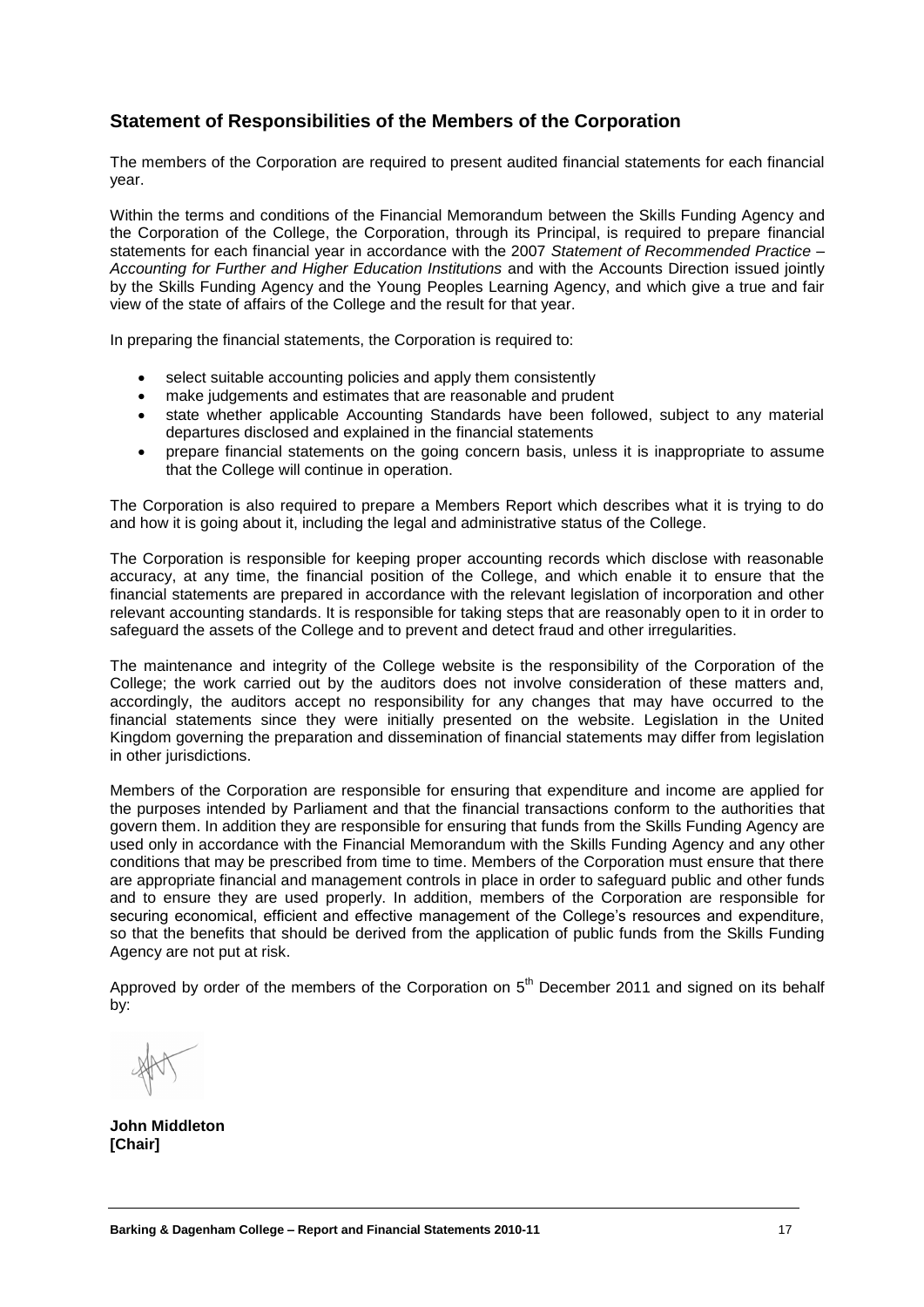#### **Independent report to the Corporation of Barking & Dagenham College ('the Corporation') and the Chief Executive of Skills Funding**

In accordance with the terms of our engagement letter dated  $27<sup>th</sup>$  April 2007 and further to the requirements of the Skills Funding Agency, we have carried out a review to obtain assurance about whether, in all material respects, the expenditure (disbursed) and income (received) of Barking & Dagenham College ('the College') during the year ended 31 July 2011 have been applied to the purposes identified by Parliament and the financial transactions conform to the authorities which govern them.

This report is made solely to the Corporation and the Chief Executive of Skills Funding. Our review work has been undertaken so that we might state to the Corporation and the Chief Executive of Skills Funding those matters we are required to state to them in a report and for no other purpose. To the fullest extent permitted by law, we do not accept or assume responsibility to anyone other than the Corporation and the Chief Executive of Skills Funding, for our review work, for this report, or for the opinion we have formed.

#### **Respective responsibilities of the Members of the Corporation of Barking & Dagenham College and Auditors**

The College's Corporation is responsible, under the requirements of the Further & Higher Education Act 1992, subsequent legislation and related regulations, for ensuring that expenditure disbursed and income received are applied for the purposes intended by Parliament and the financial transactions conform to the authorities which govern them.

Our responsibilities for this review are established in the United Kingdom by our profession's ethical guidance and the audit guidance set out in the revised Joint Code of Practice (part 1) issued jointly by the Skills Funding Agency and the Young People's Learning Agency and the Audit Code of Practice and the Regularity Audit Framework 2006/07 issued by the LSC. We report to you whether, in our opinion, in all material respects, the College's expenditure disbursed and income received during the year ended 31 July 2011 have been applied to purposes intended by Parliament and the financial transactions conform to the authorities which govern them.

#### **Basis of opinion**

We conducted our review in accordance with the revised Joint Code of Practice (part 1) issued jointly by the Skills Funding Agency and the Young People's Learning Agency and the Audit Code of Practice and the Regularity Audit Framework 2006/07 issued by the Learning Skills Council. Our review includes examination, on a test basis, of evidence relevant to the regularity and propriety of the College's income and expenditure.

#### **Opinion**

In all material respects the expenditure disbursed and income received during the year ended 31 July 2011 has been applied to purposes intended by Parliament and the financial transactions conform to the authorities which govern them.

 $X \sim \text{Filt}_1$  or Awit  $\mu$  16 décembre 2011

**BAKER TILLY UK AUDIT LLP Date** Chartered Accountants Marlborough House Victoria Road South Chelmsford Essex CM1 1LN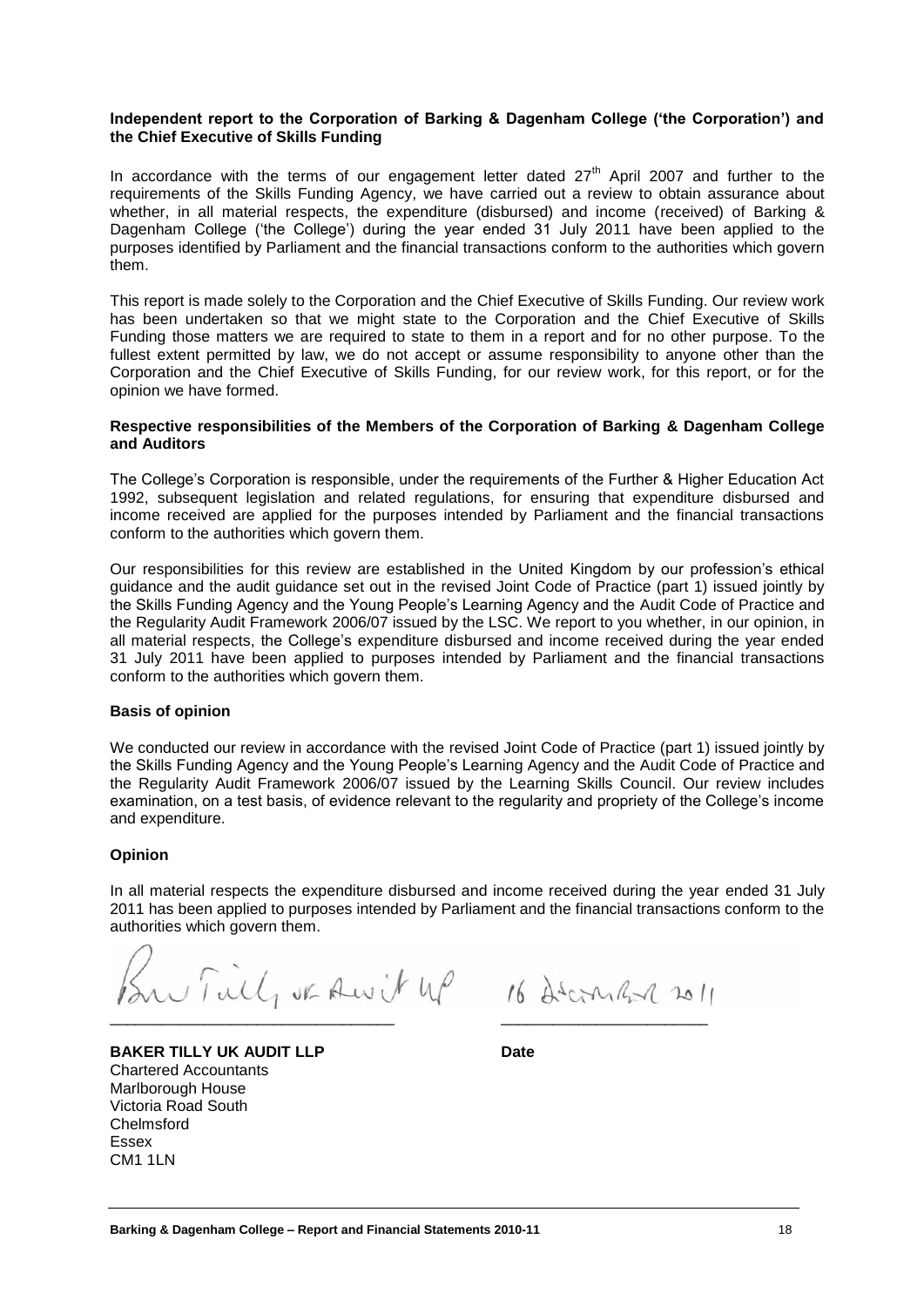#### **INDEPENDENT AUDITOR'S REPORT TO THE CORPORATION OF BARKING AND DAGENHAM COLLEGE<sup>1</sup>**

We have audited the College financial statements ("the financial statements") set out on pages 20 to 46. The financial reporting framework that has been applied in their preparation is applicable law and United Kingdom accounting standards (United Kingdom Generally Accepted Accounting Practice).

This report is made solely to the Corporation, as a body, in accordance with Article 22 of the College's Articles of Government. Our audit work has been undertaken so that we might state to the Corporation, as a body, those matters we are required to state to them in an auditor's report and for no other purpose. To the fullest extent permitted by law, we do not accept or assume responsibility to anyone other than the Corporation, as a body, for our audit work, for this report, or for the opinions we have formed.

#### **Respective Responsibilities of the Corporation of Barking & Dagenham College and Auditor**

As explained more fully in the Statement of the Corporation's Responsibilities set out on page 17, the Corporation is responsible for the preparation of financial statements which give a true and fair view.

Our responsibility is to audit, and express an opinion on, the financial statements in accordance with applicable law and International Standards on Auditing (UK and Ireland). Those standards require us to comply with the Auditing Practices Board's (APB's) Ethical Standards for Auditors.

#### **Scope of the audit of the financial statements**

A description of the scope of an audit of financial statements is provided on the APB's website at [www.frc.org.uk/apb/scope/private.cfm.](http://www.frc.org.uk/apb/scope/private.cfm)

#### **Opinion on financial statements**

In our opinion the financial statements:

- give a true and fair view of the state of the College's affairs as at 31 July 2011 and of the College's surplus of income over expenditure for the year then ended; and
- have been properly prepared in accordance with United Kingdom Generally Accepted Accounting Practice.

#### **Matters on which we are required to report by exception**

We have nothing to report in respect of the following matters where the revised Joint Audit Code of Practice (Part 1) issued jointly by the Skills Funding Agency and the Young People's Learning Agency and the Audit Code of Practice issued by the Learning and Skills Council requires us to report to you if, in our opinion:

- proper accounting records have not been kept; or
- the financial statements are not in agreement with the accounting records.

BAKER TILLY UK AUDIT LLP Statutory Auditor Chartered Accountants Marlborough House Victoria Road South Chelmsford Essex CM1 1LN

 $\overline{a}$ 

Bu Field of Awit up 16 December 2011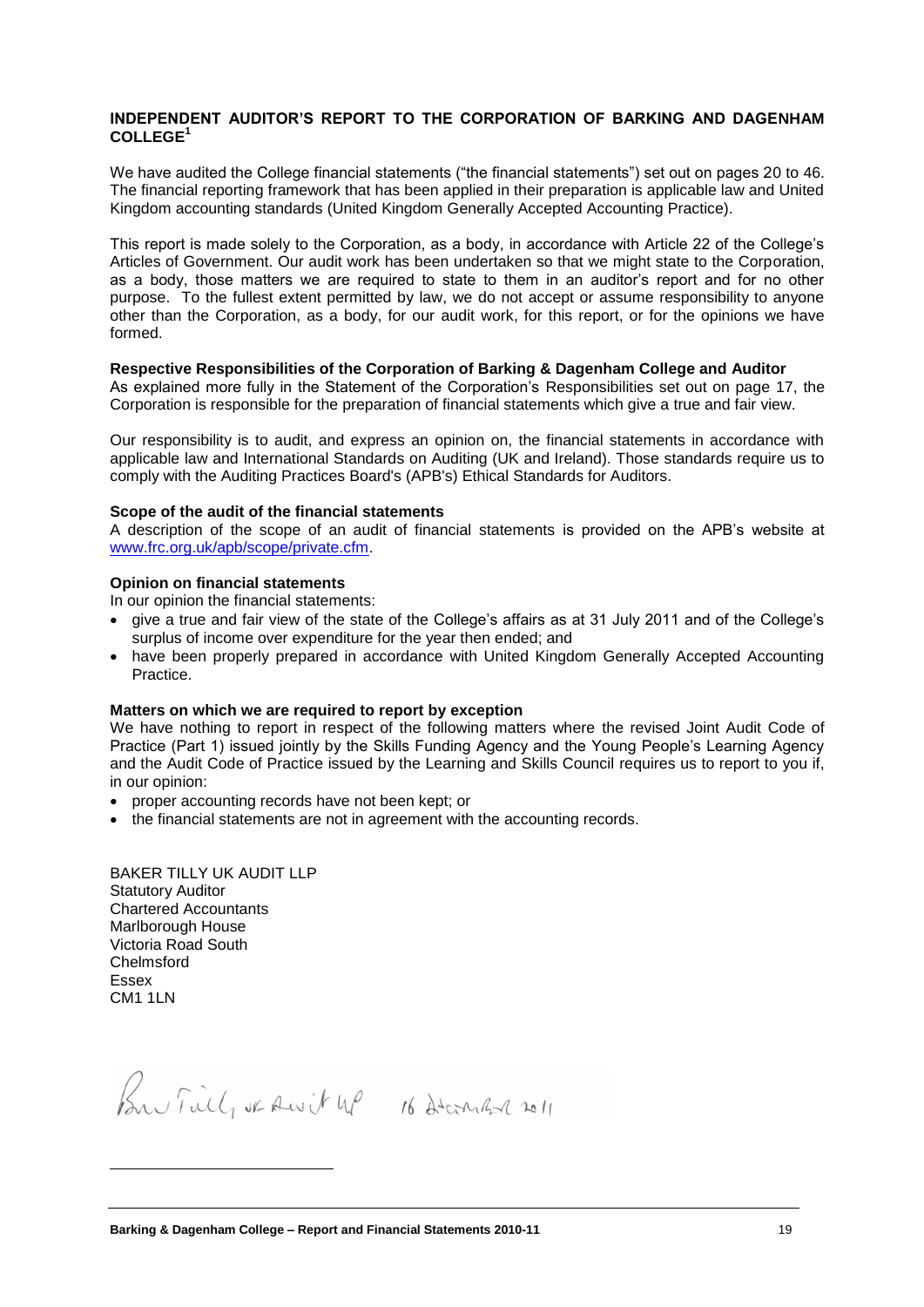### **Barking & Dagenham College Income and Expenditure Account**

|                                                                                       | <b>Notes</b>   | 2011   |        | 2010     |        |
|---------------------------------------------------------------------------------------|----------------|--------|--------|----------|--------|
|                                                                                       |                | £'000  | £'000  | £'000    | £'000  |
| <b>INCOME</b>                                                                         |                |        |        |          |        |
| Funding body grants                                                                   | $\overline{2}$ |        | 25,730 |          | 27,051 |
| Tuition fees and education contracts                                                  | 3              |        | 2,756  |          | 2,337  |
| Other grants and contracts                                                            | 4              |        | 964    |          | 1,193  |
| Investment income                                                                     | 5              |        | 35     |          | 29     |
| <b>Total income</b>                                                                   |                |        | 29,485 |          | 30,610 |
| <b>EXPENDITURE</b>                                                                    |                |        |        |          |        |
| Staff costs                                                                           | 6              | 17,021 |        | 18,467   |        |
| FRS 17 pension gain                                                                   | 27             |        |        | (1, 404) |        |
| Exceptional restructuring costs                                                       | $\,6\,$        | 660    |        | 584      |        |
| Other operating expenses                                                              | 8              | 8,463  |        | 10,279   |        |
| Depreciation and amortisation                                                         | 12/13          | 1,718  |        | 1,584    |        |
| Interest and other finance costs                                                      | 9              | 256    |        | 383      |        |
| <b>Total expenditure</b>                                                              |                |        | 28,118 |          | 29,893 |
| <b>Exceptional Items</b>                                                              |                |        |        |          |        |
| CEME investment write off                                                             | 13             |        |        | (975)    |        |
| CEME grant write off                                                                  | 13             |        |        | 325      |        |
| <b>Total exceptional items</b>                                                        |                |        |        |          | (650)  |
| Surplus on continuing operations after depreciation of                                |                |        |        |          |        |
| tangible fixed assets at valuation and exceptional items<br>and before tax            |                |        | 1,367  |          | 67     |
| Taxation                                                                              | 10             |        |        |          |        |
| Surplus on continuing operations after depreciation of<br>assets at valuation and tax | 11             |        | 1,367  |          | 67     |
| Surplus for the year retained within general reserves                                 |                |        | 1,367  |          | 67     |
|                                                                                       |                |        |        |          |        |

The income and expenditure account is in respect of continuing activities

*There were no operations that were acquired or discontinued by Barking & Dagenham College during the year*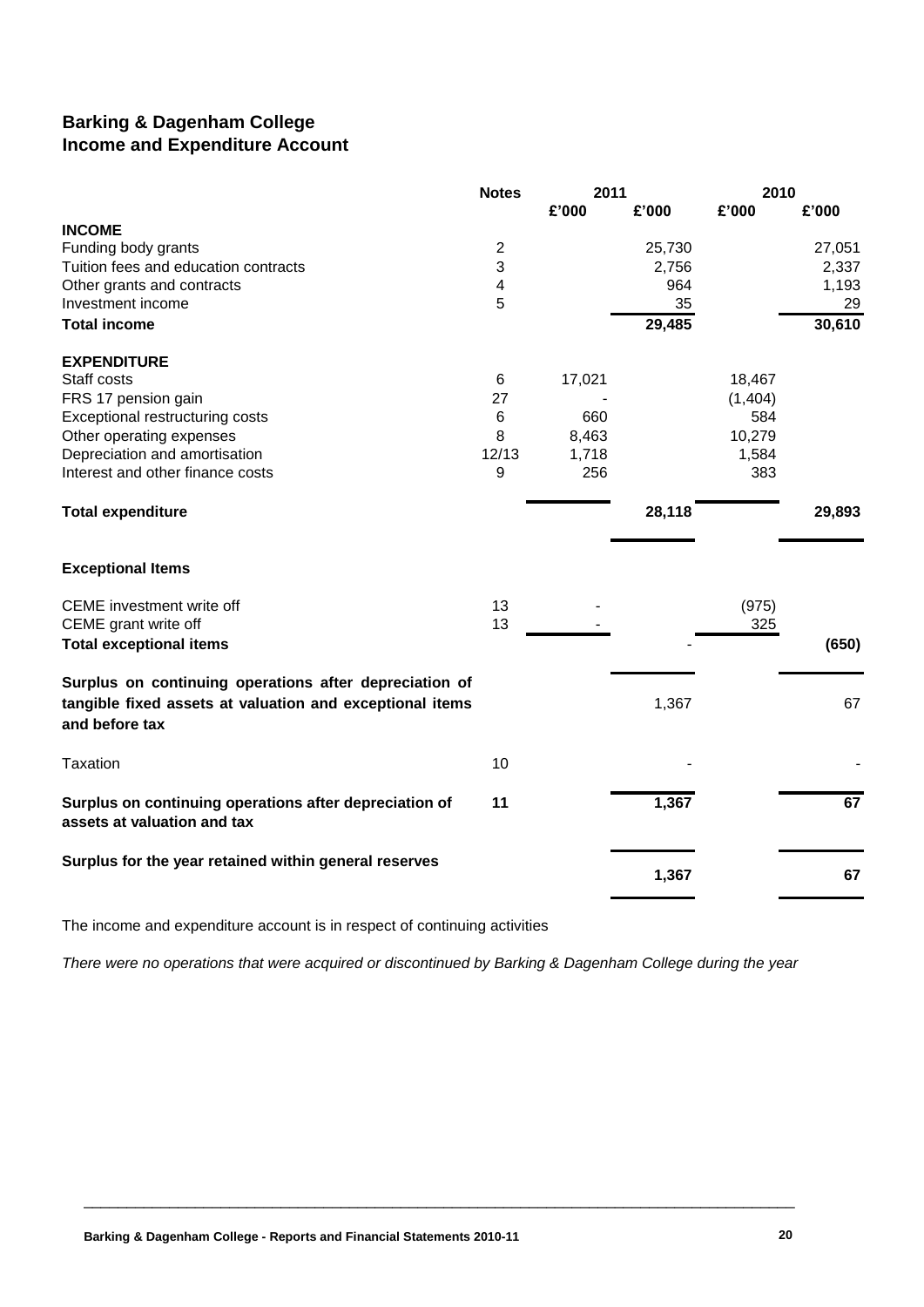## **Barking & Dagenham College Statement of Historical Cost Surpluses and Deficits**

|                                                                                                                         | <b>Notes</b> | 2011<br>£'000 | 2010<br>£'000 |
|-------------------------------------------------------------------------------------------------------------------------|--------------|---------------|---------------|
| Surplus on continuing operations before taxation                                                                        |              | 1,367         | 67            |
| Difference between historical cost depreciation and the actual<br>charge for the year calculated on the revalued amount | 19           | 417           | 417           |
| Historical cost surplus for the year before taxation                                                                    |              | 1.784         | 484           |
| Historical cost surplus for the year after taxation                                                                     |              | 1.784         | 484           |

### **Statement of Total Recognised Gains and Losses**

|                                                                                       | <b>Notes</b> | 2011<br>£'000 | 2010<br>£'000 |
|---------------------------------------------------------------------------------------|--------------|---------------|---------------|
| Surplus on continuing operations after depreciation of assets at<br>valuation and tax |              | 1,367         | 67            |
| Actuarial gain/(loss) in respect of pension scheme                                    | 27           | 2,221         | (185)         |
| Total recognised gains/(losses) since last report                                     |              | 3,588         | (118)         |
| <b>Reconciliation</b>                                                                 |              |               |               |
| Opening reserves                                                                      |              | 12,104        | 12,222        |
| Total recognised gains/(losses) for the year                                          |              | 3,588         | (118)         |
| <b>Closing reserves</b>                                                               |              | 15,692        | 12,104        |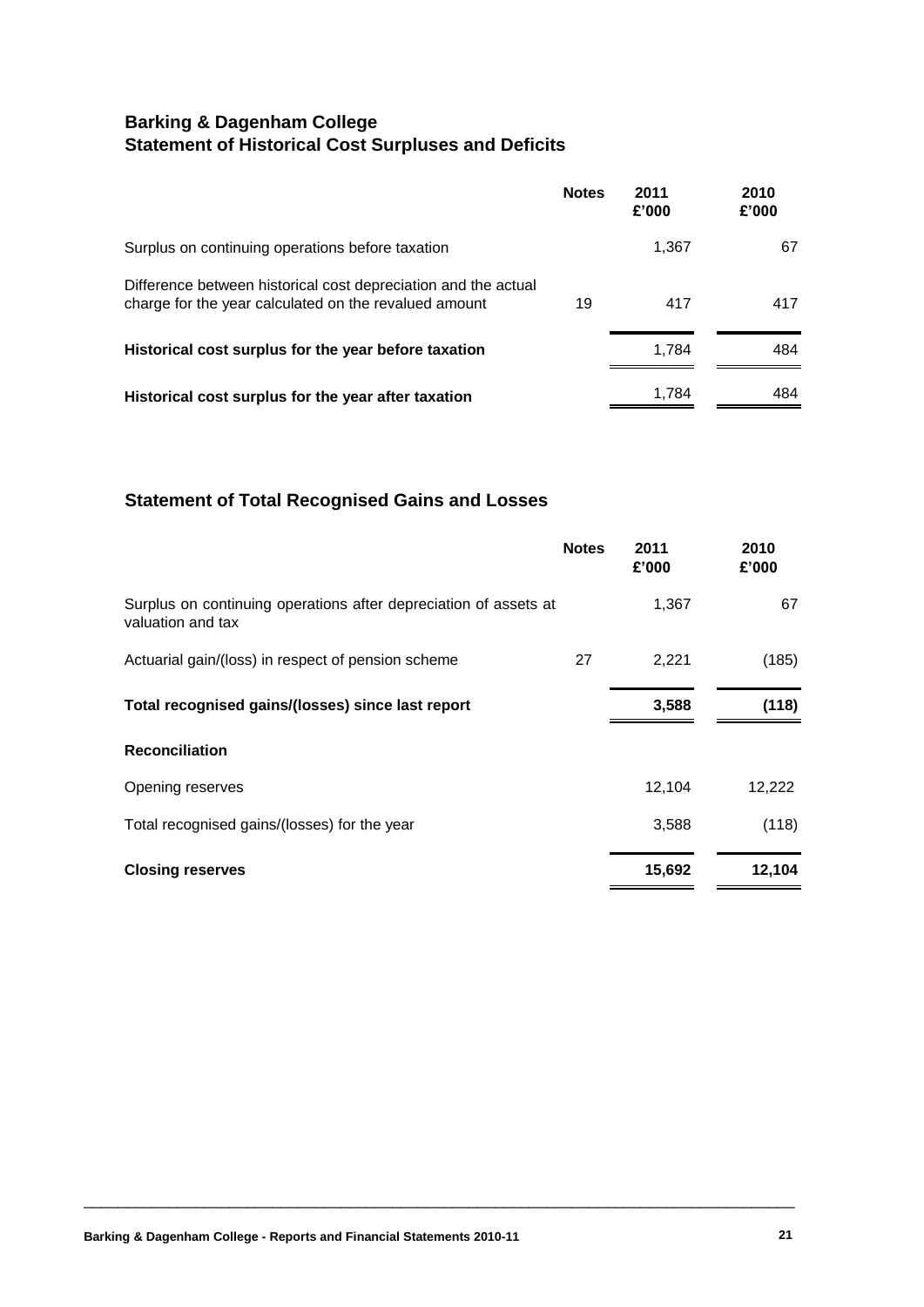### **Barking & Dagenham College Balance sheets as at 31 July**

|                                                           | <b>Notes</b> |                 |                 |
|-----------------------------------------------------------|--------------|-----------------|-----------------|
|                                                           |              | 2011<br>£'000   | 2010<br>£'000   |
| <b>Fixed assets</b>                                       |              |                 |                 |
| Tangible assets<br>Investments                            | 12<br>13     | 19,391<br>2,648 | 19,021<br>2,836 |
| <b>Total fixed assets</b>                                 |              | 22,039          | 21,857          |
| <b>Current assets</b>                                     |              |                 |                 |
| <b>Stocks</b>                                             |              | 14              | 10              |
| <b>Debtors</b>                                            | 14           | 714             | 1,349           |
| Accrued income and prepayments                            | 14           | 75              | 79              |
| Cash at bank and in hand                                  | 25           | 6,781           | 4,728           |
| Total current assets                                      |              | 7,583           | 6,166           |
| Less: Creditors - amounts falling due within one year     | 15           | (3, 446)        | (3,590)         |
| <b>Net current assets</b>                                 |              | 4,138           | 2,576           |
| <b>Total assets less current liabilities</b>              |              | 26,177          | 24,433          |
| Less: Creditors - amounts falling due after more than one | 16           |                 |                 |
| year                                                      |              | 276             | 387             |
| Less: Provisions for liabilities                          | 17           | 1,668           | 1,628           |
| Net assets excluding pension liability                    |              | 24,233          | 22,418          |
| Net pension liability                                     | 27           | (5,045)         | (7,080)         |
| <b>NET ASSETS INCLUDING PENSION LIABILITY</b>             |              | 19,188          | 15,338          |
| <b>Deferred capital grants</b>                            | 18           | 3,496           | 3,234           |
| <b>Reserves</b>                                           |              |                 |                 |
| Income and expenditure account excluding pension reserve  | 20           | 14,550          | 12,580          |
| Pension reserve                                           | 27           | (5,045)         | (7,080)         |
| Income and expenditure account including pension reserve  | 20           | 9,505           | 5,500           |
| Revaluation reserve                                       | 19           | 6,187           | 6,604           |
| <b>Total reserves</b>                                     |              | 15,692          | 12,104          |
| <b>TOTAL FUNDS</b>                                        |              | 19,188          | 15,338          |

The financial statements on pages 20 to 46 were approved by the Corporation on 5 December 2011 and were signed on its behalf on that date by:

\_\_\_\_\_\_\_\_\_\_\_\_\_\_\_\_\_\_\_\_\_\_\_\_\_\_\_\_\_\_\_\_\_\_\_\_\_\_\_\_\_\_\_\_\_\_\_\_\_\_\_\_\_\_\_\_\_\_\_\_\_\_\_\_\_\_\_\_\_\_\_\_\_\_\_\_\_\_\_\_\_\_\_

**John Middleton**<br>Chair

**Cathy Walsh<br>Principal & CEO** 

Dalsz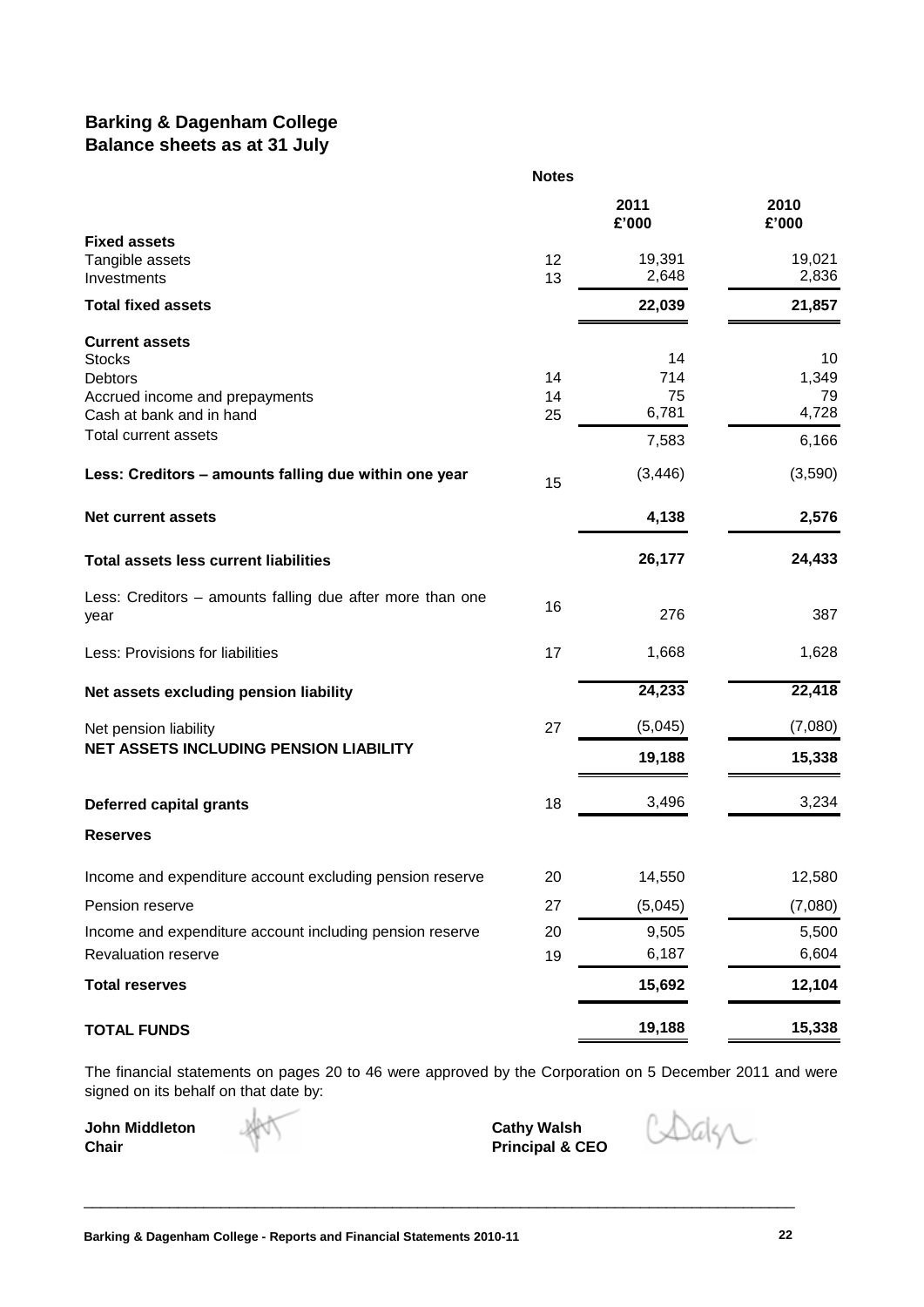### **Barking & Dagenham College Cash Flow Statement**

|                                                          | <b>Notes</b> | 2011<br>£'000 | 2010<br>£'000 |
|----------------------------------------------------------|--------------|---------------|---------------|
| Cash inflow from operating activities                    | 21           | 3,448         | 1,003         |
| Returns on investments and servicing of finance          | 22           | 35            | 29            |
| Capital expenditure and financial investment             | 23           | (1,430)       | (2,779)       |
| Management of liquid resources                           | 24           |               | 4,007         |
| Increase in cash in the year                             |              | 2,053         | 2,260         |
| Reconciliation of net cash flow to movement in net funds |              |               |               |
| Increase in cash in the period                           |              | 2,053         | 2,260         |
| Cash inflow from liquid resources                        | 24           |               | (4,007)       |
| Movement in net funds in the period                      |              | 2,053         | (1,747)       |
| Net funds at 1 August                                    |              | 4,728         | 6,475         |
| Net funds at 31 July                                     |              | 6,781         | 4,728         |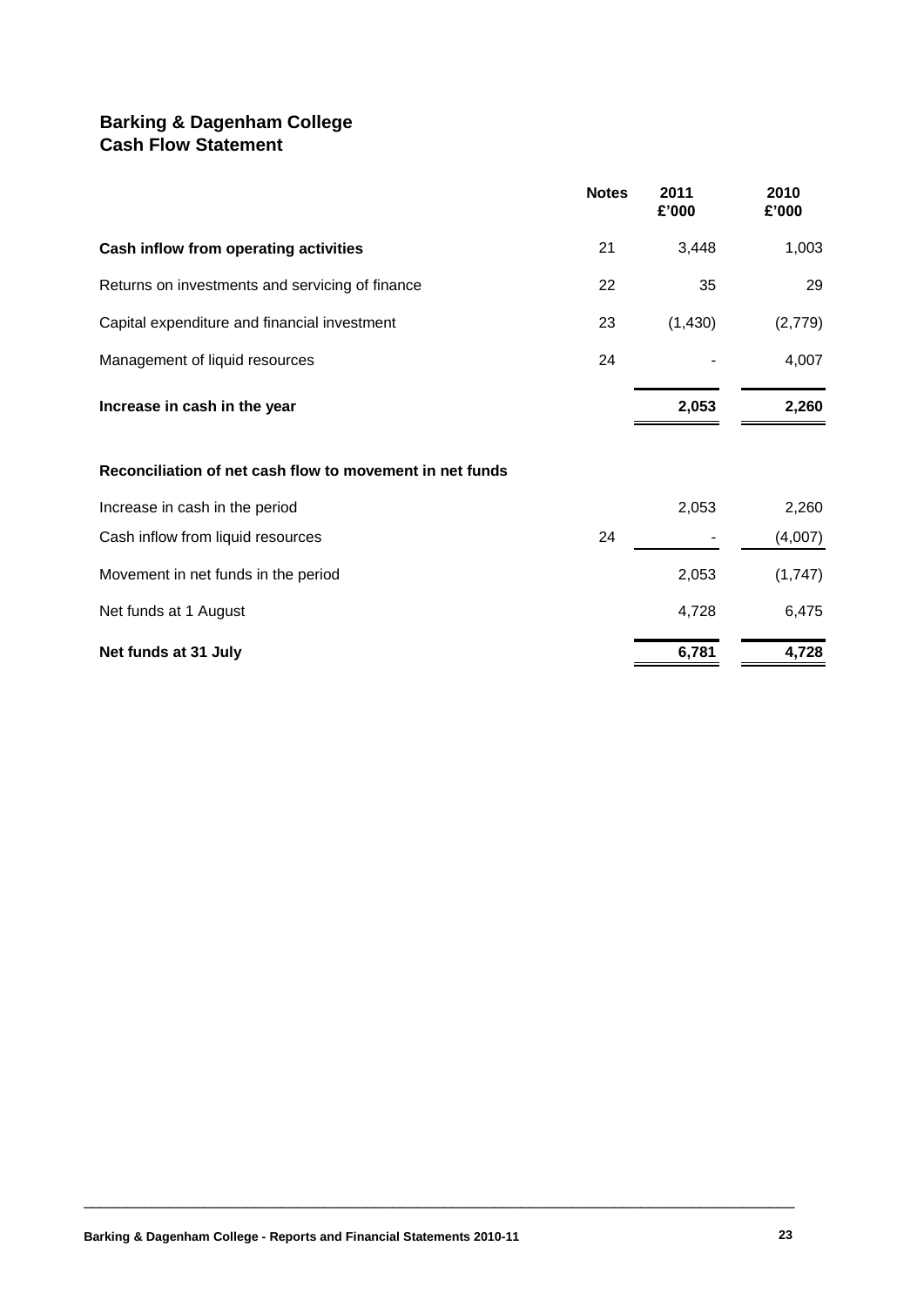### **Notes to the Accounts**

#### **1. Accounting policies**

#### **Statement of accounting policies**

The following accounting policies have been applied consistently in dealing with items which are considered material in relation to the financial statements.

#### **Basis of preparation**

These financial statements have been prepared in accordance with the *Statement of Recommended Practice: Accounting for Further and Higher Education 2007* (the SORP) and in accordance with applicable Accounting Standards. They conform to guidance published jointly by the Skills Funding Agency and the Young Peoples Learning Agency in the 2010/11 Accounts Direction Handbook.

In line with guidance provided by the LSC in the 2008-09 Accounts Direction Handbook, the impairment of the investment and associated grant release have been presented separately from the remainder of the income and expenditure of the college. This presentation is necessary to better deliver a true and fair view of the results of the college for the year. Exceptional items as defined by FRS3 paragraph 20 continues to be recorded after the operating surplus or deficit of the college.

#### **Basis of accounting**

The financial statements are prepared in accordance with the historical cost convention modified by the revaluation of certain fixed assets and in accordance with the applicable United Kingdom accounting standards.

#### **Going concern**

The activities of the College, together with the factors likely to affect its future development and performance are set out in the Operating and Financial Review. The financial position of the College, its cash flow, liquidity and borrowings are described in the Financial Statements and accompanying Notes.

#### **Basis of consolidation**

At the year end Barking & Dagenham College had two subsidiary companies; Aspire Limited and Apprenticeships Work Limited. These companies have not been consolidated in the 2010-11 accounts as they were dormant during this period.

### **Recognition of income**

The recurrent grant from HEFCE represents the funding allocations attributable to the current financial year and is credited direct to the income and expenditure account.

Funding bodies recurrent grants are recognised in line with best estimates for the period of what is receivable and depend on the particular income stream involved. Any under or over achievement for the adult learner responsive funding element of the single budget allocation is adjusted for and reflected in the level of recurrent grant recognised in the income and expenditure account. The final grant income is normally determined with the conclusion of the year end reconciliation process with the funding body at the end of November following the year end. Employer responsive grant funding element of the single budget allocation is recognised based on a year end reconciliation of income claimed and actual delivery. 16-18 learner-responsive funding is not normally subject to a reconciliation and is therefore not subject to contract adjustments.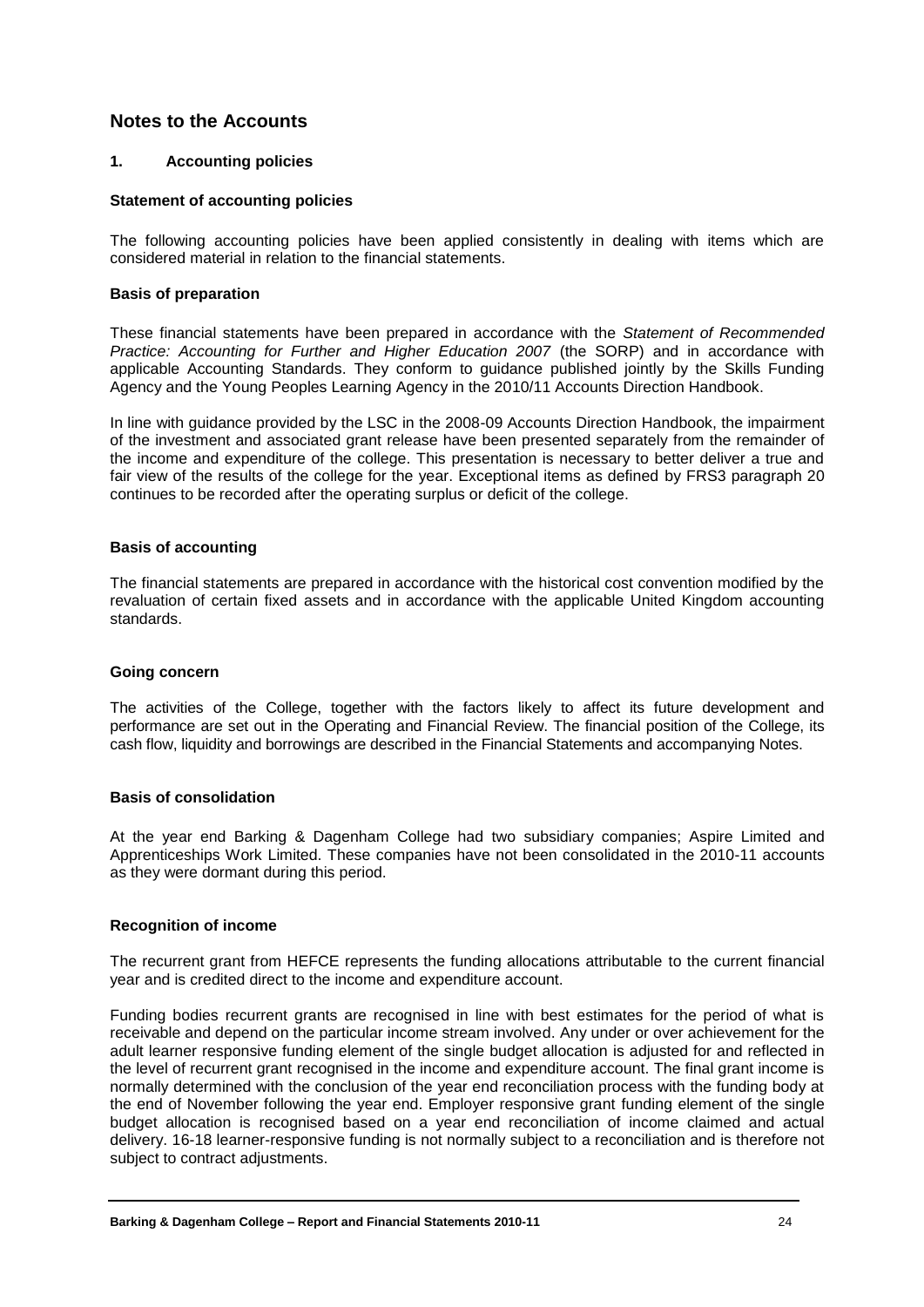Non-recurrent grants from the funding bodies or other bodies received in respect of the acquisition of fixed assets are treated as deferred capital grants and amortised in line with depreciation over the life of the assets.

Income from tuition fees is recognised in the period for which it is received and includes all fees payable by students or their sponsors.

Income from grants, contracts and other services rendered is included to the extent the conditions of the funding have been met or the extent of the completion of the contract or service concerned.

All income from short-term deposits is credited to the income and expenditure account in the period in which it is earned.

#### **Post retirement benefits**

Retirement benefits to employees of the College are provided by the Teachers' Pension Scheme (TPS) and the Local Government Pension Scheme (LGPS). These are defined benefit schemes, which are externally funded and contracted out of the State Earnings-Related Pension Scheme (SERPS) and the assets are held separately from those of the college.

The TPS is an unfunded scheme and contributions are calculated so as to spread the cost of pensions over employees' working lives with the College in such a way that the pension cost is a substantially level percentage of current and future pensionable payroll. The contributions are determined by the Government Actuary on the basis of quinquennial valuations using a prospective benefit method. As stated in Note 27 the TPS is a multi employer scheme and the College is unable to identify its share of the underlying assets and liabilities of the scheme on a consistent and reasonable basis. The TPS is therefore treated as a defined contribution scheme and the contributions recognised as they are paid each year.

The LGPS is a funded scheme and the assets are held separately from those of the college in separate trustee administered funds. Pension scheme assets are measured at fair value and liabilities are measured on an actuarial basis using the projected unit method and discounted at a rate equivalent to the current rate of return on a high quality corporate bond of equivalent term and currency to the liabilities. The actuarial valuations are obtained at least triennially and are updated at each balance sheet date. The amounts charged to operating surplus are the current service costs and gains and losses on settlements and curtailments. They are included as part of staff costs. Past service costs are recognised immediately in the income and expenditure account if the benefits have vested. If the benefits have not vested immediately, the costs are recognised over the period until vesting occurs. The expected return on assets and the interest cost are shown as a net finance amount of other finance costs or credits adjacent to interest. Actuarial gains and losses are recognised immediately in the statement of total recognised gains and losses.

#### **Enhanced Pensions**

The actual cost of any enhanced ongoing pension to a former member of staff is paid by a college annually. An estimate of the expected future cost of any enhancement to the ongoing pension of a former member of staff is charged in full to the college's income and expenditure account in the year that the member of staff retires. In subsequent years a charge is made to provisions in the balance sheet using the enhanced pension spreadsheet provided by the funding bodies.

#### **Tangible fixed assets**

#### *Land and buildings*

Land and buildings inherited from the local education authority and buildings acquired since incorporation are stated in the balance sheet at valuation on the basis of depreciated replacement cost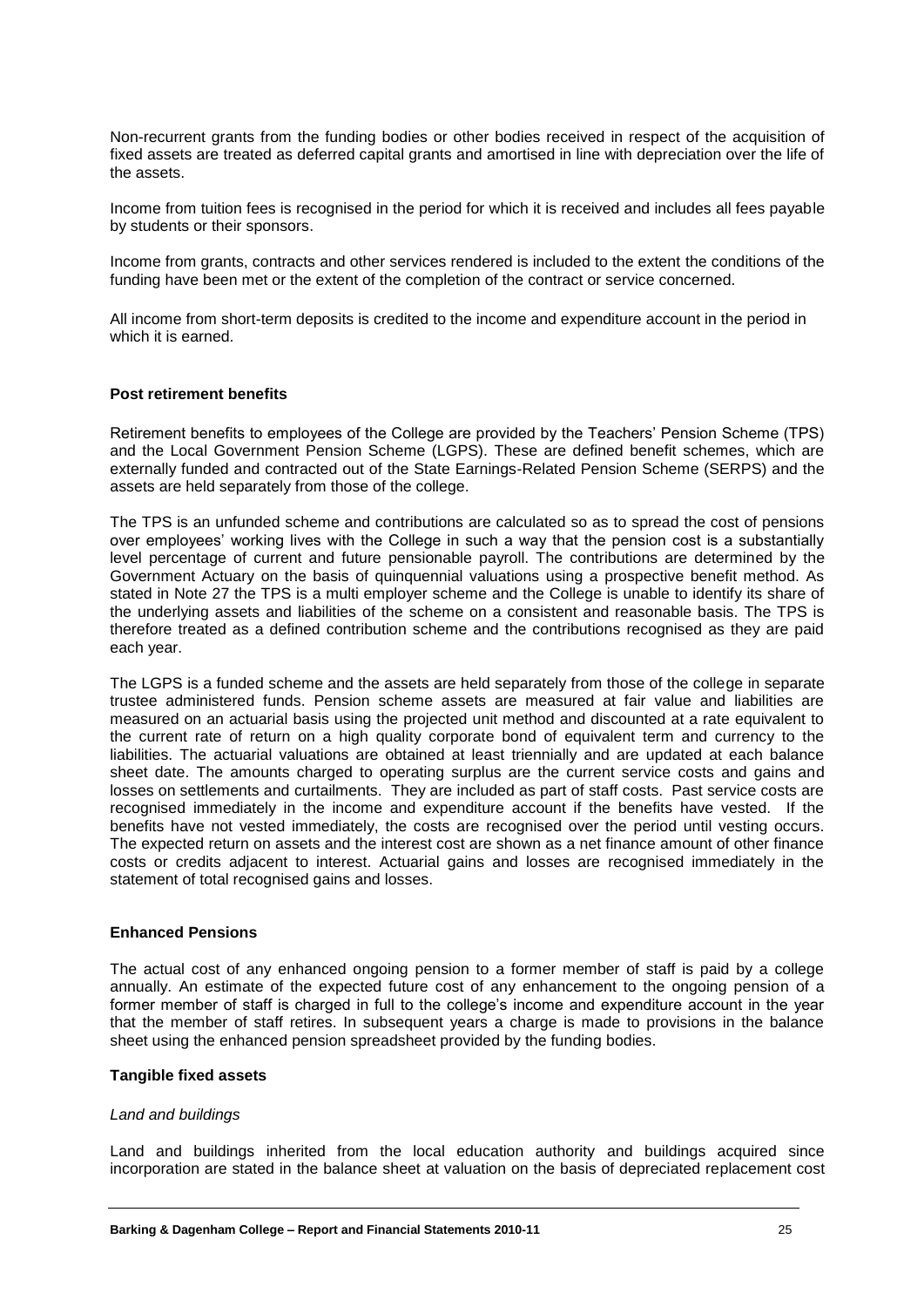as the open market value for existing use is not readily obtainable. The associated credit is included in the revaluation reserve. The difference between depreciation charged on the historic cost of assets and the actual charge for the year calculated on the revalued amount is released to the income and expenditure account reserve on an annual basis. Land and buildings acquired since incorporation are included in the balance sheet at cost. Freehold land is not depreciated. Freehold buildings are depreciated over their expected useful economic life to the College of between 10 and 60 years. Leasehold buildings are depreciated over the life of the lease. It should be noted that during 2010-11 the college acquired a leasehold property, London Road, where the premises were refurbished to an industry standard facility for motor vehicle provision. The lease agreement is for five years and thus the costs will be depreciated over this period.

Where land and buildings are acquired with the aid of specific grants, they are capitalised and depreciated as above. The related grants are credited to a deferred capital grant account, and are released to the income and expenditure account over the expected useful economic life of the related asset on a basis consistent with the depreciation policy.

Finance costs, which are directly attributable to the construction of land and buildings, are not capitalised as part of the cost of those assets.

A review for impairment of a fixed asset is carried out if events or changes in circumstances indicate that the carrying amount of any fixed asset may not be recoverable. Shortfalls between the carrying value of fixed assets and their recoverable amounts, are recognised as impairments. Impairment losses are recognised in the income and expenditure account.

On adoption of FRS 15, the College followed the transitional provision to retain the book value of land and buildings, which were revalued in 1996, but not to adopt a policy of revaluations of these properties in the future. These values are retained subject to the requirement to test assets for impairment in accordance with FRS 11.

#### *Assets under construction*

Assets under construction are accounted for at cost, based on the value of architects' certificates and other direct costs, incurred to 31 July. They are not depreciated until they are brought into use.

#### *Subsequent expenditure on existing fixed assets*

Where significant expenditure is incurred on tangible fixed assets it is charged to the income and expenditure account in the period it is incurred, unless it meets one of the following criteria, in which case it is capitalised and depreciated on the relevant basis:

- Asset capacity increases
- Substantial improvement in the quality of output or reduction in operating costs
- Significant extension of the asset's life beyond that conferred by repairs and maintenance

#### *Buildings owned by third parties*

Where land and buildings are used, but the legal rights are held by a third party, for example a charitable trust, they are only capitalised if the College has rights or access to ongoing future economic benefit.

These assets are then depreciated over their expected useful economic life.

#### *Equipment*

Equipment costing more than £2,000 or more per individual item and all computer hardware and software is capitalised at cost. All other equipment is written off to the income and expenditure account in the period of acquisition.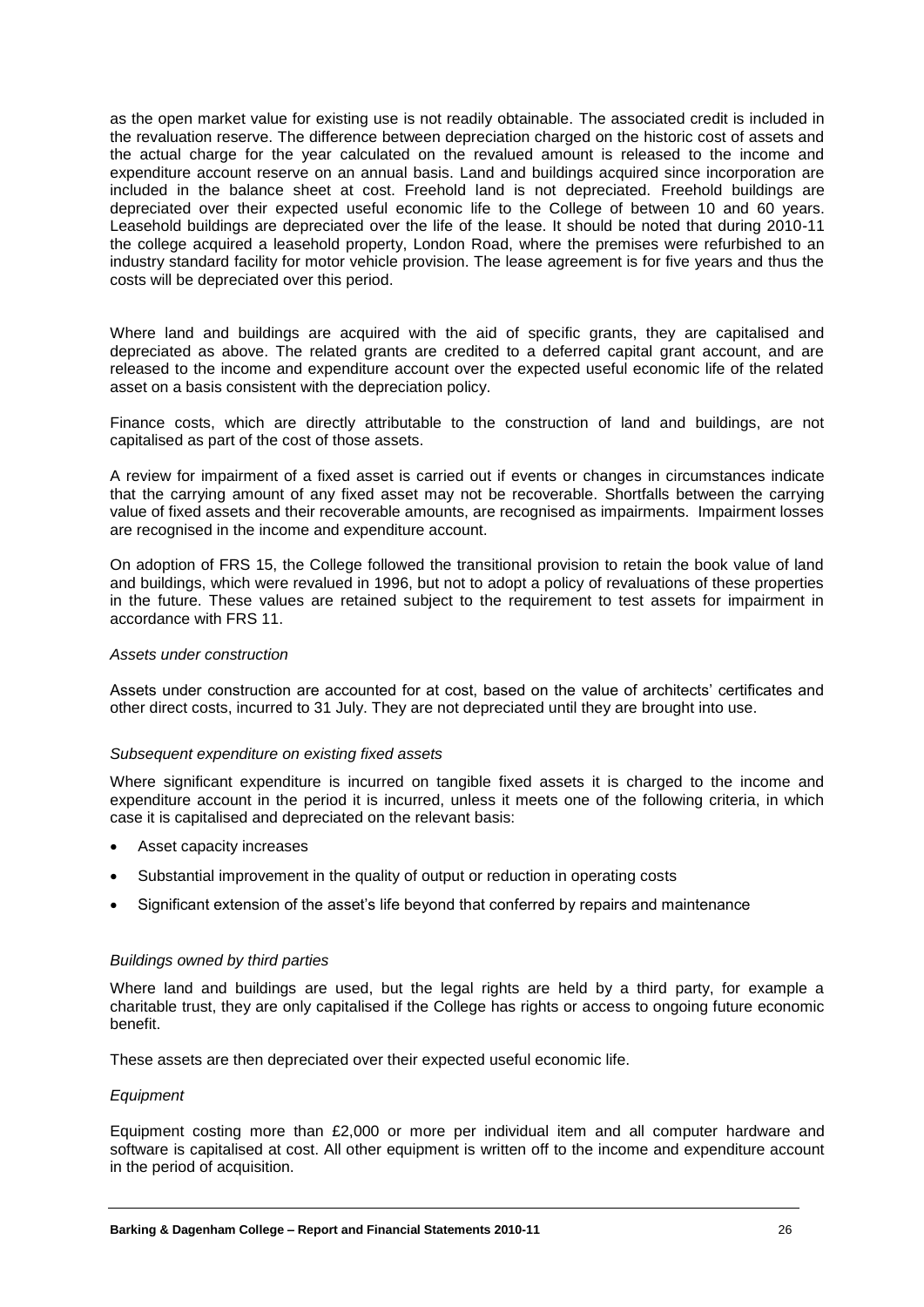All other equipment is depreciated over its useful economic life as follows:

| $\bullet$ | Motor vehicle                            | ۰      | three years              |
|-----------|------------------------------------------|--------|--------------------------|
|           | • General equipment                      | $\sim$ | five years and ten years |
|           | • Computer equipment                     | ۰      | three to eight years     |
| $\bullet$ | Equipment acquired for specific projects | ۰      | project life             |

Where equipment is acquired with the aid of specific grants, it is capitalised and depreciated in accordance with the above policy, with the related grant being credited to a deferred capital grant account and released to the income and expenditure account over the expected useful economic life of the related equipment.

#### **Leased assets**

Costs in respect of operating leases are charged on a straight-line basis over the lease term.

#### **Investments**

Listed investments held as fixed assets or endowment assets are stated at market value. Current asset investments, which may include listed investments, are stated at the lower of their cost and net realisable value.

#### **Stocks**

Stocks are stated at the lower of their cost and net realisable value. Where necessary, provision is made for obsolete, slow-moving and defective stocks.

#### **Foreign currency translation**

Transactions denominated in foreign currencies are recorded using the rate of exchange ruling at the date of the transaction. Monetary assets and liabilities denominated in foreign currencies are translated at the rates of exchange ruling at the end of the financial period with all resulting exchange differences being taken to the income and expenditure account in the period in which they arise.

#### **Taxation**

The College is considered to pass the tests set out in Paragraph 1 Schedule 6 Finance Act 2010 and therefore it meets the definition of a charitable company for UK corporation tax purposes. Accordingly, the College is potentially exempt from taxation in respect of income or capital gains received within categories covered by Chapter 3 Part 11 Corporation Tax Act 2010 or Section 256 of the Taxation of Chargeable Gains Act 1992, to the extent that such income or gains are applied exclusively to charitable purposes.

The College is partially exempt in respect of Value Added Tax, so that it can only recover a minor element of VAT charged on its inputs. Irrecoverable VAT on inputs is included in the costs of such inputs and added to the cost of tangible fixed assets as appropriate, where the inputs themselves are tangible fixed assets by nature.

The College's subsidiary companies are subject to corporation tax and VAT in the same way as any commercial organisation.

#### **Liquid resources**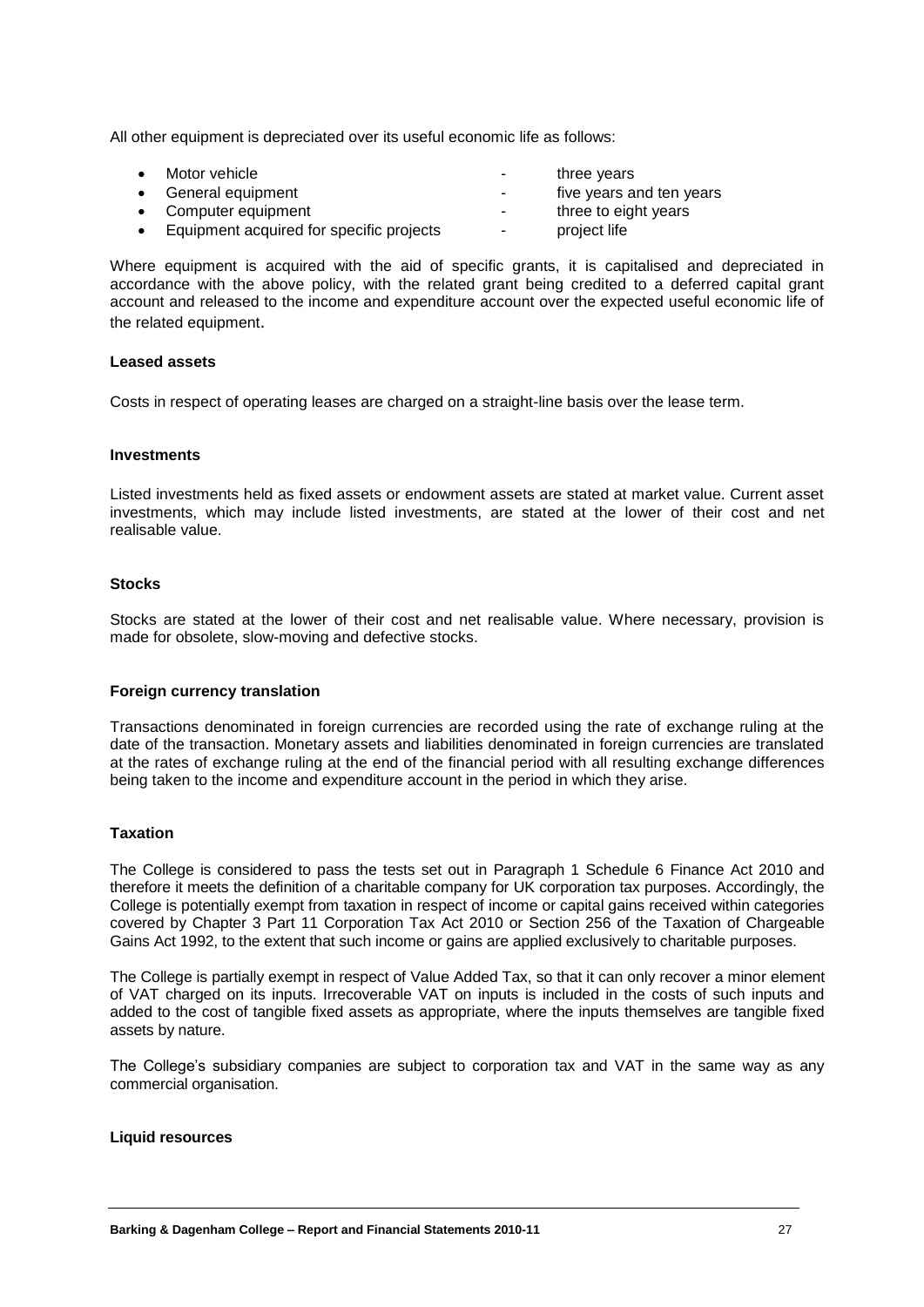Liquid resources include sums on short-term deposits with recognised banks, building societies and government securities.

### **Provisions**

Provisions are recognised when the College has a present legal or constructive obligation as a result of a past event. It is probable that a transfer of economic benefit will be required to settle the obligation and a reliable estimate can be made of the amount of the obligation.

#### **Agency arrangements**

The College acts as an agent in the collection and payment of Discretionary Support Funds, Education Maintenance Allowances and Adult Learning Grants. Related payments received from the funding bodies and subsequent disbursements to students are excluded from the Income and Expenditure account and are shown separately in Note 33, except for the 5 per cent of the grant received which is available to the College to cover administration costs relating to the grant. The College employs one member of staff dedicated to the administration of Learner Support Fund applications and payments.

#### **Golden Hellos**

The College acts as an agent in the collection and payment of Golden Hellos. Related payments received from the funding bodies and subsequent disbursement to employees are excluded from the Income and Expenditure account and are shown separately in note 34.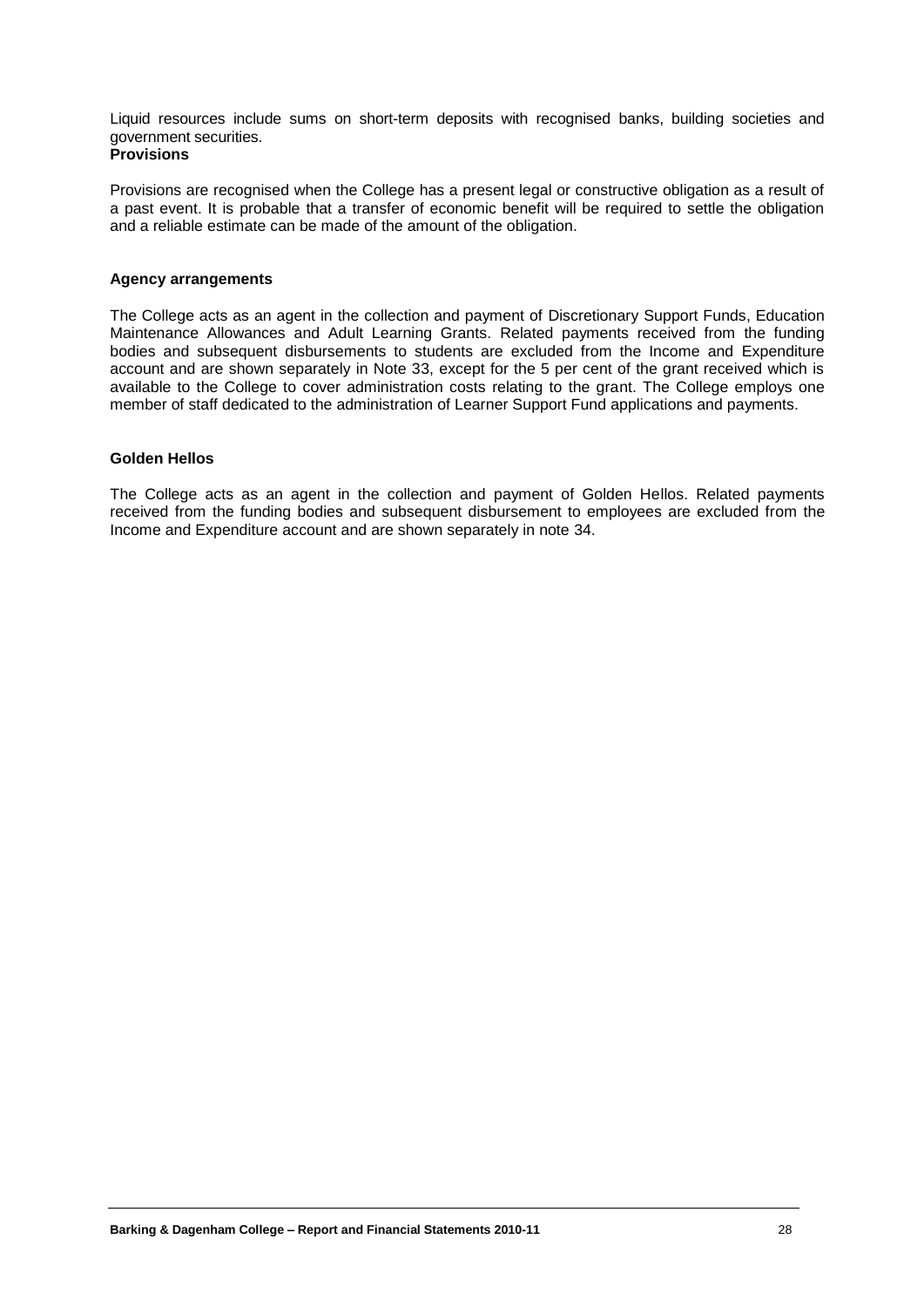#### **2 Funding council grants**

| ້                                            | 2011<br>£'000 | 2010<br>£'000 |
|----------------------------------------------|---------------|---------------|
| Recurrent Grant - main funding body          | 23,053        | 22.716        |
| Recurrent grant - HEFCE                      | 921           | 912           |
| Non Recurrent Grant - Main funding body      | 1.548         | 3,085         |
| Releases of deferred capital grants (note18) | 208           | 338           |
| <b>Total</b>                                 | 25,730        | 27,051        |

#### **3 Tuition fees and education contracts**

|                            | 2011<br>£'000 | 2010<br>£'000 |
|----------------------------|---------------|---------------|
| Tuition fees               | 1,789         | 1,317         |
| <b>Education contracts</b> | 967           | 1,020         |
| <b>Total</b>               | 2,756         | 2,337         |

### **4 Other income grants and contracts**

| $\sim$ 0.10. $\sim$ 0.10 g/m. $\sim$ 0.10. 0.10. 0.10. | 2011<br>£'000 | 2010<br>£'000 |
|--------------------------------------------------------|---------------|---------------|
| Other Income                                           | 911           | 1,036         |
| Grants                                                 | 53            | 157           |
| <b>Total</b>                                           | 964           | 1,193         |

#### **5 Investment Income**

|                           | 2011<br>£'000 | 2010<br>£'000 |
|---------------------------|---------------|---------------|
| Other interest receivable | 35            | 29            |
| <b>Total</b>              | 35            | 29            |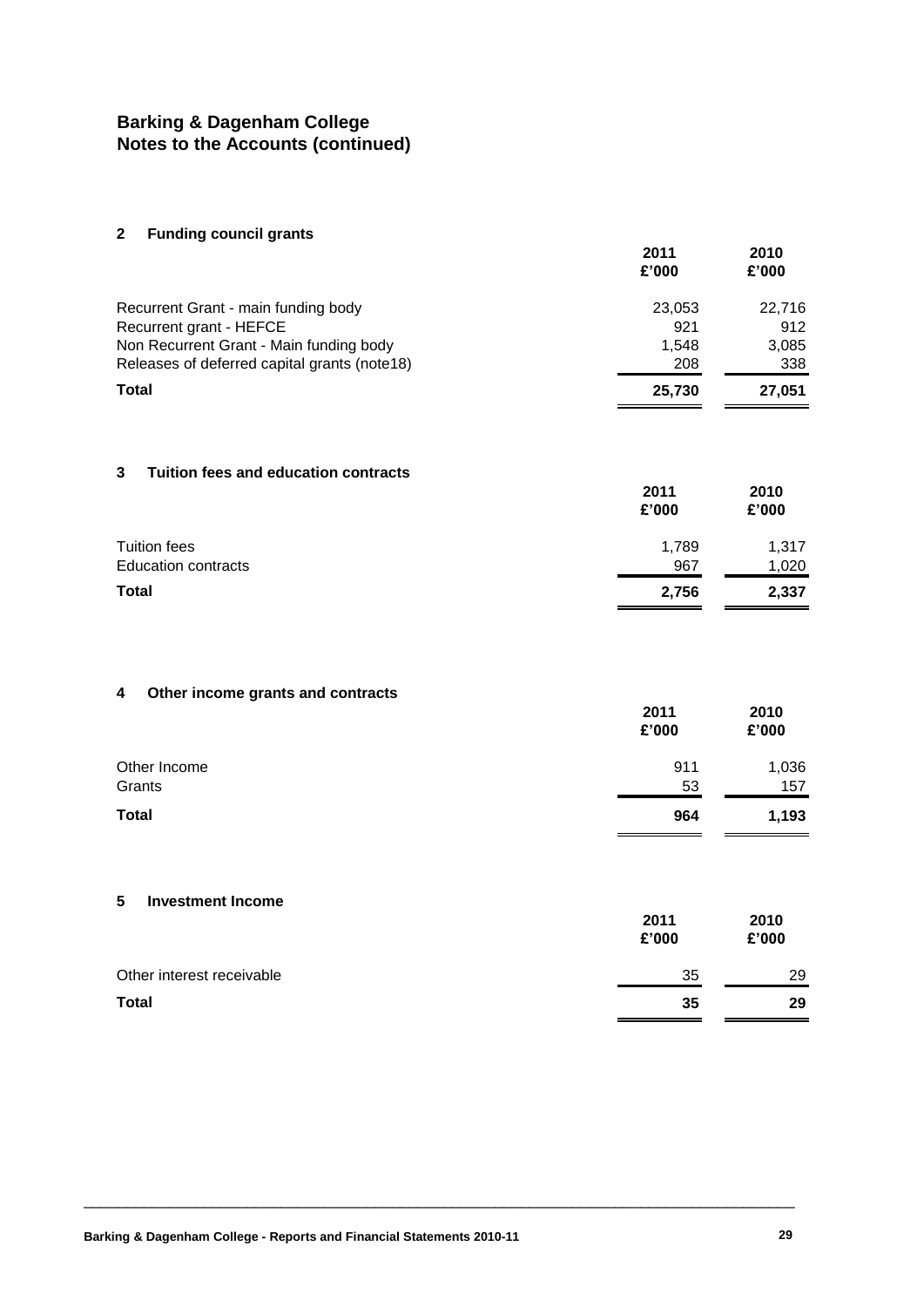#### **6 Staff costs**

The average number of persons (including senior post-holders) employed by the College during the year, described as full-time equivalents, was:

|                                                                                    | 2011<br>No.   | 2010<br>No.   |
|------------------------------------------------------------------------------------|---------------|---------------|
| Teaching staff                                                                     | 316<br>110    | 338<br>104    |
| Non teaching staff                                                                 | 426           | 442           |
| Staff costs for the above persons                                                  | 2011<br>£'000 | 2010<br>£'000 |
| Wages and salaries                                                                 | 13,427        | 13,638        |
| Social security costs                                                              | 1,019         | 1,074         |
| Other pension costs (including FRS 17 adjustments of £70,000 -<br>2010: £38,000cr) | 1,575         | 1,617         |
| Payroll sub total                                                                  | 16,021        | 16,329        |
| Contracted out staffing services                                                   | 1,000         | 2,138         |
| Exceptional restructuring costs                                                    | 17,021<br>660 | 18,467<br>584 |
| Total                                                                              | 17,681        | 19,051        |

The number of senior post-holders and other staff who received emoluments, including pension contributions and benefits in kind, in the following ranges was:

|                      | <b>Senior post-holders</b> |      | <b>Other staff</b> |      |
|----------------------|----------------------------|------|--------------------|------|
|                      | 2011                       | 2010 | 2011               | 2010 |
|                      | No.                        | No.  | No.                | No.  |
| £130,001 to £140,000 |                            |      |                    |      |
| £120,001 to £130,000 |                            |      |                    |      |
| £110,001 to £120,000 |                            |      |                    |      |
| £100,001 to £110,000 |                            | າ    |                    |      |
|                      | 2                          | 3    |                    |      |

During the year 2010-11 college Governors did not receive any financial reimbursement.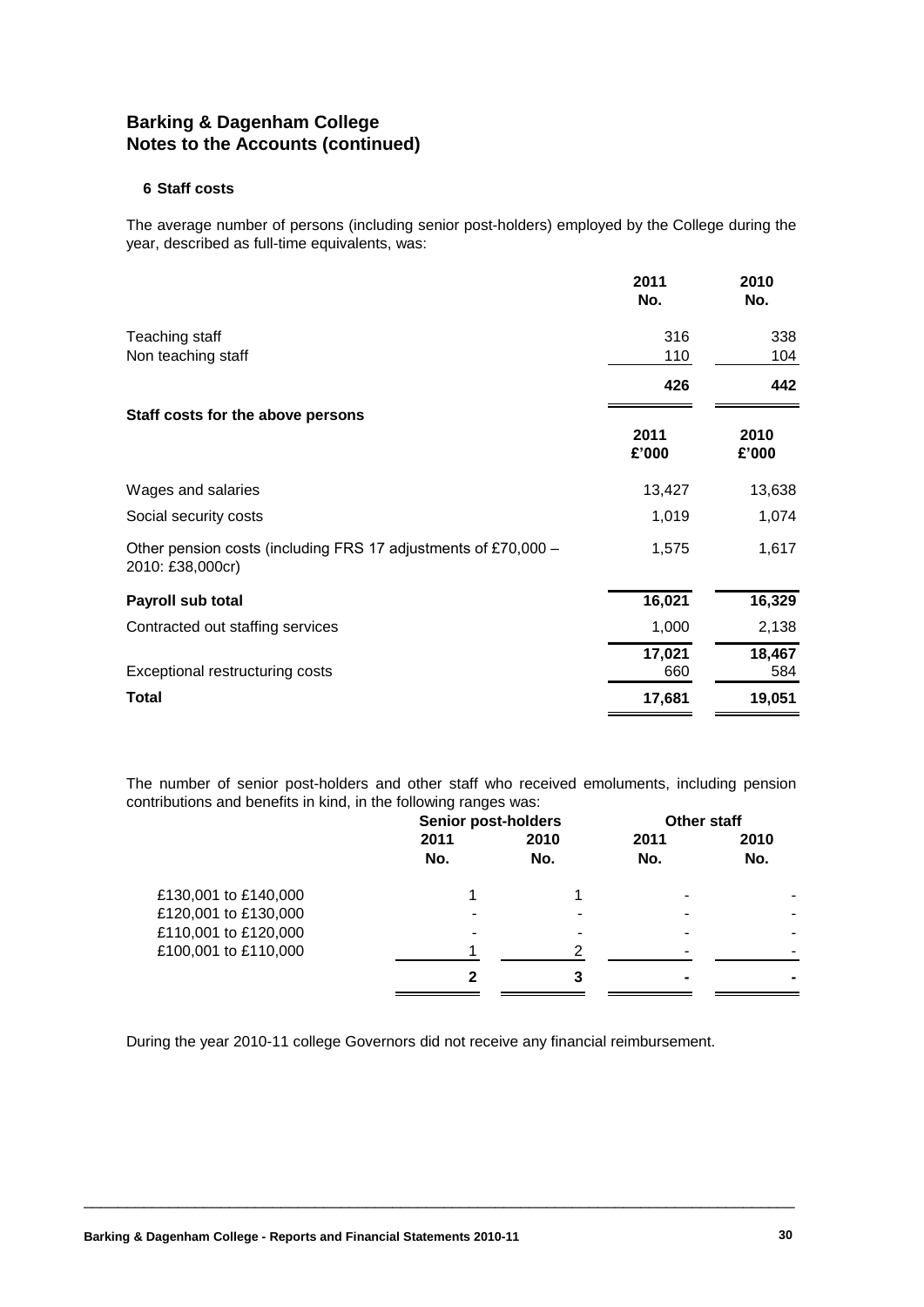#### **7 Senior post-holders' emoluments**

Senior post-holders are defined as the Principal and holders of the other senior posts whom the Governing Body has selected for the purposes of the articles of government of the College relating to the appointment and promotion of staff who are appointed by the Governing Body.

|                                                                | 2011<br>No.    | 2010<br>No.   |
|----------------------------------------------------------------|----------------|---------------|
| The number of senior post-holders including the Principal was: | $\overline{2}$ | 3             |
| Senior post-holders' emoluments are made up as follows:        | 2011<br>£'000  | 2010<br>£'000 |
| <b>Salaries</b><br>Benefits in kind<br>Pension contributions   | 219<br>31      | 249<br>36     |
| <b>Total emoluments</b>                                        | 250            | 285           |

The above emoluments include amounts payable to the Principal (who is also the highest paid senior post-holder) of:

|                       | 2011<br>£'000 | 2010<br>£'000 |
|-----------------------|---------------|---------------|
| <b>Salaries</b>       | 134           | 121           |
| Benefits in kind      | 0             | 0             |
|                       | 134           | 121           |
| Pension contributions | 19            | 17            |

The pay award for the Principal in 2010-11 was 0.63% affective from the 1 April 2011

The pension contributions in respect of the Principal and senior post-holders are in respect of employer's contributions to the Teachers' Pension Scheme and are paid at the same rate as for other employees.

#### **Compensation for loss of office paid to a former senior post-holder or higher paid employee**

|                                                                                 | 2011<br>£'000 | 2010<br>£'000 |
|---------------------------------------------------------------------------------|---------------|---------------|
| Compensation paid to the former post-holder                                     |               | 67            |
| Estimated value of other benefits, including provisions for pension<br>benefits | -             |               |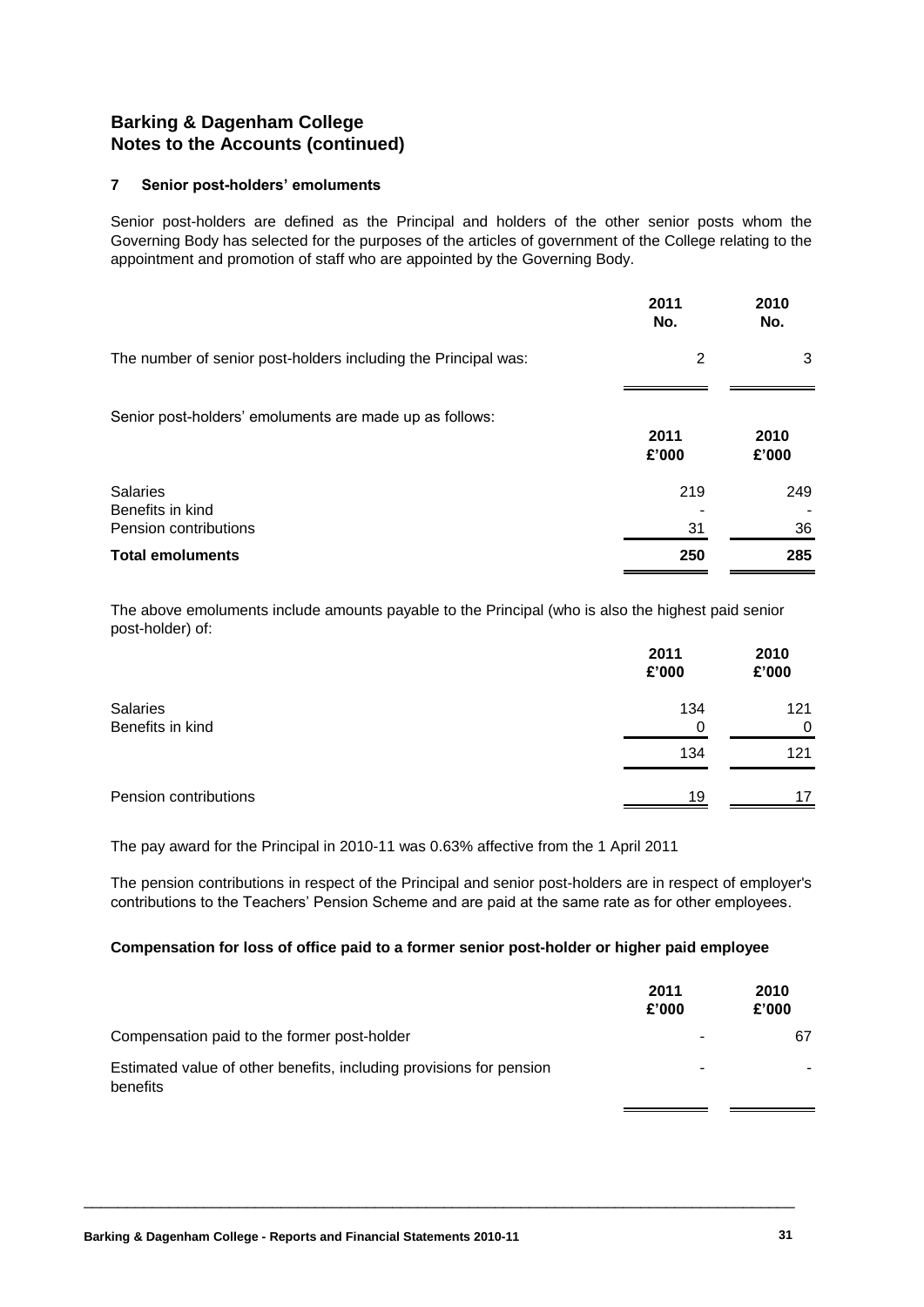#### **8 Other operating expenses**

|                                             | 2011<br>£'000 | 2010<br>£'000 |
|---------------------------------------------|---------------|---------------|
| Teaching costs                              | 2,025         | 2,849         |
| Non teaching costs                          | 4,713         | 5,718         |
| Premises costs                              | 1,725         | 1,712         |
| <b>Total</b>                                | 8,463         | 10,279        |
| Other operating expenses include:           | 2011<br>£'000 | 2010<br>£'000 |
| Auditors' remuneration:                     |               |               |
| Financial statements audit                  | 28            | 34            |
| Internal audit                              | 47            | 30            |
| Hire of land & buildings - operating leases | 85            |               |

#### **9 Interest payable**

| $\overline{\phantom{a}}$        | 2011<br>£'000 | 2010<br>£'000 |
|---------------------------------|---------------|---------------|
| Pension finance costs (note 27) | 256           | 383           |
| <b>Total</b>                    | 256           | 383           |

#### **10 Taxation**

The members do not believe the College was liable for any corporation tax arising out of its activities during the year

#### **11 Surplus on continuing operations for the period**

The surplus on continuing operations for the year is made up as follows:

|                                  | 2011<br>£'000 | 2010<br>£'000 |
|----------------------------------|---------------|---------------|
| College's surplus for the period | 1,367         | 67            |
| <b>Total</b>                     | 1,367         | 67            |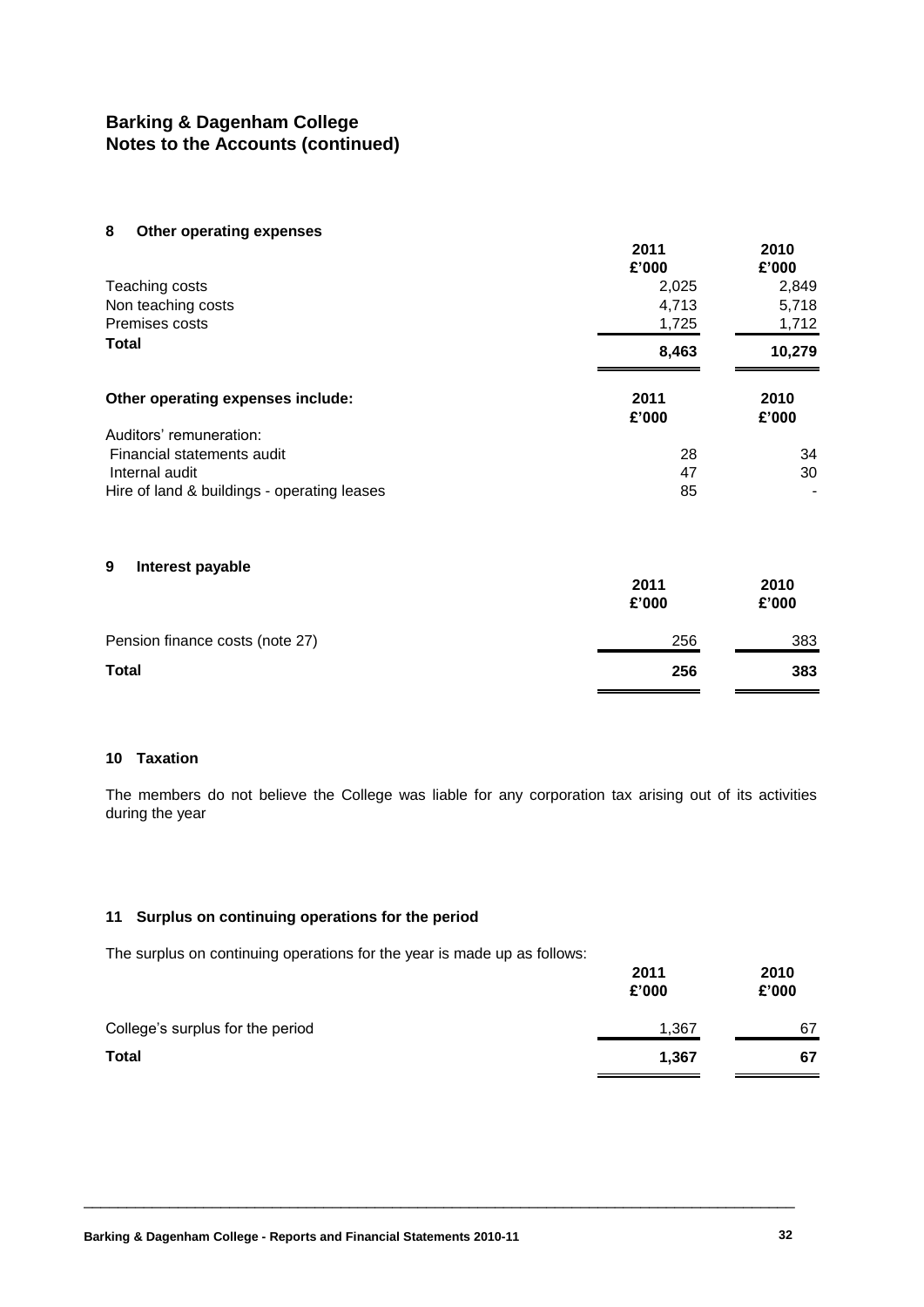#### **12 Tangible fixed assets**

|                                |                 | <b>Land and buildings</b> |        | <b>Equipment</b> |  | <b>Total</b> |  |
|--------------------------------|-----------------|---------------------------|--------|------------------|--|--------------|--|
|                                | <b>Freehold</b> | <b>Short</b>              |        |                  |  |              |  |
|                                |                 | Lease                     |        |                  |  |              |  |
|                                | £'000           | £'000                     | £'000  | £'000            |  |              |  |
| Cost or valuation              | 27,859          |                           | 14,255 | 42,114           |  |              |  |
| At 1 August 2010               |                 |                           |        |                  |  |              |  |
| <b>Additions</b>               | 325             | 759                       | 816    | 1,900            |  |              |  |
|                                |                 |                           |        |                  |  |              |  |
| At 31 July 2011                | 28,184          | 759                       | 15,071 | 44,014           |  |              |  |
| <b>Depreciation</b>            |                 |                           |        |                  |  |              |  |
| At 1 August 2010               | 10,760          |                           | 12,333 | 23,093           |  |              |  |
| Charge for the year            | 719             | 115                       | 696    | 1,530            |  |              |  |
| At 31 July 2011                | 11,479          | 115                       | 13,029 | 24,623           |  |              |  |
| Net book value at 31 July 2011 | 16,705          | 644                       | 2,042  | 19,391           |  |              |  |
|                                |                 |                           |        |                  |  |              |  |
| Net book value at 31 July 2010 | 17,099          |                           | 1,922  | 19,021           |  |              |  |
|                                |                 |                           |        |                  |  |              |  |

The transitional rules set out in FRS 15 Tangible Fixed Assets have been applied on implementing FRS 15. Accordingly the book values at implementation have been retained.

During 2010-11 the college leased premises at London Road. Costs were incurred to refurbish and develop the building to an industry standard motor vehicle facility. These costs are being depreciated over the life of the lease, 5 years in this instance.

If inherited land & buildings had not been valued they would have included at the following amounts:

|                                              | £'000      |
|----------------------------------------------|------------|
| Cost<br>Aggregate depreciation based on cost | Nil<br>Nil |
| Net book value based on cost                 | Nil        |

The College was incorporated in January 1993. At the time the London Borough of Barking & Dagenham gave permission for Barking College to value inherited land, property and building assets at £9.606m. The assets were last revalued at £12.545m in 1995.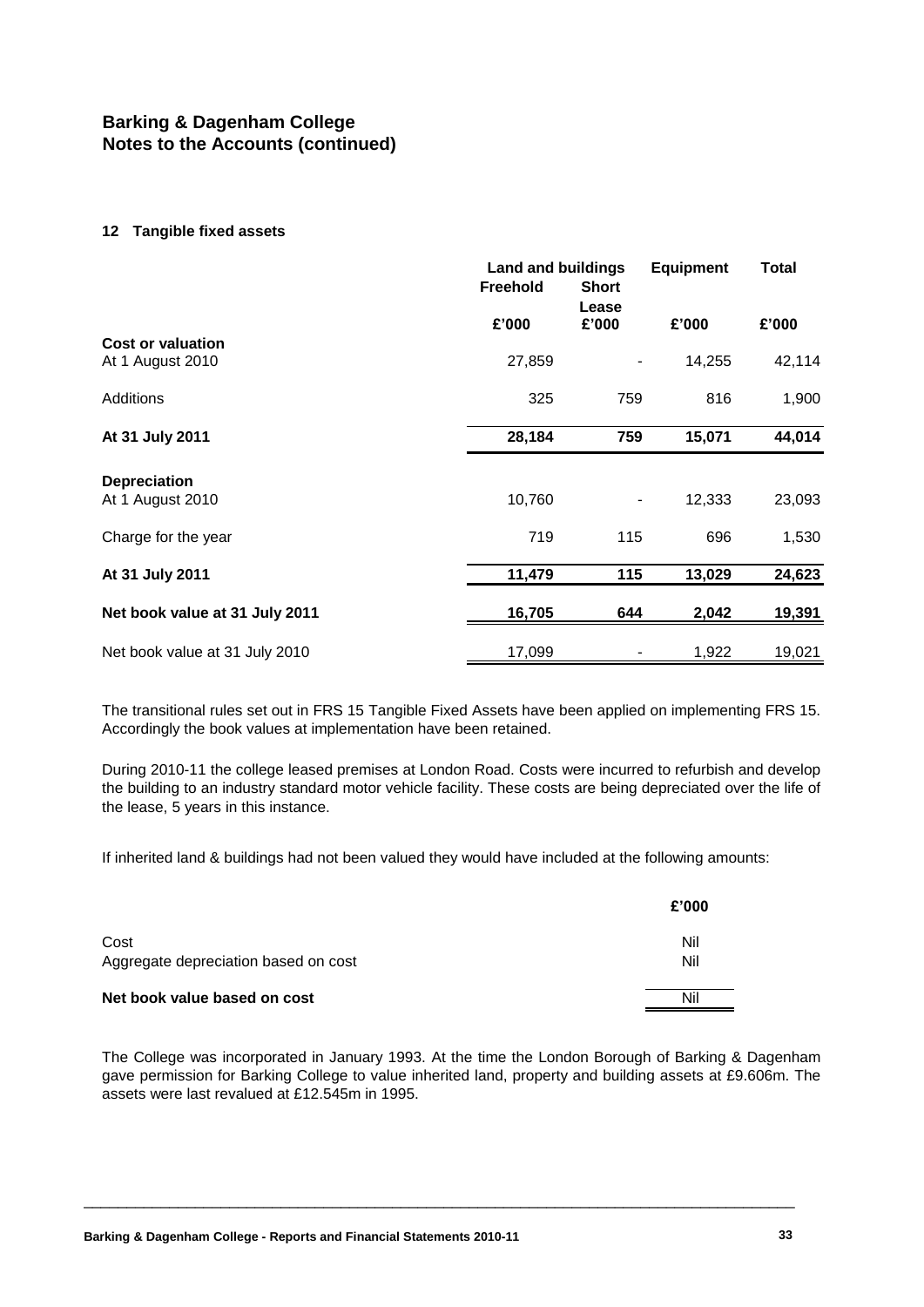#### **13 Investments**

|                                                                                     | <b>Year Ended</b><br>31st July 2011 |                |                | <b>Year Ended</b><br>31st July 2010 |
|-------------------------------------------------------------------------------------|-------------------------------------|----------------|----------------|-------------------------------------|
|                                                                                     | £'000                               | £'000          | £'000          | £'000                               |
| CEME (including grant) at cost                                                      | 1,500                               |                | 1,500          |                                     |
| Less Amortisation/impairment                                                        | (1,500)                             | $\mathbf 0$    | (525)          | 975                                 |
| <b>Broadway Theatre</b><br>Less Amortisation                                        | 1,800<br>(630)                      | 1,170          | 1,800<br>(540) | 1,260                               |
| <b>Barking Learning Centre</b><br><b>Less Amortisation</b>                          | 1,772<br>(294)                      |                | 1,772<br>(196) |                                     |
|                                                                                     |                                     | 1,478<br>2,648 |                | 1,576<br>3,811                      |
| <b>Exceptional item</b>                                                             |                                     |                |                |                                     |
| Write off CEME investment                                                           |                                     | 0              |                | (975)                               |
| Total write off                                                                     |                                     | 0              |                | (975)                               |
|                                                                                     |                                     | 2,648          |                | 2,836                               |
|                                                                                     |                                     | £              |                | £                                   |
|                                                                                     |                                     | 2011           |                | 2010                                |
| Investment in subsidiary company - Aspire<br>Investment                             |                                     | 1              |                |                                     |
| subsidiary<br>in<br>company<br>$\qquad \qquad \blacksquare$<br>Apprenticeship Works |                                     | 1              |                |                                     |
| <b>Total</b>                                                                        |                                     | $\overline{2}$ |                |                                     |

The college owns 100 per cent of the issued £1 share of Aspire Limited, a company incorporated in England & Wales and 100 per cent of the issued £1 share of Apprenticeship Works Limited, a company incorporated in England & Wales. The principal business of Aspire Limited is to act as the holding company for all BDC investments. The Apprenticeship Works Limited principal activity is an employment business for providing employment for apprentices. Both companies were dormant during 2010-11.

#### **Broadway Theatre**

The College has entered into a Development Agreement by which it has agreed to make capital contributions of £1,800,000 to refurbish with Barking & Dagenham Council the Broadway Theatre building. The college has exclusive use of one part of the building, for the purposes of delivering vocational courses, and shares common services with other users for a period of no less than twenty years.

The investment will be amortised on a straight line basis over a period of twenty years from the 1st August 2004.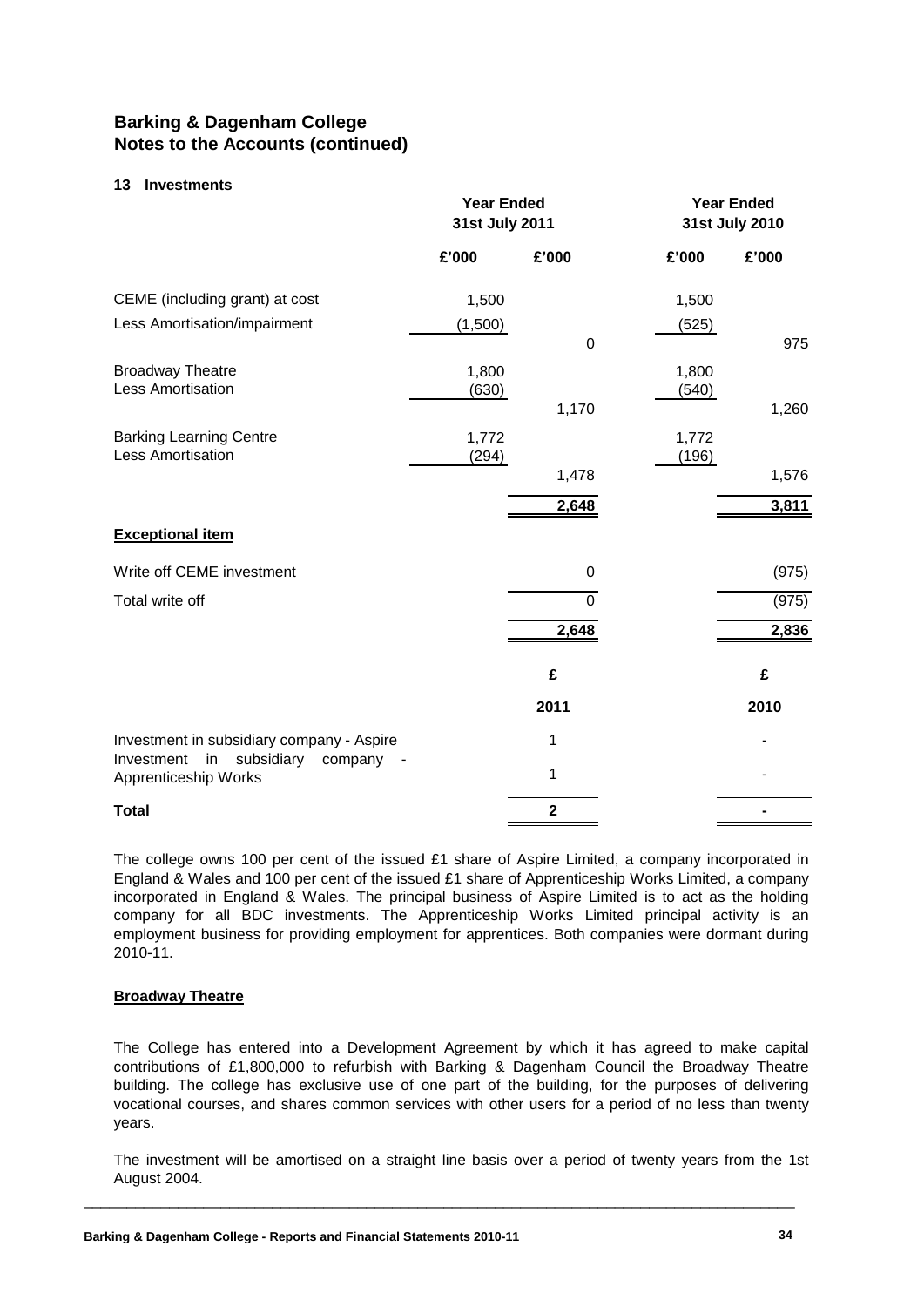#### **13 Investments (continued)**

#### **Barking Learning Centre**

The College has entered into a lease and memorandum of understanding by which it has agreed to make capital contributions of £1,772,000 towards the cost of the Barking Learning Centre. The college has exclusive use of parts of the building for the purposes of delivering a range of courses and shares common services with other users, London Borough of Barking & Dagenham and University of East London for a period of not less than twenty years.

The investment will be amortised on a straight line basis over a twenty year period. The college has received LSC grant approval for a sum of £167,000 towards the cost of the investment which is being released over a similar period.

#### **14 Debtors**

|                                                | 2011<br>£'000 | 2010<br>£'000 |
|------------------------------------------------|---------------|---------------|
| Amounts falling due within one year:           |               |               |
| Trade debtors                                  | 714           | 1.265         |
| Prepayments and accrued income                 | 75            | 79            |
| Amounts owed by the Skills Funding Agency/YPLA |               | 84            |
| Total                                          | 789           | 1.428         |

#### **15 Creditors: amounts falling due within one year**

|                                    | 2011  | 2010  |
|------------------------------------|-------|-------|
|                                    | £'000 | £'000 |
| Payments received in advance       | 258   | 250   |
| Trade creditors                    | 575   | 1,670 |
| Other taxation and social security | 335   | 345   |
| Payments on Account                | 211   | 226   |
| Accruals                           | 2,067 | 1,099 |
| <b>Total</b>                       | 3,446 | 3,590 |

#### **16 Creditors: amounts falling due after one year**

|                      | 2011<br>£'000 | 2010<br>£'000 |
|----------------------|---------------|---------------|
| <b>VAT Liability</b> | 276           | 387           |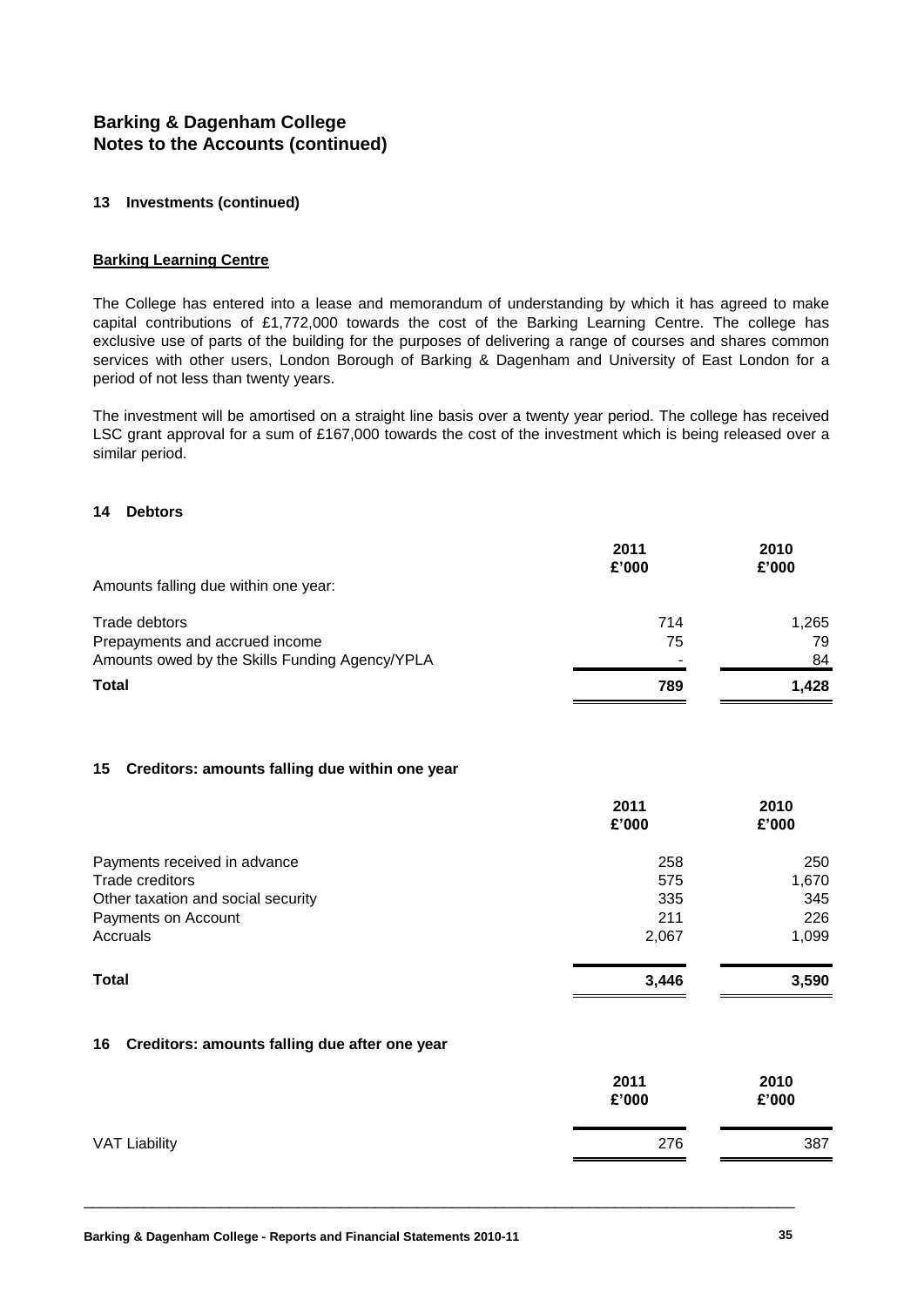#### **17 Provisions for liabilities and charges**

|                                                 | <b>Enhanced</b><br>pensions<br>£'000 | <b>Total</b><br>£'000 |
|-------------------------------------------------|--------------------------------------|-----------------------|
| At 1 August 2010                                | 1,628                                | 1,628                 |
| Expenditure in the year                         | 111                                  | 111                   |
| Transferred from income and expenditure account | (71)                                 | (71)                  |
| At 31 July 2011                                 | 1,668                                | 1,668                 |

The enhanced pension provision relates to the cost of staff who have already left the College's employment. This provision has been recalculated in accordance with guidance provided by the funding bodies.

The principal assumptions for this calculation are:

|                 | 2011  | 2010  |
|-----------------|-------|-------|
| Price inflation | 5.36% | 5.40% |
| Discount rate   | 2.75% | 3.00% |

#### **18 Deferred capital grants**

|                                            | <b>Funding Body</b><br><b>Grants</b> | Other grants | <b>Total</b> |
|--------------------------------------------|--------------------------------------|--------------|--------------|
|                                            | £'000                                | £'000        | £'000        |
| At 1 August 2010                           | 3,086                                | 148          | 3,234        |
| Cash received                              | 443                                  | 27           | 470          |
| Released to income and expenditure account | (167)                                | (41)         | (208)        |
| At 31 July 2011                            | 3,362                                | 134          | 3,496        |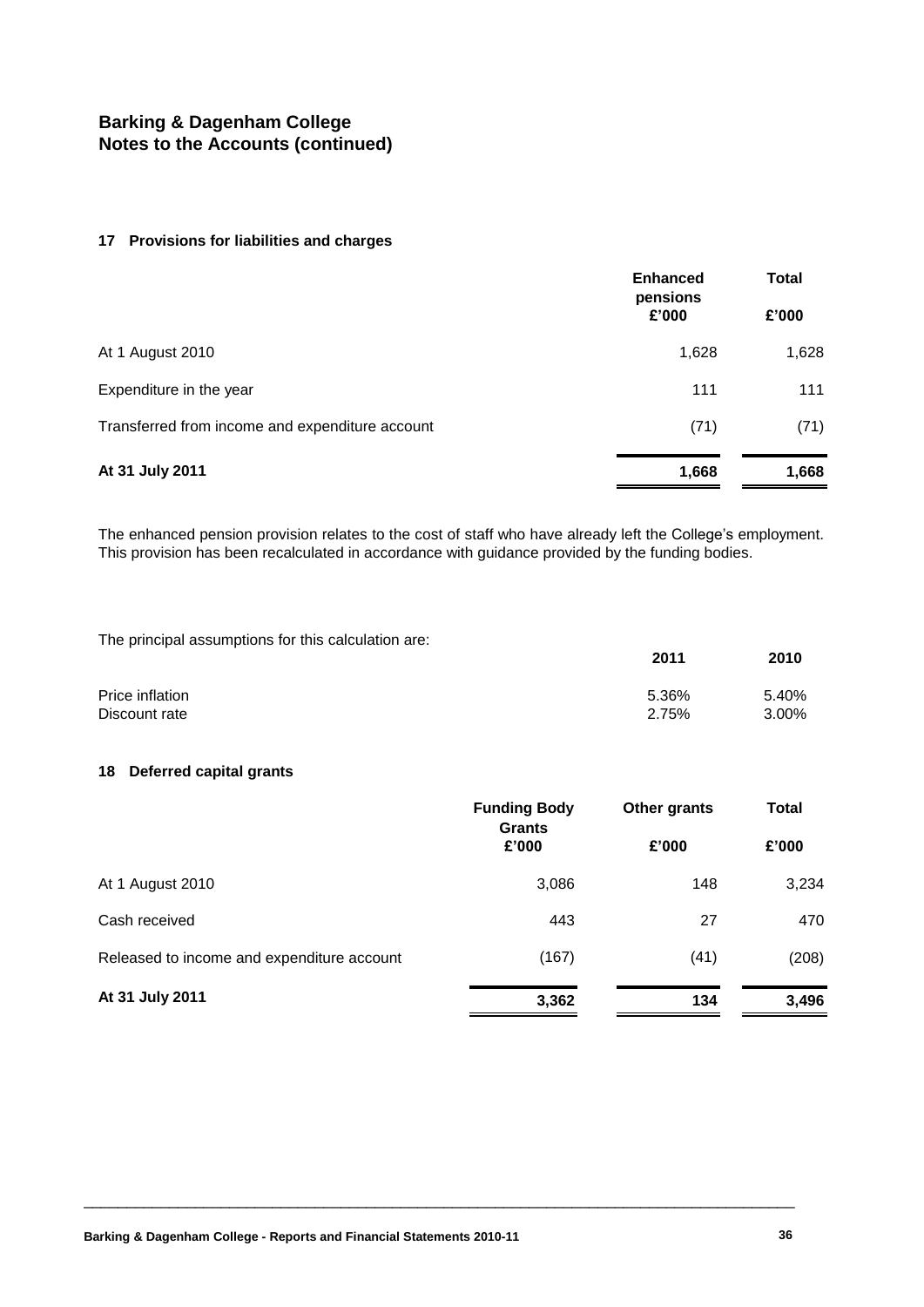#### **19 Revaluation reserve**

|                                                                                                        | 2011<br>£'000 | 2010<br>£'000 |
|--------------------------------------------------------------------------------------------------------|---------------|---------------|
| At 1 August                                                                                            | 6,604         | 7,021         |
| Transfer from revaluation reserve to general reserve in repsect of:<br>Depreciation on revalued assets | (417)         | (417)         |
| At 31 July                                                                                             | 6,187         | 6,604         |
| Movement on general reserves<br>20                                                                     |               |               |
|                                                                                                        | 2011<br>£'000 | 2010<br>£'000 |
| Income and expenditure account reserve                                                                 |               |               |
| At 1 August                                                                                            | 5,500         | 5,201         |
| Surplus retained for the year                                                                          | 1,367         | 67            |
| Transfer from revaluation reserve                                                                      | 417           | 417           |
| Actuarial gain/(loss) in respect of pension scheme                                                     | 2,221         | (185)         |
| At 31 July                                                                                             | 9,505         | 5,500         |
| Balance represented by:                                                                                |               |               |
| Pension reserve                                                                                        | (5,045)       | (7,080)       |
| Income and expenditure account reserve excluding pension reserve                                       | 14,550        | 12,580        |
| At 31 July                                                                                             | 9,505         | 5,500         |
|                                                                                                        |               |               |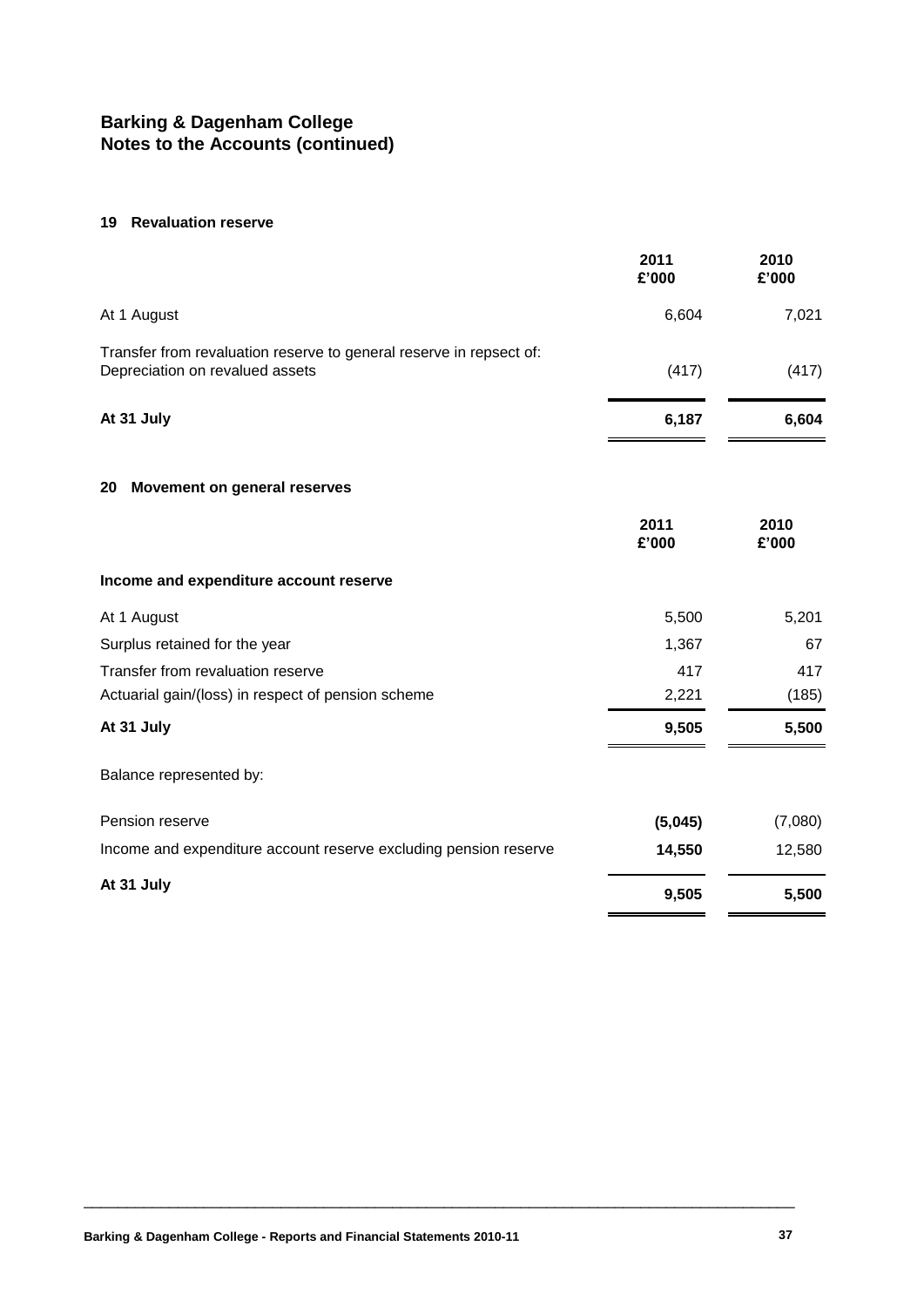#### **21 Reconciliation of consolidated operating (deficit)/surplus to net cash inflow from operating activities**

|                                                                            | 2011<br>£'000 | 2010<br>£'000 |
|----------------------------------------------------------------------------|---------------|---------------|
| Surplus on continuing operations after depreciation of assets at valuation | 1,367         | 67            |
| Depreciation & Amortisation (notes 1,12 and 13)                            | 1,718         | 1,584         |
| CEME investment write off (note 13)                                        |               | 975           |
| CEME grant write off (note 13)                                             |               | (325)         |
| Deferred capital grants released to income (note 18)                       | (208)         | (336)         |
| Interest payable (note 9)                                                  | 256           | 383           |
| Interest receivable (note 5)                                               | (35)          | (29)          |
| FRS 17 pension cost less contributions payable (notes 6 and 27)            | (70)          | (1,366)       |
| (Increase) in stocks                                                       | (4)           | (6)           |
| Decrease/(increase) in debtors                                             | 639           | (90)          |
| (Decrease)/increase in creditors                                           | (255)         | 395           |
| Increase/(decrease) in provisions                                          | 40            | (249)         |
| Net cash inflow from operating activities                                  | 3,448         | 1,003         |
| Returns on investments and servicing of finance<br>22                      | 2011<br>£'000 | 2010<br>£'000 |
| Other interest received                                                    | 35            | 29            |
| Net cash inflow from returns on investment and servicing of finance        | 35            | 29            |
|                                                                            |               |               |

#### **23 Capital expenditure and financial investment**

|                                                                       | 2011<br>£'000  | 2010<br>£'000 |
|-----------------------------------------------------------------------|----------------|---------------|
| Purchase of tangible fixed assets<br>Deferred capital grants received | (1,900)<br>470 | (2,839)<br>60 |
| Net cash outflow from capital expenditure and financial investment    | (1, 430)       | (2,779)       |

\_\_\_\_\_\_\_\_\_\_\_\_\_\_\_\_\_\_\_\_\_\_\_\_\_\_\_\_\_\_\_\_\_\_\_\_\_\_\_\_\_\_\_\_\_\_\_\_\_\_\_\_\_\_\_\_\_\_\_\_\_\_\_\_\_\_\_\_\_\_\_\_\_\_\_\_\_\_\_\_\_\_\_

 $\overline{\phantom{a}}$ 

 $\blacksquare$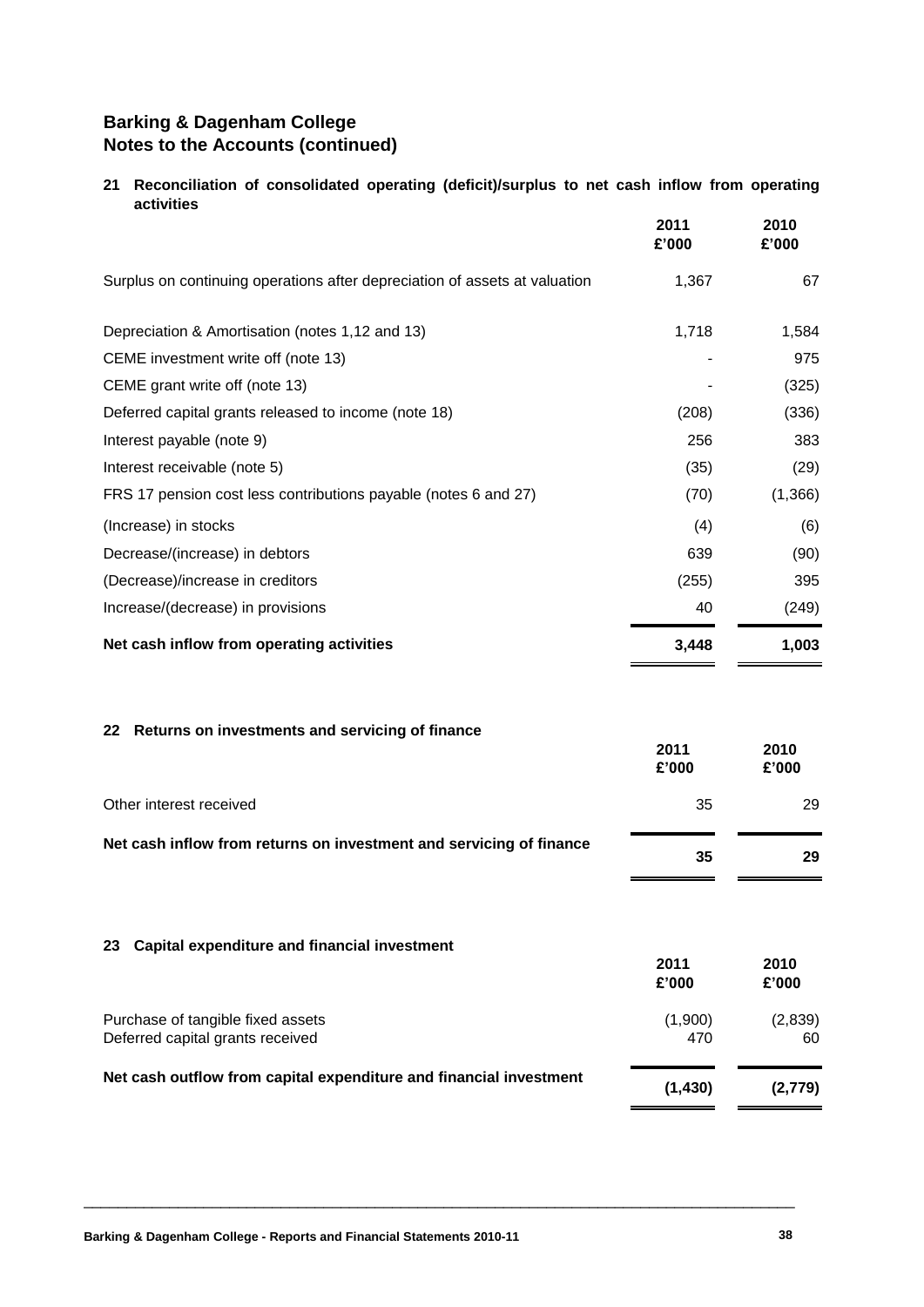#### **24 Management of liquid resources**

| $27$ management or ngara resoarces                  |                              | 2011<br>£'000          | 2010<br>£'000               |
|-----------------------------------------------------|------------------------------|------------------------|-----------------------------|
| Withdrawals from deposits                           |                              |                        | 4,007                       |
| Net cash inflow from management of liquid resources |                              |                        | 4,007                       |
| Analysis of changes in net funds<br>25              | At 1 August<br>2010<br>£'000 | Cash<br>flows<br>£'000 | At 31 July<br>2011<br>£'000 |
| Cash in hand, and at bank                           | 4,728                        | 2,053                  | 6,781                       |
| Total                                               | 4,728                        | 2,053                  | 6,781                       |

#### **26 Major non-cash transactions**

During the year the college released a provision of £71,000 for future pension costs.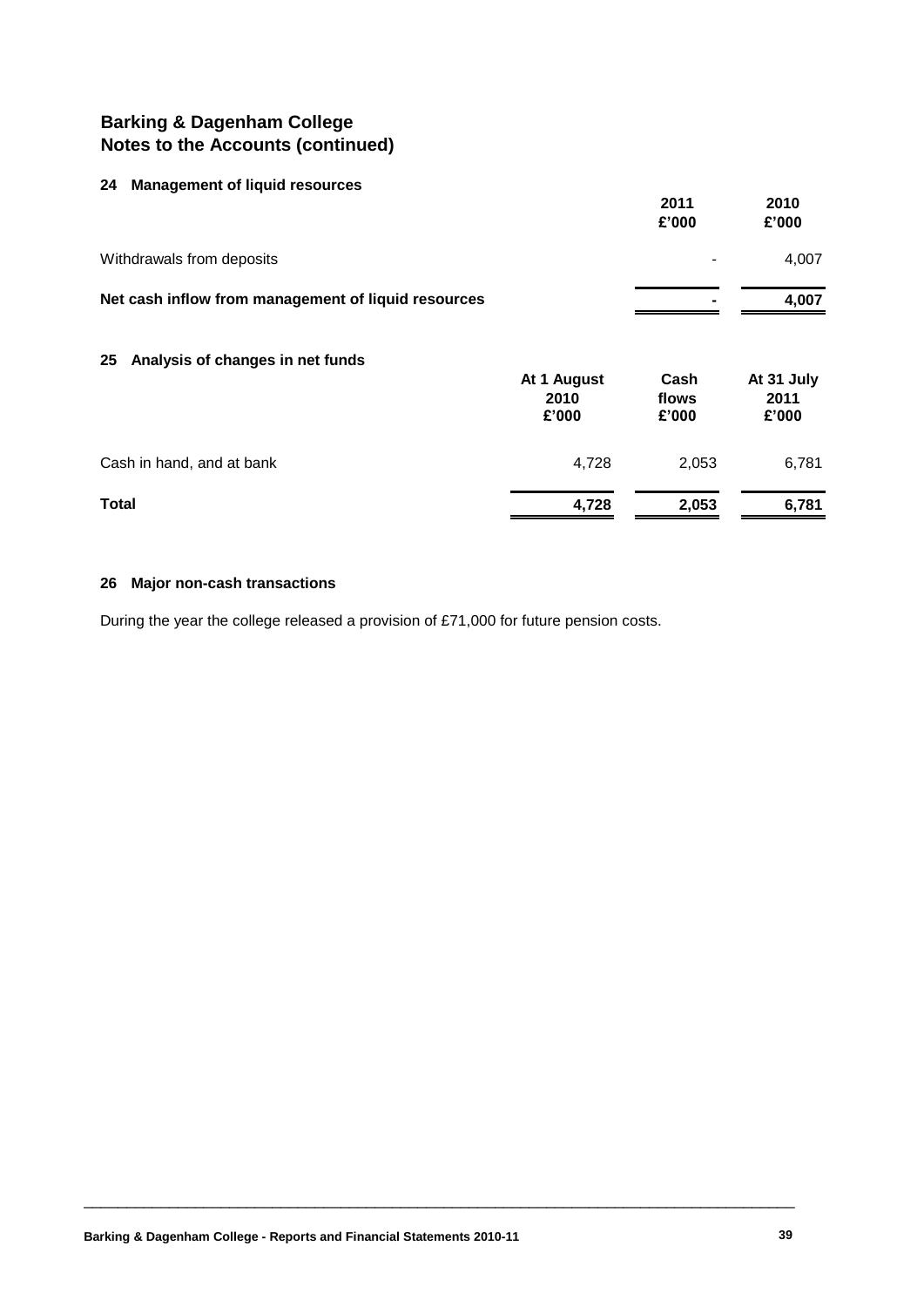#### **27 Pension and similar obligations**

The College's employees belong to two principal pension schemes: the Teachers' Pension Scheme England and Wales (TPS) for academic and related staff; and the Local Government Pension Scheme (LGPS) for nonteaching staff, which is managed by the London Borough of Barking and Dagenham and CAPITA respectively. Both are defined-benefit schemes.

| Total pension cost for the year                                                 | 2011<br>£'000 | 2010<br>£'000 |       |
|---------------------------------------------------------------------------------|---------------|---------------|-------|
| Teachers Pension Scheme: contributions paid<br>Local Government Pension Scheme: |               | 912           | 935   |
| Contributions paid                                                              | 844           | 757           |       |
| FRS 17 charge                                                                   | (70)          | (1,366)       |       |
| Charge to the Income and Expenditure Account (staff<br>costs)                   |               | 774           | (609) |
| Enhanced pension charge to Income and Expenditure<br>Account (staff costs)      |               | (111)         | (113) |
| <b>Total Pension Cost for Year</b>                                              | 1,575         |               | 213   |

The pension costs are assessed in accordance with the advice of independent qualified actuaries. The latest actuarial valuation of the TPS was 31 March 2004 and of the LGPS 31 March 2010.

#### **Teachers' Pension Scheme**

The TPS is an unfunded defined benefit scheme. Contributions on a "pay-as-you-go" basis are credited to the Exchequer under arrangements governed by the Superannuation Act 1972. A notional asset value is ascribed to the scheme for the purpose of determining contribution rates.

The pensions cost is normally assessed no less than every four years in accordance with the advice of the Government Actuary. The assumptions and other data that have the most significant effect on the determination of the contribution levels are as follows:

| Latest actuarial valuation (under the new provisions) | 31 March 2004          |
|-------------------------------------------------------|------------------------|
| Actuarial method                                      | Prospective benefits   |
| Investment returns per annum                          | 6.5 per cent per annum |
| Salary scale increases per annum                      | 5.0 per cent per annum |
| Notional value of assets at date of last valuation    | £162,650 million       |
| Proportion of members' accrued benefits               |                        |
| covered by the notional value of the assets           | 98.88%                 |

Following the implementation of Teacher's Pension (Employers' Supplementary Contributions) Regulations 2000, the Government Actuary carried out a further review on the level of employer contributions. For the period from 1 August 2010 to 31 July 2011 the employer contribution was 14.1 per cent. The employee rate was 6.4 per cent for the same period. An appropriate provision in respect of unfunded pensioners' benefits is included in provisions.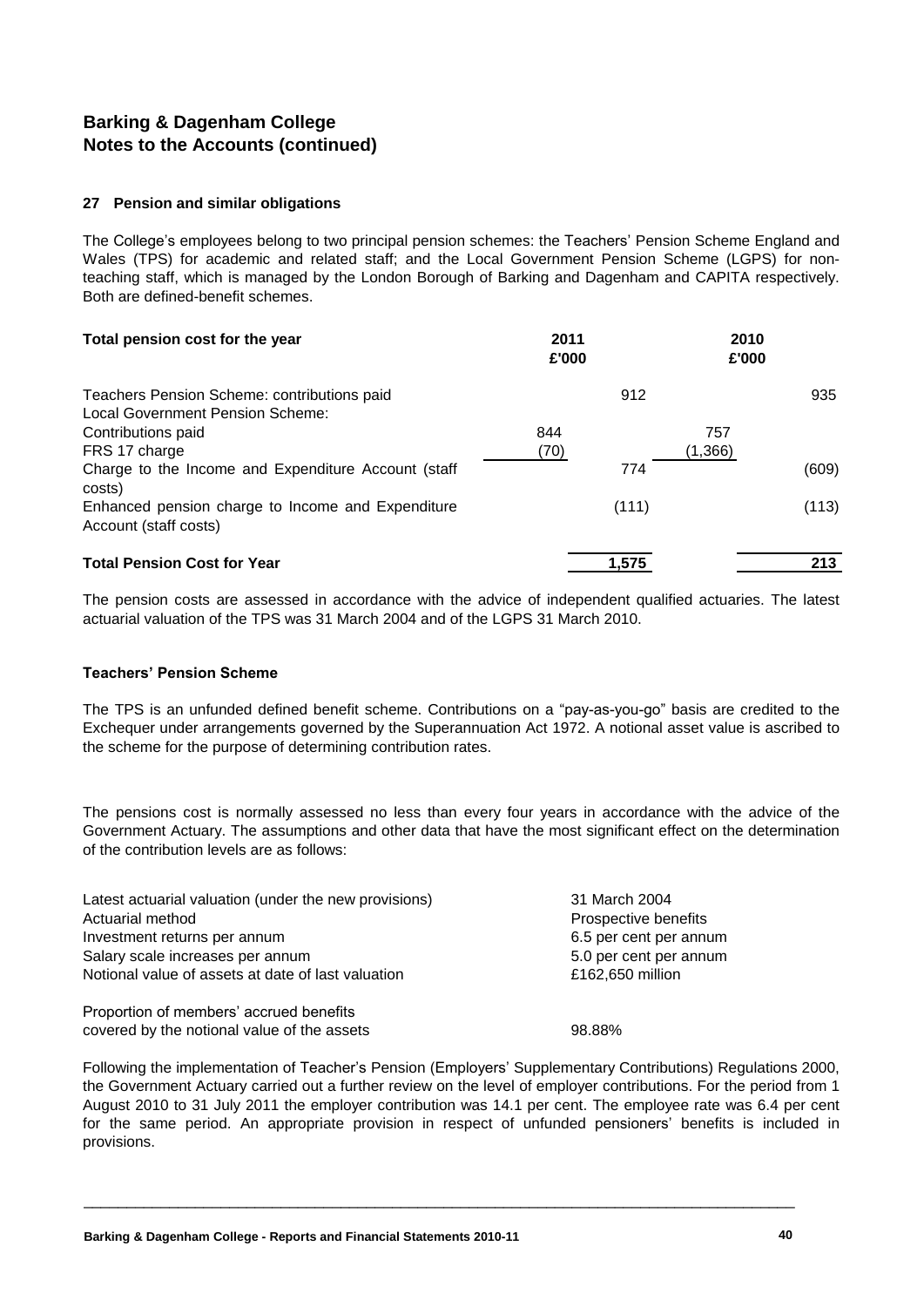#### **27 Pension and similar obligations (continued)**

#### *FRS 17*

Under the definitions set out in Financial Reporting Standard (FRS 17) Retirement Benefits, the TPS is a multi-employer pension scheme. The College is unable to identify its share of the underlying assets and liabilities of the scheme.

Accordingly, the College has taken advantage of the exemption in FRS17 and has accounted for its contributions to the scheme as if it were a defined-contribution scheme. The College has set out above the information available on the scheme and the implications for the College in terms of the anticipated contribution rates.

#### **Local Government Pension Scheme**

The LGPS is a funded defined-benefit scheme, with the assets held in separate trustee-administered funds. The total contribution made for the year ended 31 July 2011 was £1,131,000, of which employer's contributions totalled £844,000 and employees' contributions totalled £287,000. The agreed contribution rates for future years are 19.2 per cent for employers and 6 per cent for employees.

#### *FRS 17*

| <b>Principal Actuarial Assumptions</b>               | At 31 July<br>2011 | At 31 July<br>2010 |
|------------------------------------------------------|--------------------|--------------------|
| Rate of increase in salaries                         | 5.00%              | 4.90%              |
| Rate of increase for pensions in payment / inflation | 2.70%              | 2.90%              |
| Discount rate for scheme liabilities                 | 5.30%              | 5.40%              |
| Inflation assumption (CPI)                           | 6.10%              | 6.30%              |

The current mortality assumptions include sufficient allowance for future improvements in mortality rates. The assumed life expectations on retirement age 65 are:

|                      | At 31 July<br>2011 | At 31 July<br>2010 |
|----------------------|--------------------|--------------------|
| Retiring today       |                    |                    |
| Males                | 21.20              | 20.80              |
| Females              | 23.10              | 24.10              |
| Retiring in 20 years |                    |                    |
| Males                | 22.70              | 22.80              |
| Females              | 25.00              | 26.20              |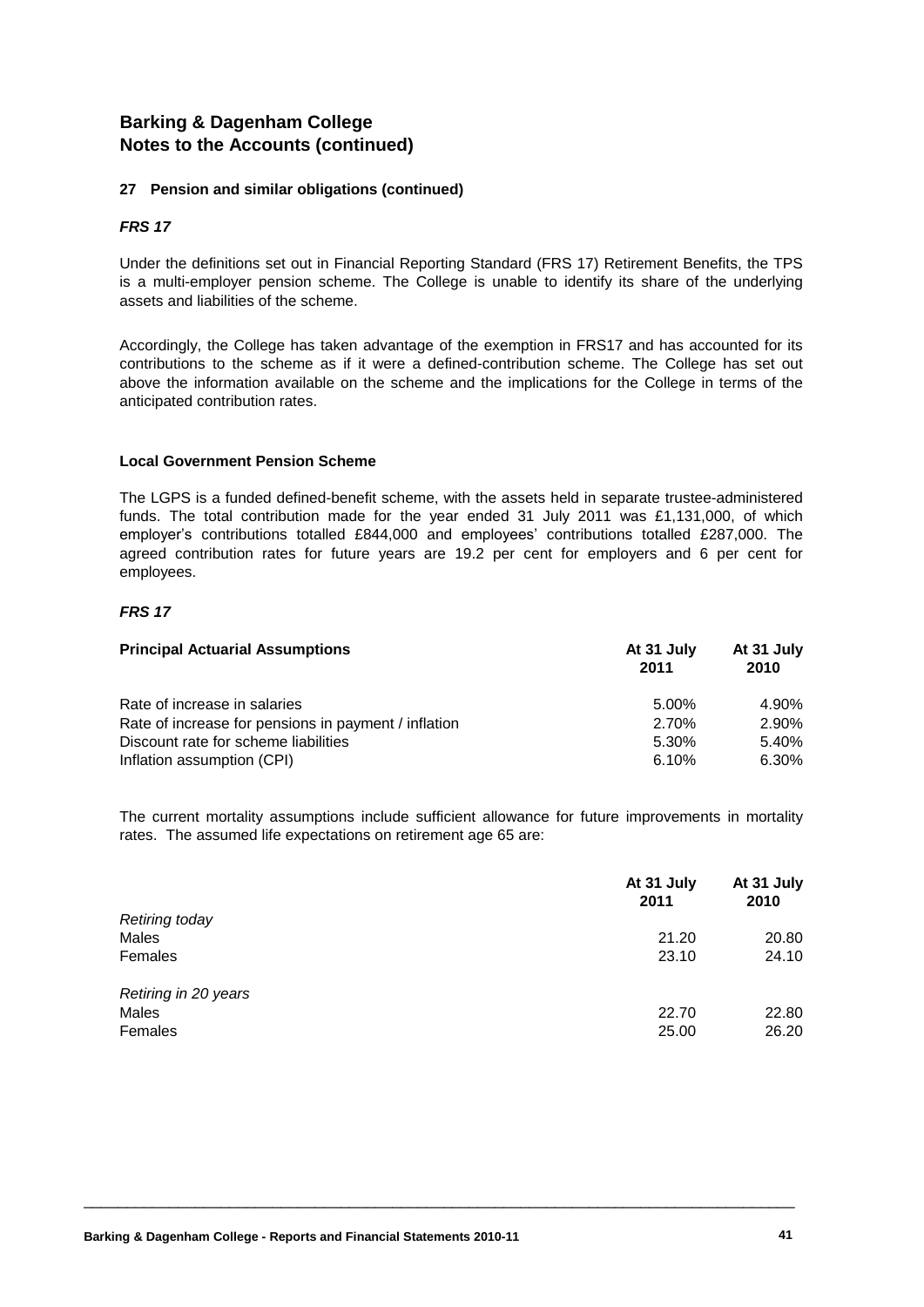#### **27 Pension and similar obligations**

#### **Local Government Pension Scheme (Continued)**

The college's estimated share of the assets and liabilities in the scheme and the expected rates of return were:

|                                                                    | Long-term<br>rate of<br>return<br>expected at<br>31 July<br>2011 | Value at 31<br><b>July 2011</b> | Long-term<br>rate of<br>return<br>expected at<br>31 July<br>2010 | Value at 31<br><b>July 2010</b> |
|--------------------------------------------------------------------|------------------------------------------------------------------|---------------------------------|------------------------------------------------------------------|---------------------------------|
|                                                                    |                                                                  | £'000                           |                                                                  | £'000                           |
| Equities<br><b>Bonds</b><br>Property<br>Cash                       | 7.00%<br>4.60%<br>5.10%<br>4.00%                                 | 9,242<br>4,091<br>1,364<br>455  | 7.30%<br>4.80%<br>5.30%<br>4.40%                                 | 7,880<br>3,668<br>951<br>1087   |
| Fair value of scheme assets<br>Present value of scheme liabilities |                                                                  | 15,152                          |                                                                  | 13,586                          |
| - Funded                                                           |                                                                  | (20, 180)                       |                                                                  | (20, 650)                       |
| - Unfunded                                                         |                                                                  | (17)                            |                                                                  | (16)                            |
| Related deferred tax liability                                     |                                                                  |                                 |                                                                  |                                 |
| Deficit in the scheme                                              |                                                                  | (5,045)                         |                                                                  | (7,080)                         |

#### **Analysis of the amount charged to income and expenditure account**

|                                          | 2011<br>£'000 | 2010<br>£'000 |
|------------------------------------------|---------------|---------------|
| Current service cost                     | 753           | 796           |
| Past service cost                        |               | (1,404)       |
| Adjustment                               |               | (1)           |
| Loss on curtailments                     | 23            |               |
| Total operating charge                   | 776           | (609)         |
| Analysis of pension finance costs        |               |               |
|                                          | 2011          | 2010          |
|                                          | £'000         | £'000         |
| Expected return on pension scheme assets | (872)         | (779)         |
| Interest on pension liabilities          | 1,128         | 1,162         |
| <b>Pension finance costs</b>             | 256           | 383           |

\_\_\_\_\_\_\_\_\_\_\_\_\_\_\_\_\_\_\_\_\_\_\_\_\_\_\_\_\_\_\_\_\_\_\_\_\_\_\_\_\_\_\_\_\_\_\_\_\_\_\_\_\_\_\_\_\_\_\_\_\_\_\_\_\_\_\_\_\_\_\_\_\_\_\_\_\_\_\_\_\_\_\_

The actual return on scheme assets was £1,770,000 (2010: £1,783,000)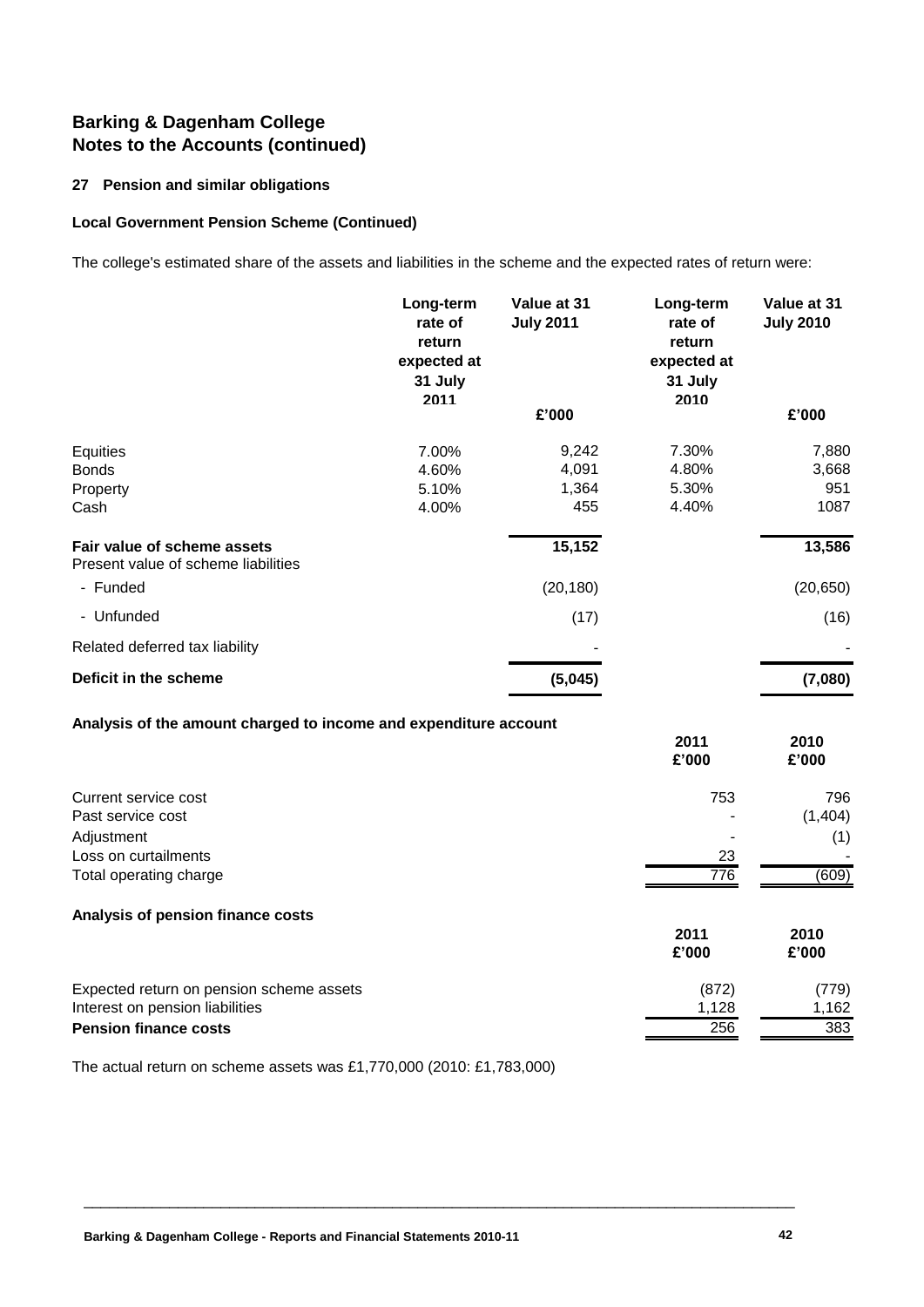#### **27 Pension and similar obligations**

#### **Local Government Pension Scheme (Continued)**

#### **Amount recognised in the statement of total recognised gains and losses (STRGL)**

|                                               | 2011<br>£'000 | 2010<br>£'000 |
|-----------------------------------------------|---------------|---------------|
| Actuarial gains on pension scheme assets      | 144           | 999           |
| Actuarial gain/(losses) on scheme liabilities | 2.077         | (1.184)       |
| Actuarial gain/(loss) recognised in STRGL     | 2,221         | (185)         |

Cumulative acturial losses recognised in the Statement of Total Regonsised Gains and Losses are £1,964,000 (2010: £4,185,000).

| <b>Asset and Liability Reconciliation</b> |               |               |
|-------------------------------------------|---------------|---------------|
|                                           | 2011<br>£'000 | 2010<br>£'000 |
| <b>Reconciliation of Liabilities</b>      |               |               |
| Liabilities at start of period            | 20,666        | 19,004        |
| Current service cost                      | 753           | 796           |
| Interest cost                             | 1,128         | 1,162         |
| Employee contributions                    | 287           | 304           |
| Estimate of unfunded benefits             | (2)           | (1)           |
| Actuarial (gain)/loss                     | (2,077)       | 1,184         |
| Benefits paid                             | (581)         | (379)         |
| Past Service cost                         |               | (1, 404)      |
| Curtailments and settlements              | 23            |               |
| Liabilities at end of period              | 20,197        | 20,666        |
| <b>Reconciliation of Assets</b>           |               |               |
| Assets at start of period                 | 13,586        | 11,126        |
| Expected return on assets                 | 872           | 779           |
| Actuarial gain                            | 144           | 999           |
| <b>Employer contributions</b>             | 844           | 757           |
| Employee contributions                    | 287           | 304           |
| Benefits paid                             | (581)         | (379)         |
| Assets at end of period                   | 15,152        | 13,586        |

The estimated value of employer contributions for the year ended 31st July 2012 is £784,000.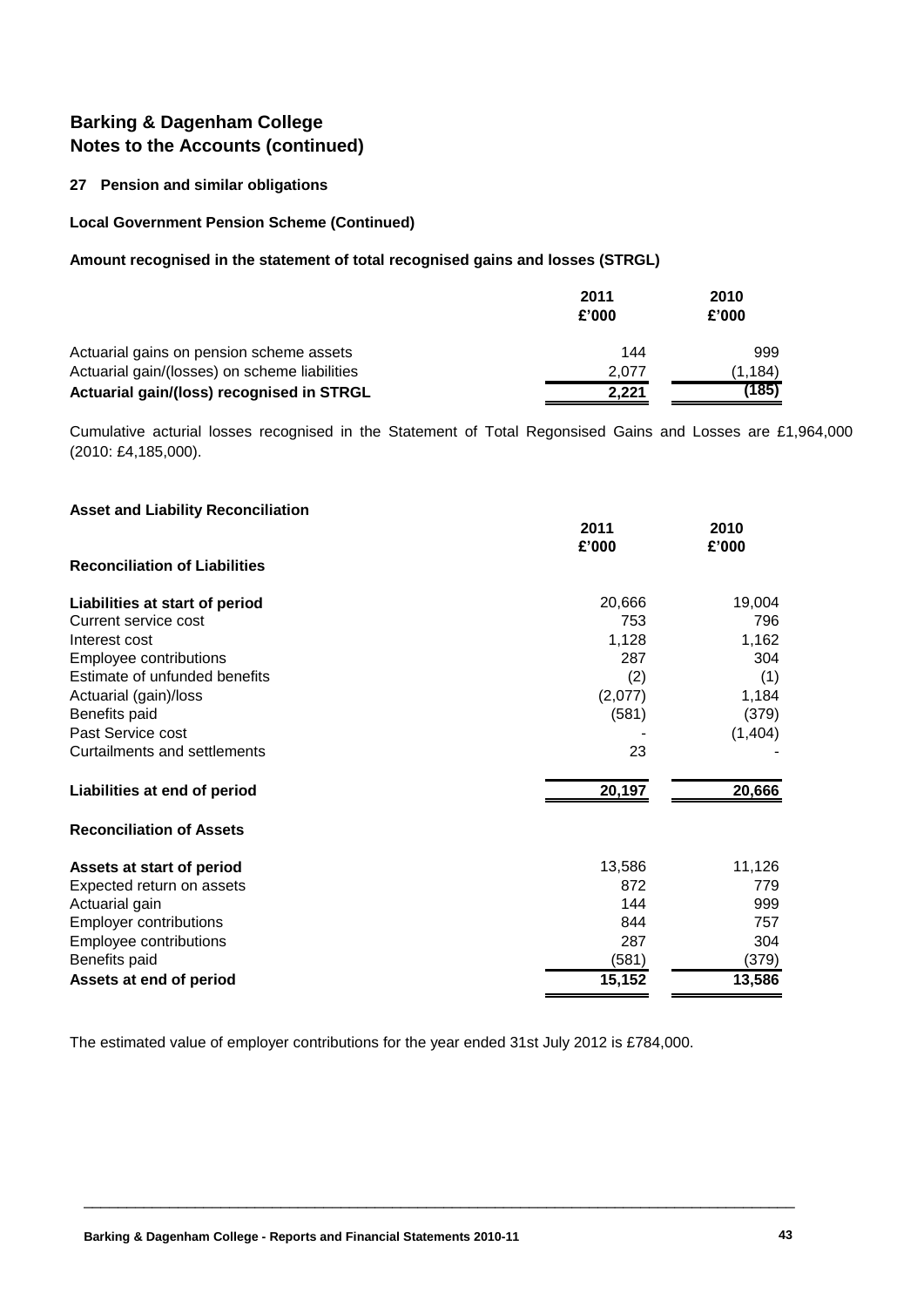#### **27 Pension and similar obligations**

#### **Local Government Pension Scheme (Continued)**

#### **Amounts fro the current and previous four periods are as follows:**

|                                              | 2011<br>£000's | 2010<br>£000's | 2009<br>£000's | 2008<br>£000's | 2007<br>£000's |
|----------------------------------------------|----------------|----------------|----------------|----------------|----------------|
| Defined benefit obligation                   | (20, 197)      | (20, 666)      | (19,004)       | (14.944)       | (14, 105)      |
| Scheme assets                                | 15.152         | 13.586         | 11.126         | 11.217         | 11,976         |
| (Deficit)/surplus                            | (5,045)        | (7,080)        | (7, 878)       | (3,727)        | (2, 129)       |
| Experience adjustments on scheme liabilities | 1,762          |                | -              | 444            | $\blacksquare$ |
| Experience adjustments on scheme assets      | 144            | 999            | (1,705)        | (2,362)        | 341            |

#### **28 Post balance sheet events**

#### **Post Balance Sheet Events**

#### Apprenticeship Works

The college will make a financial commitment of £50,000 for the investment in the subsidiary company Apprenticeship Works. The company incorporated on the 20 April 2011 and was dormant during 2010-11 but will be active in 2011-12. This investment will expand the college's apprenticeship provision. It is anticipated that Havering College of Further & Higher Education will be joint share holders in the Apprenticeship Works during 2011-12.

#### New Developments

The College is in negotiations with a private training provider who also owns a commercial salon to acquire the company. This will enable College to expand its apprenticeship provision.

The College is also working in partnership with London Borough of Barking & Dagenham to open a training facility for young learners in the Barking town centre. This is expected to be open in September 2012.

#### Bequest

Following the year end the college was notified by executors of a former employee that the college could expect to receive a legacy of approximately £950k which will be confirmed in due course. The details are still in progress and therefore no income has been accrued for in 2010-11.

#### **29 Capital commitments**

|                                          | 2011<br>£'000 | 2010<br>£'000 |
|------------------------------------------|---------------|---------------|
| Commitments contracted for at 31 July    | 653           | 1,011         |
| Authorised but not contracted at 31 July | <b>NIL</b>    | <b>NIL</b>    |

# **30 Contingent liabilities**

The college has no contingent liabilities. **Example 20** is a set of the college has no contingent liabilities.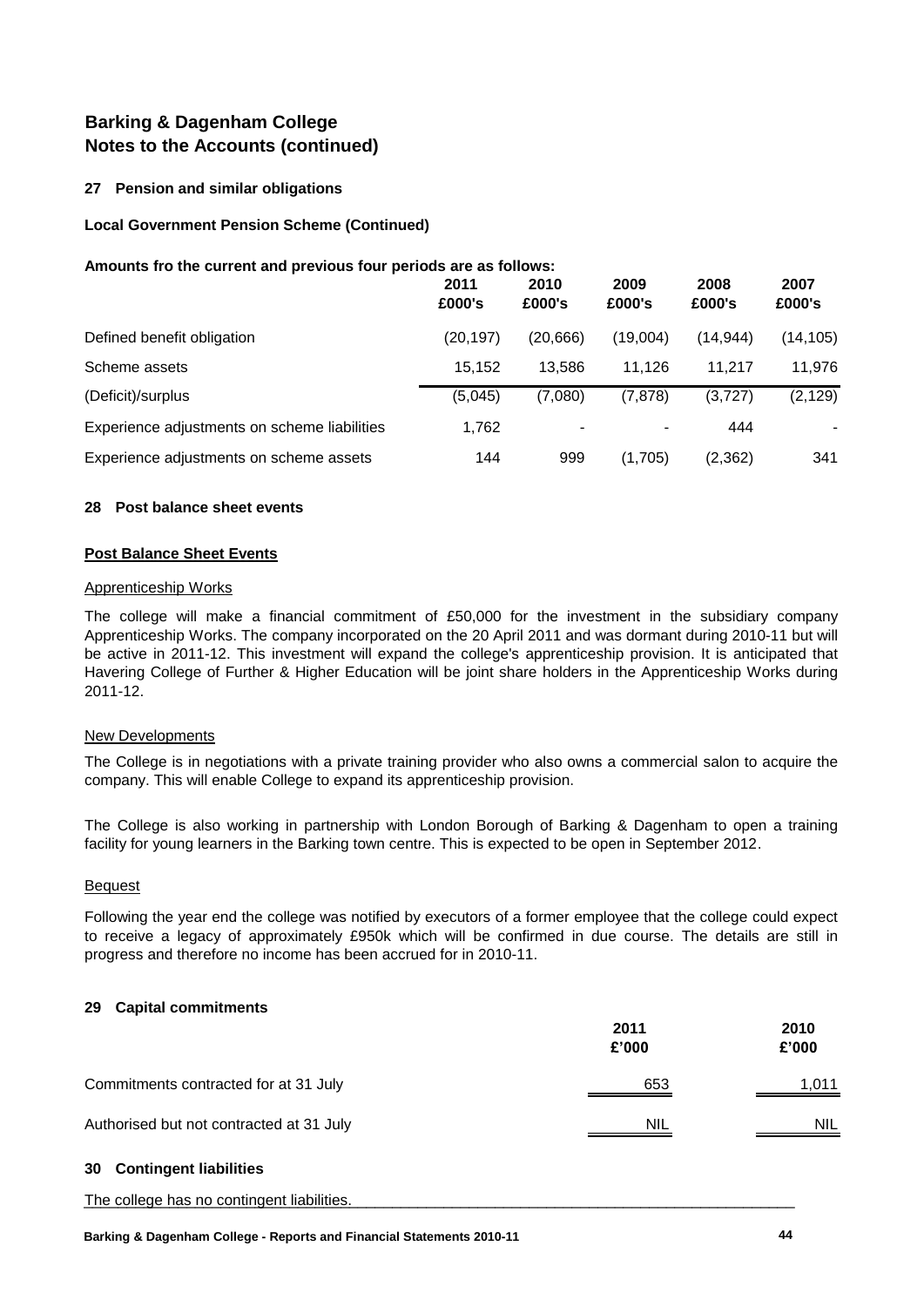#### **31 Financial Commitments**

At the 31 July the college had annual commitments under non-cancellable operating leases as follows:

|                                              | 2011<br>£'000 | 2010<br>£'000            |
|----------------------------------------------|---------------|--------------------------|
| Land and buildings:                          |               |                          |
| Expiring within two and five years inclusive | 85            | $\overline{\phantom{0}}$ |
|                                              | 85            | $\overline{\phantom{0}}$ |

#### **32 Related party transactions**

Owing to the nature of the College's operations and the composition of the board of governors being drawn from local public and private sector organisations, it is inevitable that transactions will take place with organisations in which a member of the board of governors may have an interest. All transactions involving such organisations are conducted at arm's length and in accordance with the College's financial regulations and normal procurement procedures.

Stephen Thompson was a member of Barking & Dagenham College Corporation until 1 January 2011. He is married to the Deputy Principal of Havering College. Barking & Dagenham and Havering College are partners in Thames Gateway College (TGC), the brand name under which the two colleges delivered engineering and motor vehicle training under a partnership arrangement at the Centre of Excellence for Manufacturing and Engineering Limited (CEME). This included joint delivery of the Ford apprenticeship programme.

#### **Centre of Excellence for Manusfacturing and Engineering Limited (CEME)**

During the year ending 31 July 2011 the College paid £NIL (2010: £355,006) to CEME Ltd as a contribution to operating costs. These are not repayable to the College and have been charged as a cost in the College's accounts. The amount owed to CEME at the year end was £NIL (2010: £NIL).

#### **Broadway Theatre**

During the year ending 31 July 2011 the College paid £117,500 (2010: £115,000) towards the cost of meeting common services with other users. These are not repayable to the College and have been charged as a cost in the College's accounts. The amount due from Broadway Theatre at the year end was £NIL (2010: £NIL).

#### **Barking Learning Centre**

During the year ending 31 July 2011 the College paid £171,946 (2009: £210,777) to Barking Learning Centre as a contribution to operating costs. These are not repayable to the College and have been charged as a cost in the College's accounts. The amount owed to Barking Learning Centre at the year end was £NIL (2010: £54,197).